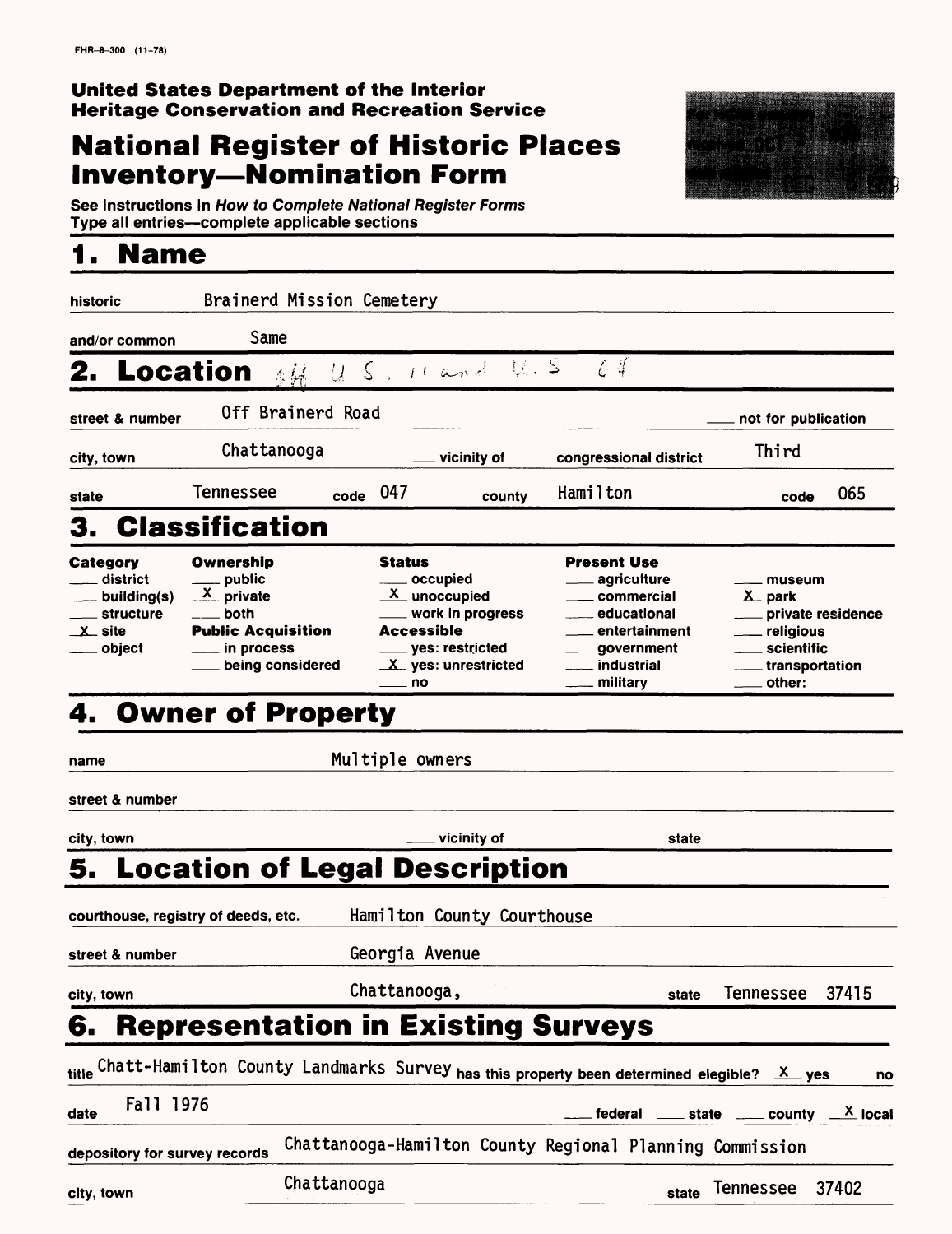### **7. Description**

| <b>Condition</b>       |                                   | <b>Check one</b>       | <b>Check o</b>     |
|------------------------|-----------------------------------|------------------------|--------------------|
| <u>__</u> __ excellent | deteriorated<br><b>Contractor</b> | <u>__</u> __ unaltered | $\mathbf{X}$ origi |
| $\equiv$ good          | ruins                             | $\mathbf{X}$ altered   | mov                |
| $X$ fair               | ____ unexposed                    |                        |                    |

me inal site ed date

#### **Describe the present and original (iff known) physical appearance**

The Brainerd Mission Cemetery was originally located in a rural area in the Chattanooga area. It is believed the mission complex had thirty to forty buildings at one time. These included cabins for the children, the mission house, barns, a sawmill, and the graveyard. After the Indian Removal in 1838, known as the infamous Trail of Tears, the mission was abandoned. A missionary who remained in the area purchased the cemetery to prevent its desecration. Over the years the cemetery was abandoned and used as a hog and cow lot until the 1920s when the Daughters of the American Revolution (DAR) became interested in the site. Today, the cemetery is owned by five chapters of the DAR and is used as a passive public park.

Today, other than possible archaeological ruins, the cemetery remains as the only tangible link with the original mission settlement. It sits atop a tree shaded knoll in the midst of a major commercial area. In this immediate area are a shopping center, a shopping mall, an office complex, and surface parking lots.

The cemetery is approximately one acre in size and is surrounded by a stone fence erected in the 1930s as a Works Progress Administration project. The remaining 1/2 acre of this parcel is open green space. Within the fenced area are various grave markers, many of which are illegible, and memorial benches and historical markers erected by chapters of the Daughters of the American Revolution.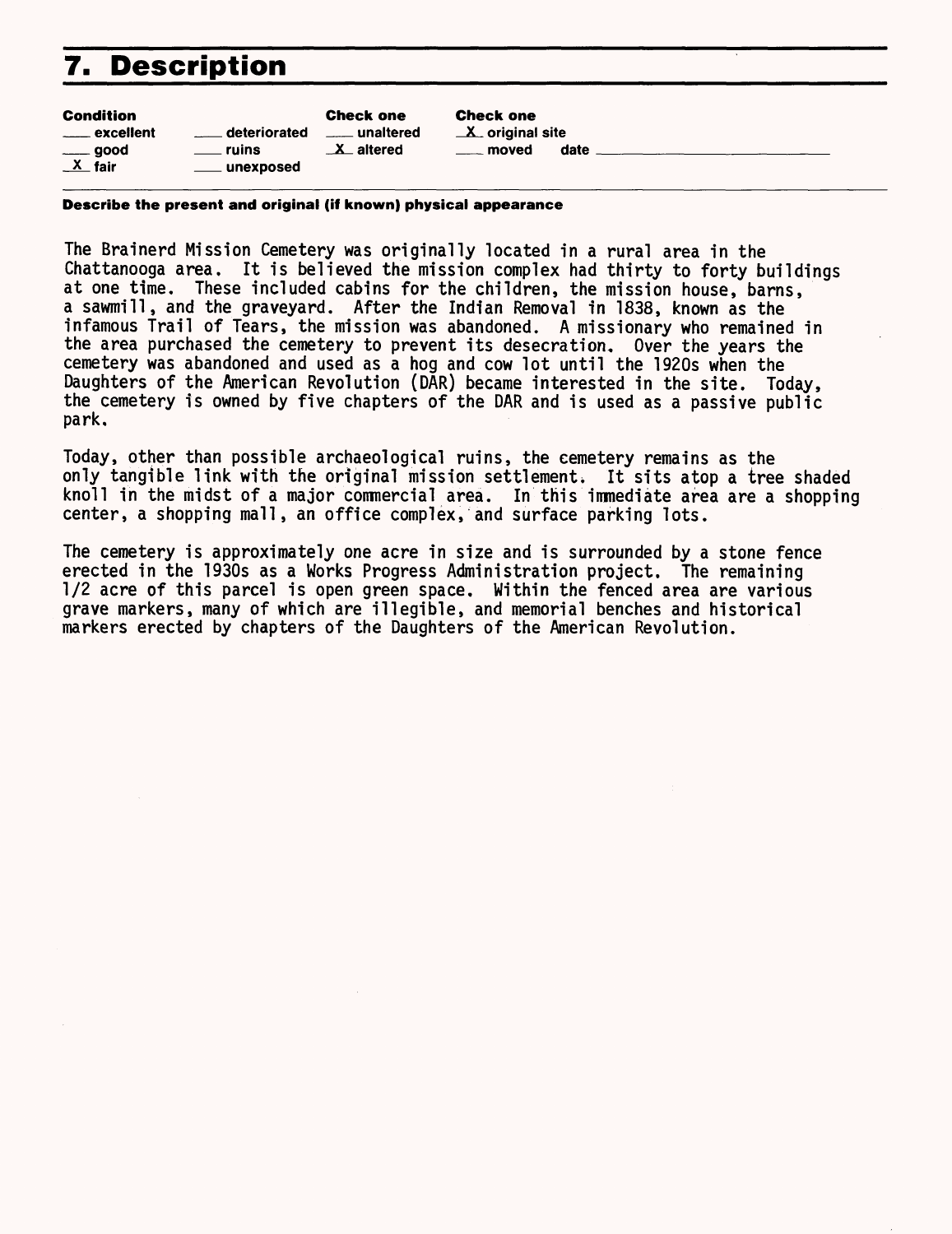# **8. Significance**

| <b>Period</b><br>____ prehistoric<br>$\frac{1}{2}$ 1400–1499<br>$\frac{1500 - 1599}{ }$<br>$-1600 - 1699$<br>$-1700 - 1799$<br>$X$ 1800-1899<br>$\rule{1.5mm}{0.1mm}$ 1900– | Areas of Significance—Check and justify below<br>archeology-prehistoric ____ community planning<br>___ archeology-historic<br><u>__</u> __ agriculture<br>____ architecture<br>$\equiv$ art<br>_____ commerce<br>____ communications | <b>Industry of the Control of the Control Control Control Control Control Control Control Control Control Control Control Control Control Control Control Control Control Control Control Control Control Control Control Contro</b><br>$X$ conservation<br>$\equiv$ law<br><u>_</u> ____ literature<br><u>_</u> ___ economics<br>$x$ education<br>____ military<br>___ engineering<br>$\equiv$ music<br>exploration/settlement __ philosophy<br>___ industry<br>___ politics/government<br>___ invention | ____ science<br>_____ sculpture<br>$X$ social/<br>humanitarian<br><u>__</u> _theater<br>____ transportation<br>$\equiv$ other (specify) |
|-----------------------------------------------------------------------------------------------------------------------------------------------------------------------------|--------------------------------------------------------------------------------------------------------------------------------------------------------------------------------------------------------------------------------------|-----------------------------------------------------------------------------------------------------------------------------------------------------------------------------------------------------------------------------------------------------------------------------------------------------------------------------------------------------------------------------------------------------------------------------------------------------------------------------------------------------------|-----------------------------------------------------------------------------------------------------------------------------------------|
| <b>Specific dates</b>                                                                                                                                                       | 1817-1838                                                                                                                                                                                                                            | <b>Builder/Architect</b>                                                                                                                                                                                                                                                                                                                                                                                                                                                                                  |                                                                                                                                         |

#### **Statement of Significance (in one paragraph)**

The Brainerd Mission Cemetery is the sole remaining portion of the Brainerd Mission, the first attempt by missionaries to educate the Cherokees. This effort was to have great impact on the lives of the Indians and on the history of religion and education in Tennessee. Founded in 1817, the mission was to grow and prosper until it was disbanded in 1838, when the Indians were removed to the Indian Territory over the Trail of Tears. Afterwards, the word "Brainerd" and the role of the mission remained forgotten until the 1920s when one of Chattanooga's earliest preservation movements was led by the Daughters of the American Revolution in order to preserve the memory of the Brainerd Mission. Their efforts centered around the Brainerd mission cemetery in which missionaries, their families, and Indians were buried.

The mission was founded by the American Board of Commissioners for Foreign Missions, a Congregationalist organization. The leaders in starting the mission were Cyrus Kingsbury and Dr. Samual Worchester. The 25-acre site of the mission was located by Kingsbury and the purchase price of \$500 was approved by President James Madison. The missionwas first called Chickamauga, but this name was changed to in 1818 to honor David Brainerd, a New England missionary who had been dead for seventy years. The mission grew until it consisted of between thirty and forty buildings. The reputation of themission spread nationwide and in 1819 President James Monroe paid an impromptu visit to the mission and inspected the facilities.

As a place of education, the mission enjoyed many firsts. It was common practice for the students to work to defray their expenses. Thus, Brainerd is believed to be one of the first self-help schools to be established in America. Also, in an effort to provide the students with practical knowledge, the school is believed to be the first in America to teach scientific agriculture and domestic arts. Although the mission was founded by a church group, government money was directed by President Monroe to build a girls' dormitory. Thus, it was one of the first schools in America devoted to educating the Indian that was supported by the government and church groups.

The mission also had a strong influence on the religious development of the Cherokees. The mission tried to instill in the Indians the knowledge that would make them good citizens and pious Christians, The mission became such a success that a number of satellite missions were started tn the surrounding area, with Brainerd serving as the principal station.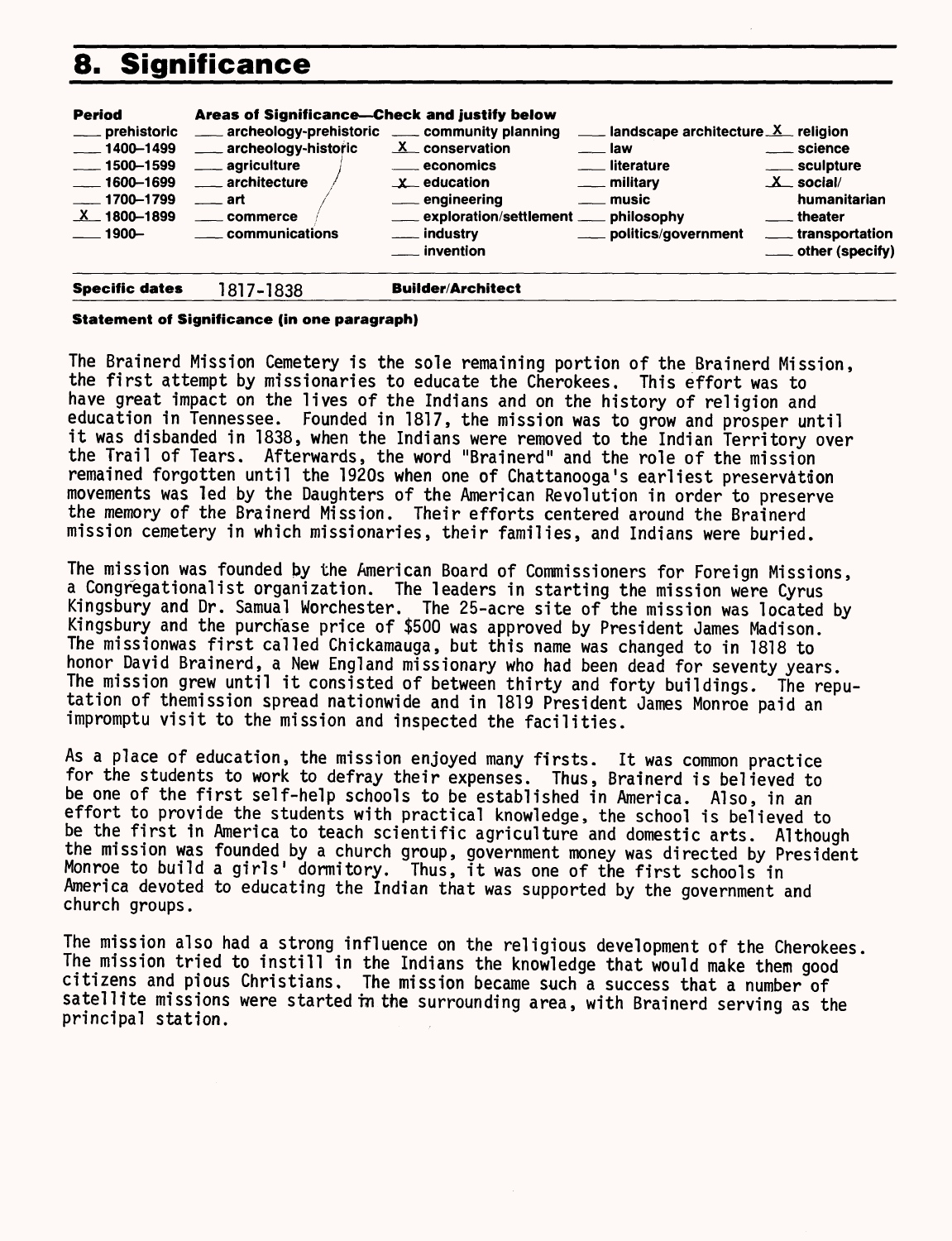# **9. Major Bibliographical References**

Brainerd Mission clipping file.<br>Chattanooga, Tennessee 37402

Chattanooga-Hamilton County Bicentennial Library

| Quadrangle name Chattanooga, Tennessee<br><b>UMT References</b>                                                                                                                                                                                                                                                                                                                                                                                | Acreage of nominated property _ | 1.5                                                                                                                                                                       | <b>UTM NOT VERIFIED</b> Quadrangle scale |           |                  | 1:24000                                                                                                                                                                                 |
|------------------------------------------------------------------------------------------------------------------------------------------------------------------------------------------------------------------------------------------------------------------------------------------------------------------------------------------------------------------------------------------------------------------------------------------------|---------------------------------|---------------------------------------------------------------------------------------------------------------------------------------------------------------------------|------------------------------------------|-----------|------------------|-----------------------------------------------------------------------------------------------------------------------------------------------------------------------------------------|
| A<br>1,6<br><b>Easting</b><br>Zone                                                                                                                                                                                                                                                                                                                                                                                                             | 6 6 3 0 7 0                     | 3,8 7,5 4,0,0 <br><b>Northing</b>                                                                                                                                         | в<br>Zone                                | Easting   | <b>Northing</b>  |                                                                                                                                                                                         |
| C<br>E<br>G                                                                                                                                                                                                                                                                                                                                                                                                                                    |                                 |                                                                                                                                                                           | D<br>F<br>н                              |           |                  |                                                                                                                                                                                         |
| Verbal boundary description and justification                                                                                                                                                                                                                                                                                                                                                                                                  |                                 | The nominated property is a tract, roughly rectangular in shape, and which contains<br>List all states and counties for properties overlapping state or county boundaries |                                          |           |                  | approximately 1.5 acres. The boundary of the parcel is outlined in red on the accompanying<br>Hamilton County Assessor Parcel Map No. 157-M-Al3 which is drawn at the scale of 200 feet |
| state                                                                                                                                                                                                                                                                                                                                                                                                                                          |                                 | code                                                                                                                                                                      | county                                   |           |                  | code                                                                                                                                                                                    |
| state                                                                                                                                                                                                                                                                                                                                                                                                                                          |                                 | code                                                                                                                                                                      | county                                   |           |                  | code                                                                                                                                                                                    |
| street & number                                                                                                                                                                                                                                                                                                                                                                                                                                | 200 City Hall Annex             |                                                                                                                                                                           | Commission                               | telephone | $(615)$ 757-5216 |                                                                                                                                                                                         |
| city or town                                                                                                                                                                                                                                                                                                                                                                                                                                   | Chattanooga                     |                                                                                                                                                                           |                                          | state     | <b>Tennessee</b> | 37402                                                                                                                                                                                   |
|                                                                                                                                                                                                                                                                                                                                                                                                                                                |                                 |                                                                                                                                                                           |                                          |           |                  | <b>State Historic Preservation Officer Certification</b>                                                                                                                                |
|                                                                                                                                                                                                                                                                                                                                                                                                                                                |                                 |                                                                                                                                                                           |                                          |           |                  |                                                                                                                                                                                         |
|                                                                                                                                                                                                                                                                                                                                                                                                                                                |                                 |                                                                                                                                                                           |                                          |           |                  |                                                                                                                                                                                         |
|                                                                                                                                                                                                                                                                                                                                                                                                                                                | national                        | $\perp$ state                                                                                                                                                             | <sub>—</sub> local                       |           |                  |                                                                                                                                                                                         |
|                                                                                                                                                                                                                                                                                                                                                                                                                                                |                                 |                                                                                                                                                                           |                                          |           |                  |                                                                                                                                                                                         |
| The evaluated significance of this property within the state is:                                                                                                                                                                                                                                                                                                                                                                               |                                 | Executive Director, Tennessee Historical Commission                                                                                                                       |                                          |           | date             |                                                                                                                                                                                         |
| As the designated State Historic Preservation Officer for the National Historic Preservation Act of 1966 (Public Law 89–<br>665), I hereby nominate this property for inclusion in the National Register and certify that it has been evaluated<br>according to the criteria and procedures set forth by the Heritage Conservation and Recreation Service.<br><b>State Historic Preservation Officer signature</b><br>title<br><b>ORS WANT</b> |                                 | thereby certify that this property is included in the National Register                                                                                                   |                                          |           |                  |                                                                                                                                                                                         |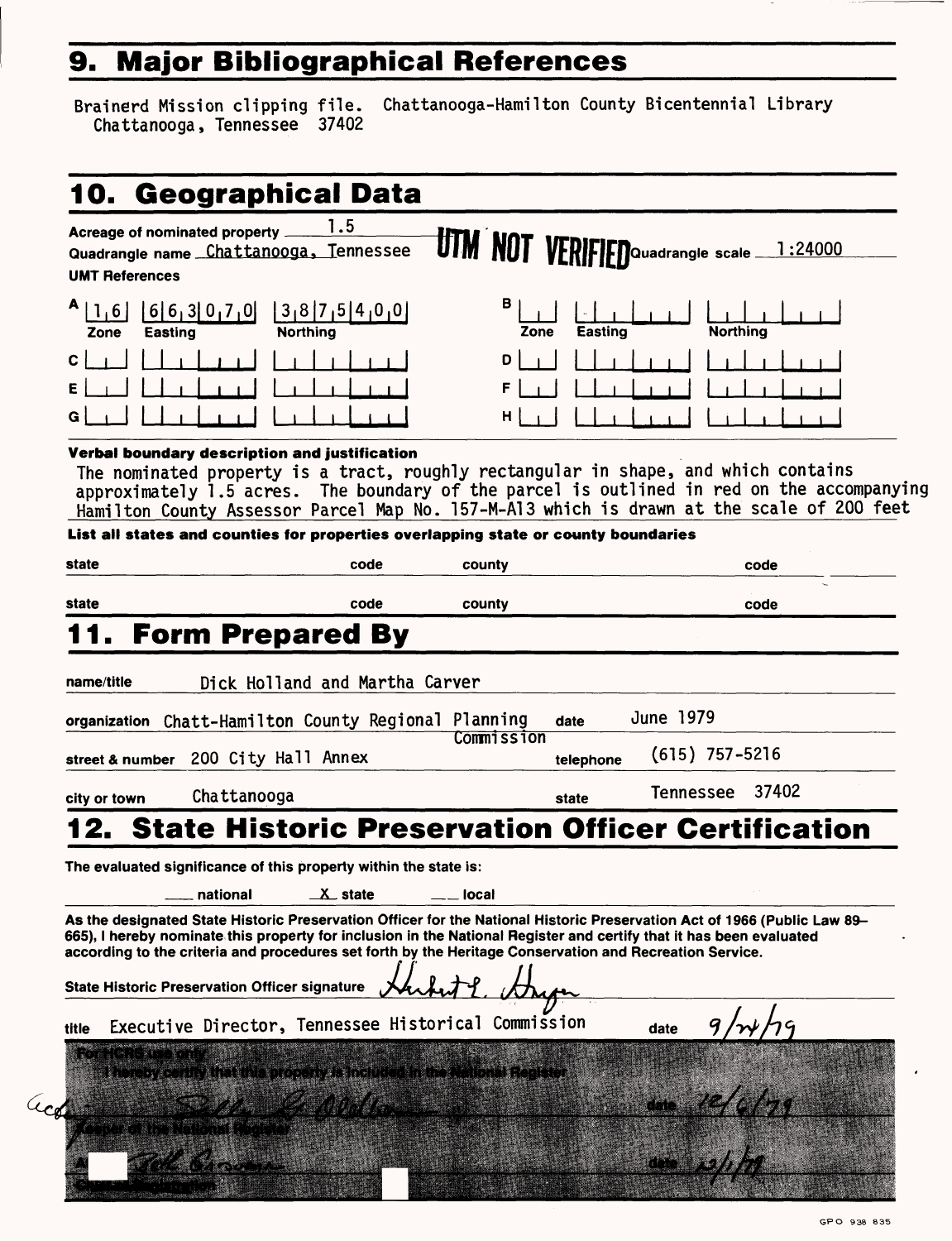### **NATIONAL REGISTER OF HISTORIC PLACES INVENTORY - NOMINATION FORM**

|          | FOR HORS USE ONLY |  |  |
|----------|-------------------|--|--|
|          |                   |  |  |
|          |                   |  |  |
|          |                   |  |  |
| :1203M30 |                   |  |  |
|          |                   |  |  |
|          |                   |  |  |
|          |                   |  |  |
|          |                   |  |  |
|          | date entered      |  |  |

 $\overline{2}$ 

**CONTINUATION SHEET ITEM NUMBER** 4 PAGE

Brainerd Mission Cemetery is owned by the following chapters of the Daughters of the American Revolution:

> John Ross Chapter Regent: Mr. Ithie Moore 7404 Old Cleveland Pike Chattanooga, Tennessee 37421

Judge David Campbell Chapter Regent: Mrs. William S. Latiman, Jr. 303 Penley Drive Lookout Mountain, Tennessee 37350

Moccasin Bend Chapter Regent: Mrs. Wilbur R. Hairilson 3605-A Anderson Pike Signal Mountain, Tennessee 37377

Chickamauga Chapter Regent: Mrs. J. B. Vella 311 Mastus Road, W. Chattanooga, Tennessee 37343

Nancy Ward Chapter Regent: Mrs. Roy H. Davis 2130 Old Ringgold Road Chattanooga, Tennessee 37404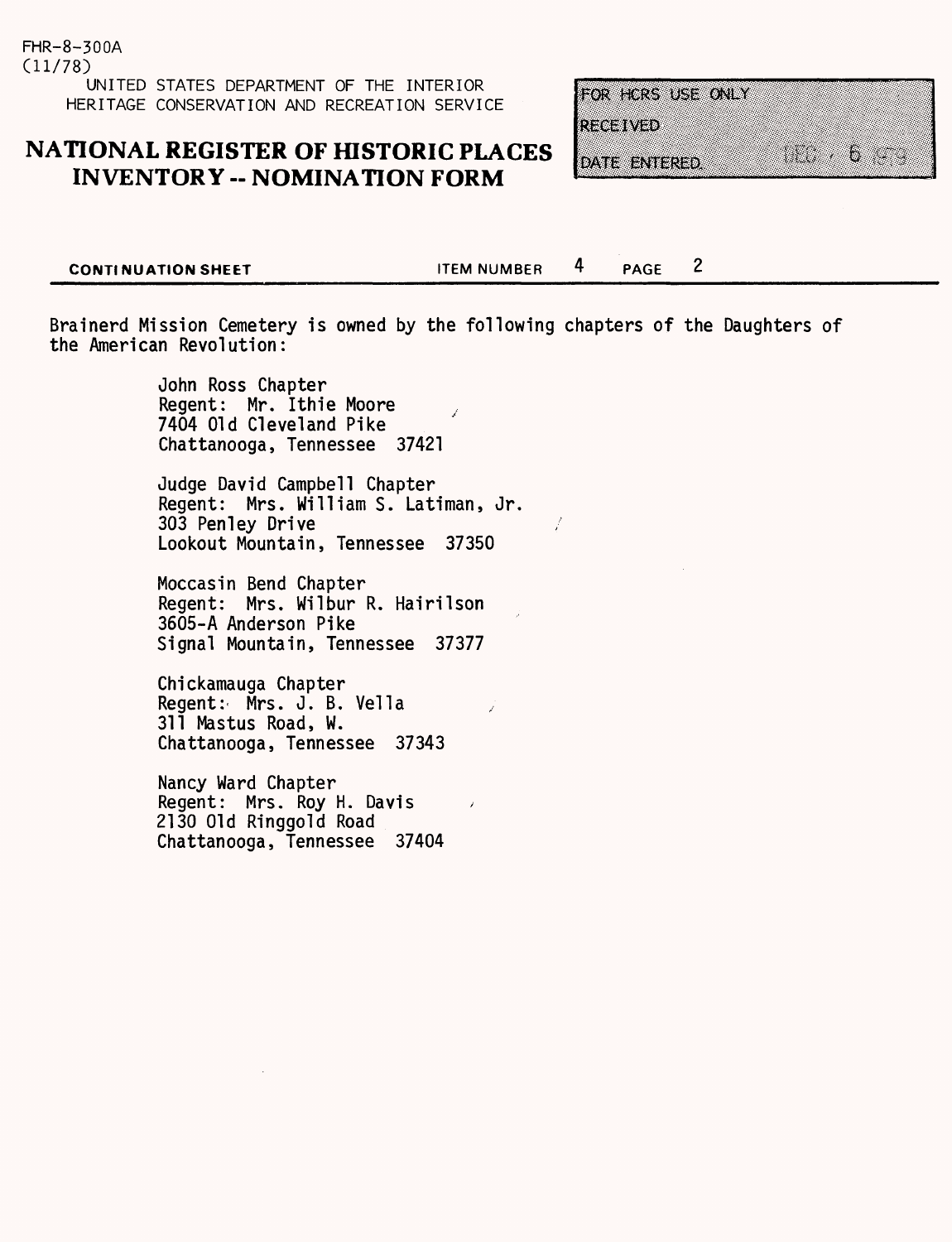### **NATIONAL REGISTER OF HISTORIC PLACES INVENTORY -- NOMINATION FORM**

FOR HCRS USE ONLY RECEIVED NOT 2 876 MC.  $\overline{\mathbf{u}}$ DATE ENTERED

| <b>CONTINUATION SHEET</b> | <b>ITEM NUMBER</b> | <b>PAGF</b> |  |
|---------------------------|--------------------|-------------|--|
|                           |                    |             |  |

An important event in the religious training of the Indian occurred here, with the translation of the Bible into Cherokee. This occurred after the Cherokee Sequoyah came to the mission in 1821 and introduced his eighty-six character alphabet. This alphabet was used by the Cherokee translator, John Arch, when he made the first translation of an excerpt of the New Testament into Cherokee. Later, Dr. Samual A. Worchester, nephew of the elder Worchester, used the Sequoyah alphabet to translate the entire Bible.

The mission operated until the Cherokee removal in 1838. At that time, most of the missionaries accompanied the Indians to their new home in Oklahoma. One missionary, Ainsworth Blount, remained behind and purchased the mission cemetery to prevent it from falling into the hands of real estate speculators. This action saved the cemetery, but the other mission buildings were destroyed. It was not until preservation efforts in the twentiety century that the Brainerd Mission was restored to its prominent place in history.

The Brainerd Mission Cemetery also represents an early milestone in preservation history in Chattanooga. During the 1920s, the DAR became interested in what was then a rural site. Their efforts over the next ten years resulted in the placement of markers at the cemetery, the construction of a protective rock wall by the Works Progress Administration, the changing of Bird's (Byrd's) Mill Road to Brainerd Road, and eventual ownership of the site by the DAR. The work by the DAR groups to preserve the mission cemetery is one of only three major preservation efforts to occur in Chattanooga prior to World War II. While the DAR's work and its results are significant in themselves, this site is also representative of past trends in the preservation movement, showing the type of site chosen and the type of work often accomplished. Thus, the cemetery is important as a local example of national trends in the evolution of the historic preservation movement.

Although cemeteries are generally exempt from listing on the National Register, this site should be included because it is the only remaining site directly associated with the early mission complex which was responsible for many significant developments in the early history of education and religion in this region.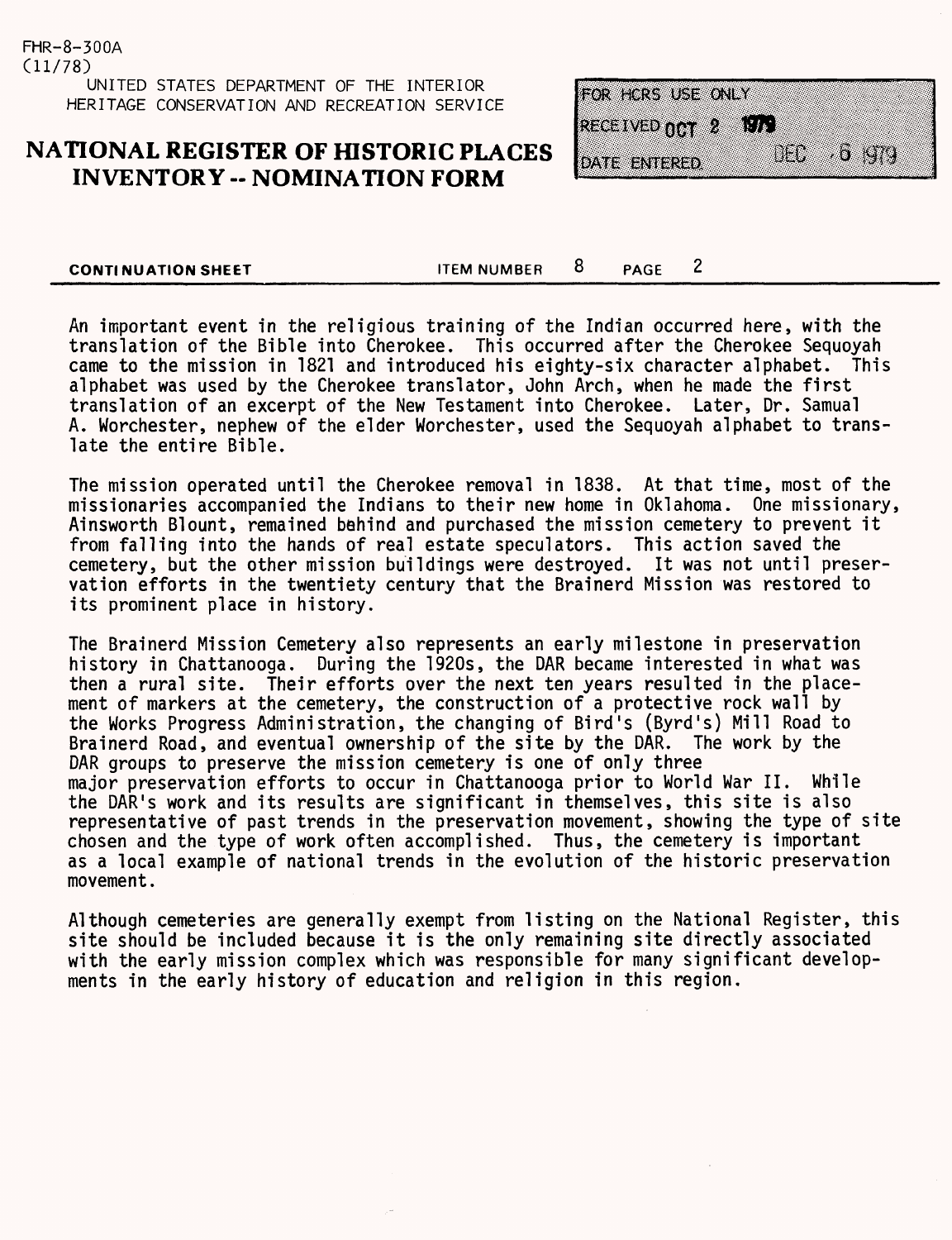FHR-8-300A (11/78) UNITED STATES DEPARTMENT OF THE INTERIOR HERITAGE CONSERVATION AND RECREATION SERVICE

### **NATIONAL REGISTER OF HISTORIC PLACES INVENTORY - NOMINATION FORM**

| FOR HORS USE ONLY  |     |                                                                                                                     |  |
|--------------------|-----|---------------------------------------------------------------------------------------------------------------------|--|
| <b>1739 MAY 40</b> |     |                                                                                                                     |  |
| DATE ENTERED       | U.S | <u> Albanya di Santa Bandari Serikat di Bandari Serikat di Bandari Serikat di Bandari Serikat di Bandari Serika</u> |  |

**CONTINUATION SHEET ITEM NUMBER**  $10$  **PAGE** 2

to the inch. This is the entire parcel owned by the five DAR chapters and it includes all of the known burials in the Brainerd Mission Cemetery.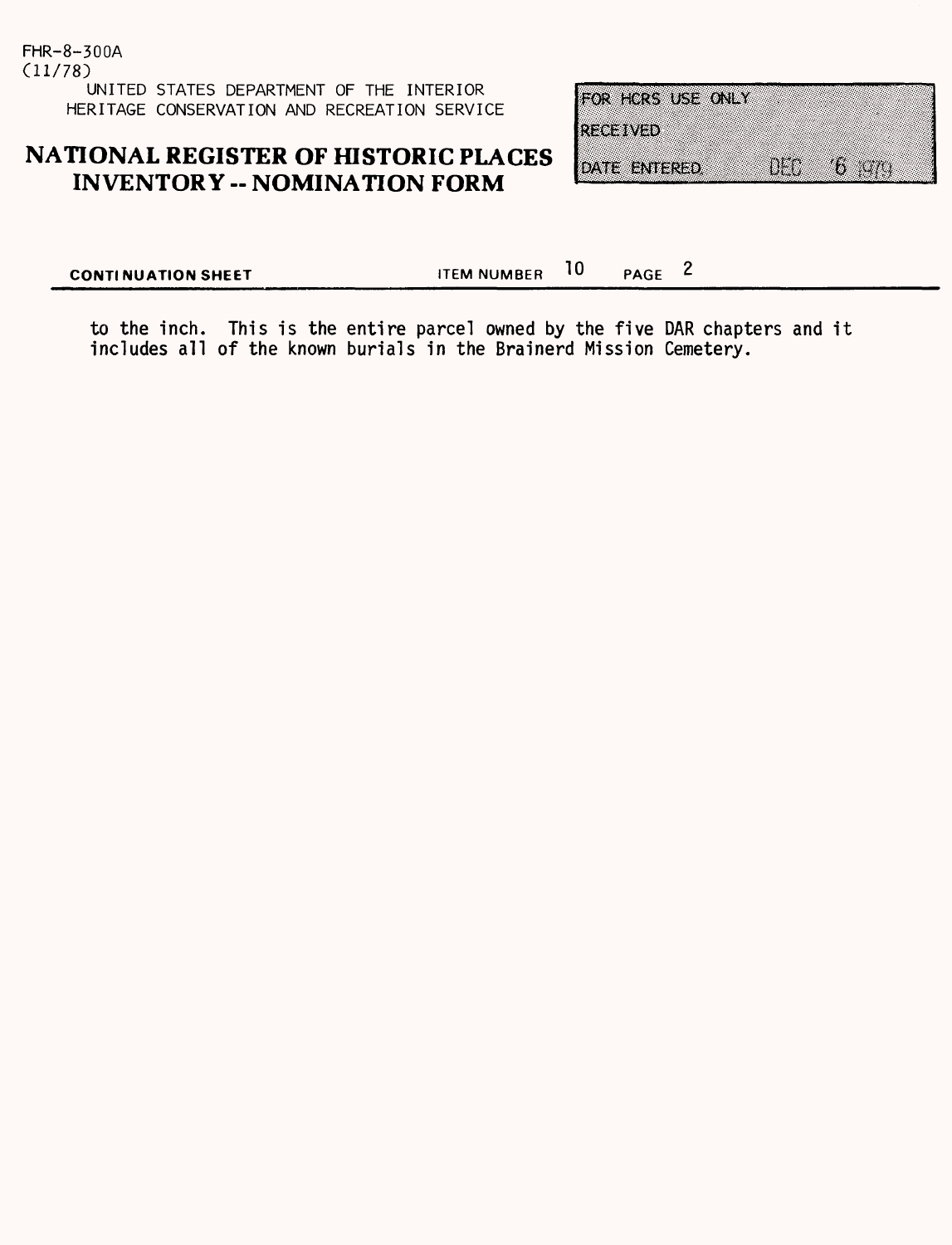B. aine d Mission Cemeter:



County Assessors Parcel Map No.  $157 - M - A13$ 



 $\mathcal{J}_{\mathcal{F}}$ 

Brainerd Mission Cemetery Near Brainerd Road Chattanooga, Hamilton County, Tennessee

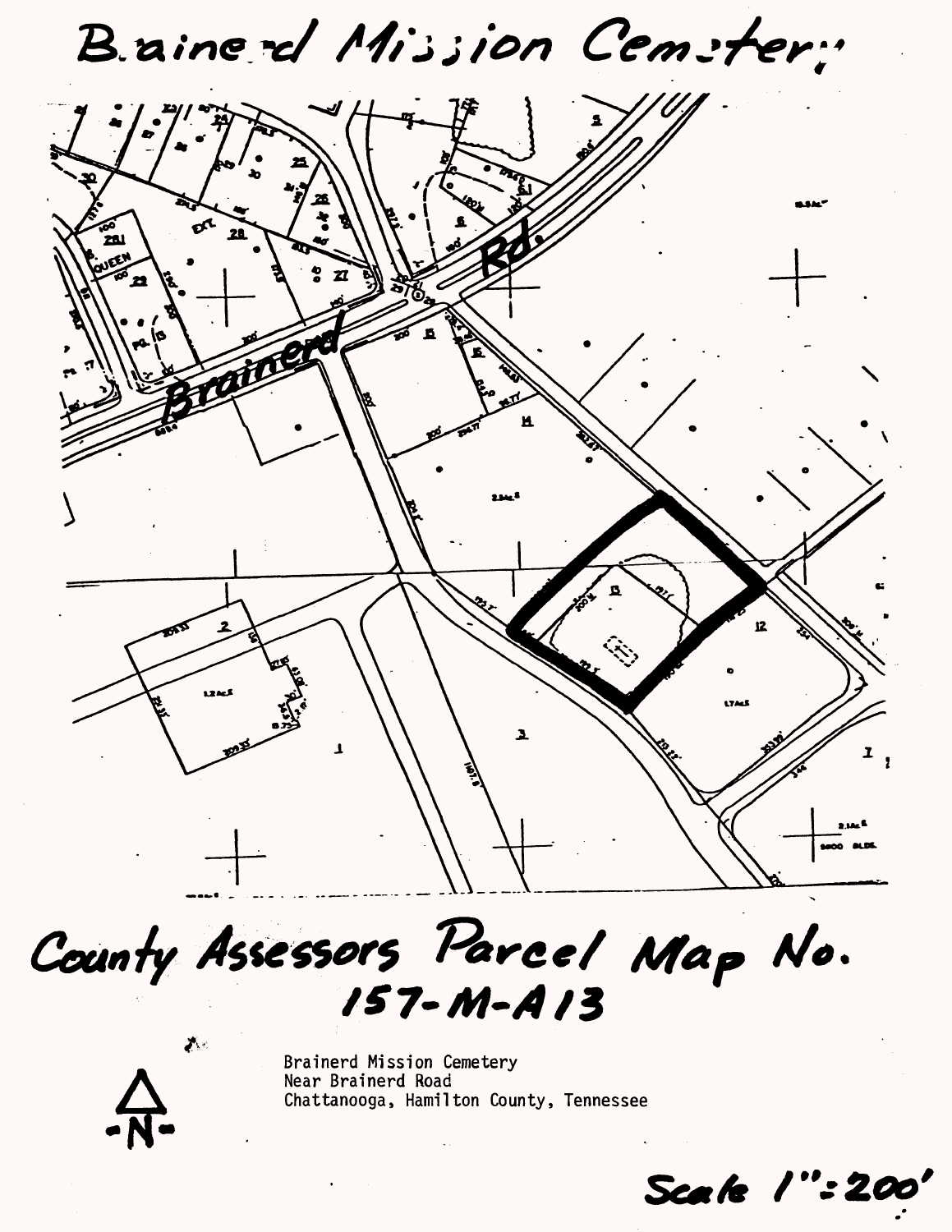### **National Register of Historic Places Continuation Sheet**

Name of Property

County and State

Section number Page  $\frac{1}{2}$  Page  $\frac{1}{2}$  Page  $\frac{1}{2}$  Page  $\frac{1}{2}$  Page  $\frac{1}{2}$  Page  $\frac{1}{2}$  Page  $\frac{1}{2}$  Page  $\frac{1}{2}$  Page  $\frac{1}{2}$  Page  $\frac{1}{2}$  Page  $\frac{1}{2}$  Page  $\frac{1}{2}$  Page  $\frac{1}{2}$  Page  $\frac{1}{2$ 

### **SUPPLEMENTARY LISTING RECORD**

NRIS Reference Number: 79002435

Property Name: Brainerd Mission Cemetery

County: Hamilton

State: Tennessee

Date Listed: November 3, 2006

 $N/A$ Multiple Name

This property is listed in the National Register of Historic Places in accordance with the attached nomination documentation subject to the following exceptions, exclusions, or amendments, notwithstanding the National Park Service certification included in the nomination documentation.

Signature of the Keeper Date of Action

November 3. 2006

Amended Items in Nomination:

Section 8. Statement of Significance Commemorative is hereby removed as an area of significance.

[This change was made in consultation with and approved by the National Register staff of the Tennessee SHPO.]

The Tennessee State Historic Preservation Office was notified of this amendment.

**DISTRIBUTION: National Register property file Nominating Authority (without nomination attachment)**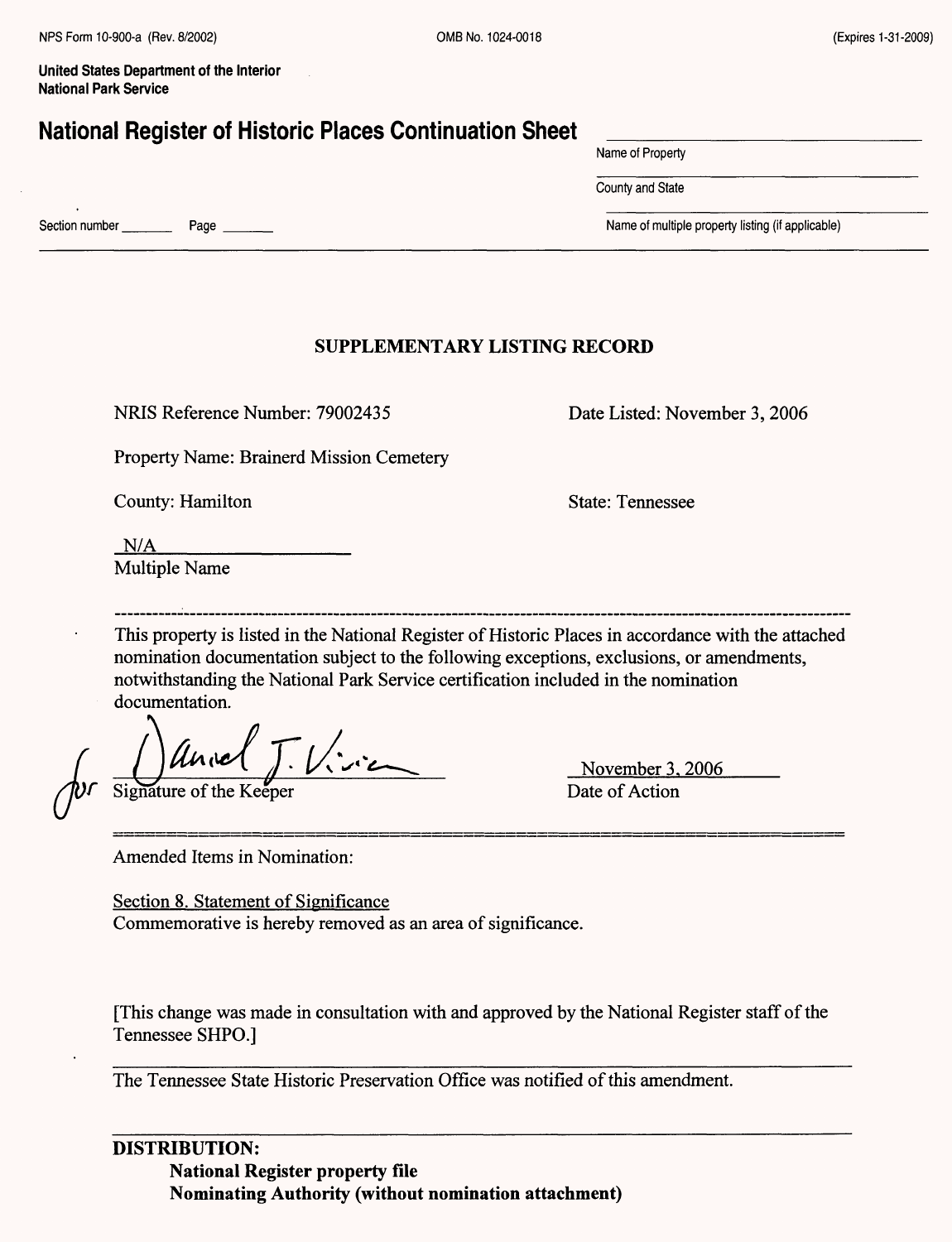$\mathscr{Q}$  and  $\mathscr{Q}$ NPS Form 10-900 OMB No. 10024-0018 (Oct. 1990) **United States Department of the Interior National Park Service National Register of Historic Places Registration Form** 713 L This form is for use in nominating or requesting determinations for individual properties and districts: See instructions in Flow to Complete the National Register of Historic Places registration Form (National Register Bulletin 16A). Complete each item by marking "x" in the appropriate box or by entering the information requested. If an item does not apply to the property being documented, enter "N/A" for "not applicable." For functions, architectural classification, materials, and areas of significance, enter only categories and subcategories from the instructions. Place additional entries and narrative items on continuation sheets (NPS Form 10-900a). Use a typewriter, word processor, or computer, to complete all items. **1. Name of Property** historic name Brainerd Mission Cemetery other names/site number N/A **2. Location** street & number 5700 Eastgate Loop  $\Box$  N/A not for publication city or town Chattanooga  $\boxtimes$  vicinity state Tennessee code TN county Hamilton code 065 zip code 37411 **3. State/Federal Agency Certification** As the designated authority under the National Historic Preservation Act, as amended, I hereby certify that this  $\boxtimes$ nomination  $\square$  request for determination of eligibility meets the documentation standards for registering properties in the National Register of Historic Places and meets the procedural and professional requirements set for in 36 CFR Part 60. In my opinion, the property  $\boxtimes$  meets  $\Box$  does not meet the National Register criteria. I recommend that this property be considered significant  $\boxtimes$  nationally  $\Box$  statewide  $\boxtimes$  locally. (See continuation sheet for additional comments.) Signature of certifying official/Title // Date Deputy State Historic Preservation Officer, Tennessee Historical Commission State or Federal agency and bureau In my opinion, the property  $\square$  meets  $\square$  does not meet the National Register criteria.  $\square$  See Continuation sheet for additional comments.) Signature of certifying official/Title Date State or Federal agency and bureau **4. National Park Service Certification** Signature of the Kee Date of Action I hereby certify that the property is:  $\sqrt{2}$  entered in the National Register. فالمرا  $\Box$  See continuation sheet  $\Box$  determined eligible for the National Register.  $\Box$  See continuation sheet  $\Box$  determined not eligible for the National Register  $\Box$  removed from the National Register. ACCIGNOMENT DOCUMEntENCOL ACCEPTED  $j$  Other, (explain:)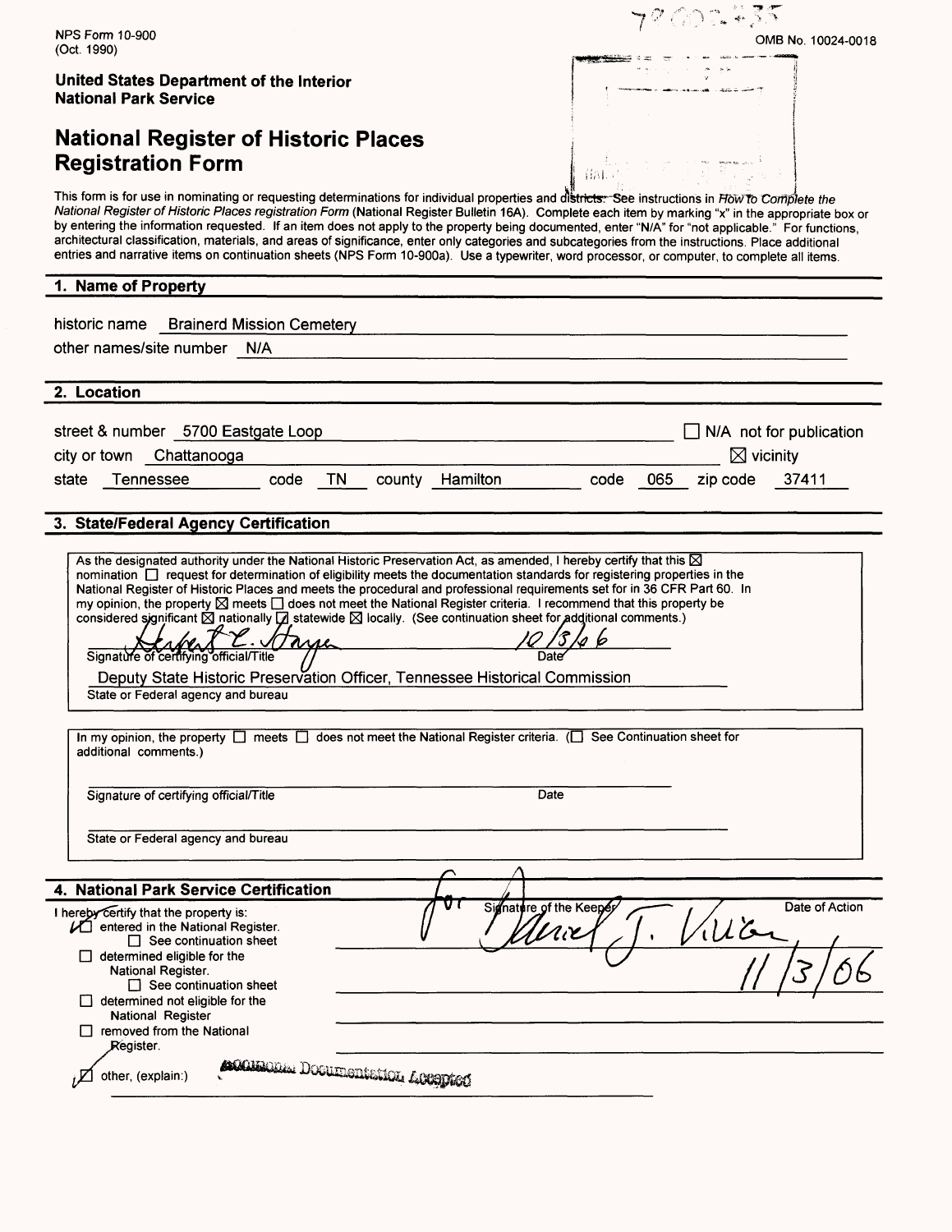#### **Brainerd Mission Cemetery**

Name of Property

**Hamilton County, Tennessee**

 $\mathcal{L}$ 

 $\mathbf{r}$ 

County and State

| <b>Ownership of Property</b><br>(Check as many boxes as<br>apply)                             | <b>Category of Property</b><br>(Check only one box)                   |                                                                  | <b>Number of Resources within Property</b><br>(Do not include previously listed resources in count) |            |
|-----------------------------------------------------------------------------------------------|-----------------------------------------------------------------------|------------------------------------------------------------------|-----------------------------------------------------------------------------------------------------|------------|
| private<br>⊠<br>public-local                                                                  | building(s)<br>district                                               | Contributing                                                     | Noncontributing                                                                                     |            |
| public-State                                                                                  | site<br>⋈                                                             | 0                                                                | 0                                                                                                   | buildings  |
| public-Federal                                                                                | structure                                                             | 1                                                                | $\mathbf 0$                                                                                         | sites      |
|                                                                                               | object                                                                | 1                                                                | 1                                                                                                   | structures |
|                                                                                               |                                                                       | 0                                                                | 0                                                                                                   | objects    |
|                                                                                               |                                                                       | $\overline{2}$                                                   | 1                                                                                                   | Total      |
| Name of related multiple property listing                                                     | (Enter "N/A" if property is not part of a multiple property listing.) | in the National Register                                         | <b>Number of Contributing resources previously listed</b>                                           |            |
| N/A                                                                                           |                                                                       | 1                                                                |                                                                                                     |            |
| 6. Function or Use                                                                            |                                                                       |                                                                  |                                                                                                     |            |
| <b>Historic Functions</b><br>(Enter categories from instructions)                             |                                                                       | <b>Current Functions</b><br>(Enter categories from instructions) |                                                                                                     |            |
| <b>FUNERARY/cemetery</b>                                                                      |                                                                       | <b>FUNERARY/cemetery</b>                                         |                                                                                                     |            |
|                                                                                               |                                                                       | OTHER/commemorative                                              |                                                                                                     |            |
|                                                                                               |                                                                       |                                                                  |                                                                                                     |            |
|                                                                                               |                                                                       |                                                                  |                                                                                                     |            |
|                                                                                               |                                                                       |                                                                  |                                                                                                     |            |
|                                                                                               |                                                                       |                                                                  |                                                                                                     |            |
|                                                                                               |                                                                       |                                                                  |                                                                                                     |            |
| 7. Description<br><b>Architectural Classification</b><br>(Enter categories from instructions) |                                                                       | <b>Materials</b><br>(Enter categories from instructions)         |                                                                                                     |            |
|                                                                                               |                                                                       | foundation<br>N/A                                                |                                                                                                     |            |
|                                                                                               |                                                                       | N/A<br>walls                                                     |                                                                                                     |            |
|                                                                                               |                                                                       |                                                                  |                                                                                                     |            |
| N/A                                                                                           |                                                                       | N/A<br>roof<br>STONE/Limestone<br>other                          |                                                                                                     |            |

#### **Narrative Description**

(Describe the historic and current condition of the property on one or more continuation sheets.)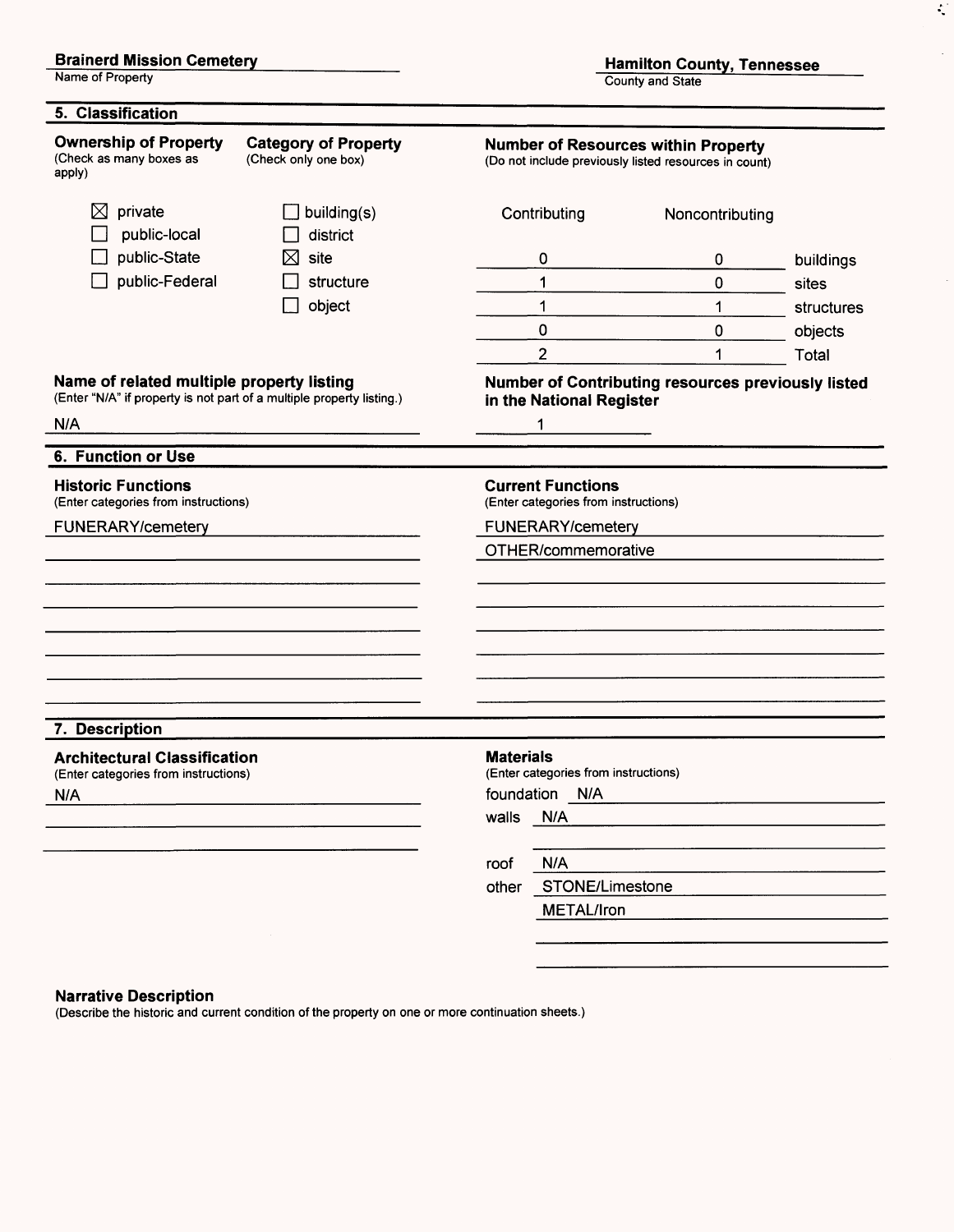#### **Brainerd Mission Cemetery**

Name of Property

#### **8. Statement of Significance**

#### **Applicable National Register Criteria**

(Mark "x" in one or more boxes for the criteria qualifying the property For National Register listing.)

- М A Property is associated with events that have made a significant contribution to the broad patterns of our history.
- $\Box$  B Property is associated with the lives of persons significant in our past.

 $\Box$  C Property embodies the distinctive characteristics of a type, period, or method of construction or represents the work of a master, or possesses high artistic values, or represents a significant and distinguishable entity who's components lack individual distinction.

 $\Box$  **D** Property has yielded, or is likely to yield, information important in prehistory or history.

#### **Criteria Considerations**

(Mark "x" in all boxes that apply.)

Property is:

- $\Box$  A owned by a religious institution or used for religious purposes.
- $\Box$  **B** removed from its original location.
- $\Box$  C a birthplace or grave.
- $\boxtimes$  D a cemetery.
- $\Box$  **E** a reconstructed building, object, or structure.
- $\boxtimes$  **F** a commemorative property
- $\Box$  G less than 50 years of age or achieved significance within the past 50 years.

#### **Narrative Statement of Significance**

(Explain the significance of the property on one or more continuation sheets.)

#### **9. Major Bibliographical References**

#### **Bibliography**

(Cite the books, articles, and other sources used in preparing this form on one or more continuation sheets.)

#### **Previous documentation on file (NPS):**

- $\Box$  preliminary determination of individual listing (36 CFR 67) has been requested
- previously listed in the National Register
- $\Box$  Previously determined eligible by the National **Register**
- designated a National Historic Landmark
- $\Box$  recorded by Historic American Buildings Survey # \_\_\_\_\_\_\_\_\_\_\_\_\_\_
- D recorded by Historic American Engineering Record #

#### **Areas of Significance**

(Enter categories from instructions)

| <b>ETHNIC HERITAGE: Native American</b> |  |
|-----------------------------------------|--|
| SOCIAL HISTORY                          |  |
| <b>COMMEMORATIVE</b>                    |  |
| POLITICS/GOVERNMENT                     |  |
| <b>OTHER: historic preservation</b>     |  |
|                                         |  |

#### **Period of Significance**

1817-1956

#### **Significant Dates**

1817 - Mission and cemetery founded

- 1838 Mission closed due to removal of Cherokees
- 1924 First commemorative marker erected\_\_\_\_\_
- 1933 Cemetery restoration by DAR

**Significant Person** (complete if Criterion B is marked) N/A

#### **Cultural Affiliation**

N/A

#### **Architect/Builder**

Crutchfield, William (Landscape architect)

- **Primary location of additional data:**
- $\boxtimes$  State Historic Preservation Office
	- **Other State Agency**
- **Federal Agency**
- □ Local Government<br>⊠ Universitv
- **University**
- $\Box$  Other

#### Name of repository:

MTSU Center for Historic Preservation

**Hamilton County, Tennessee** County and State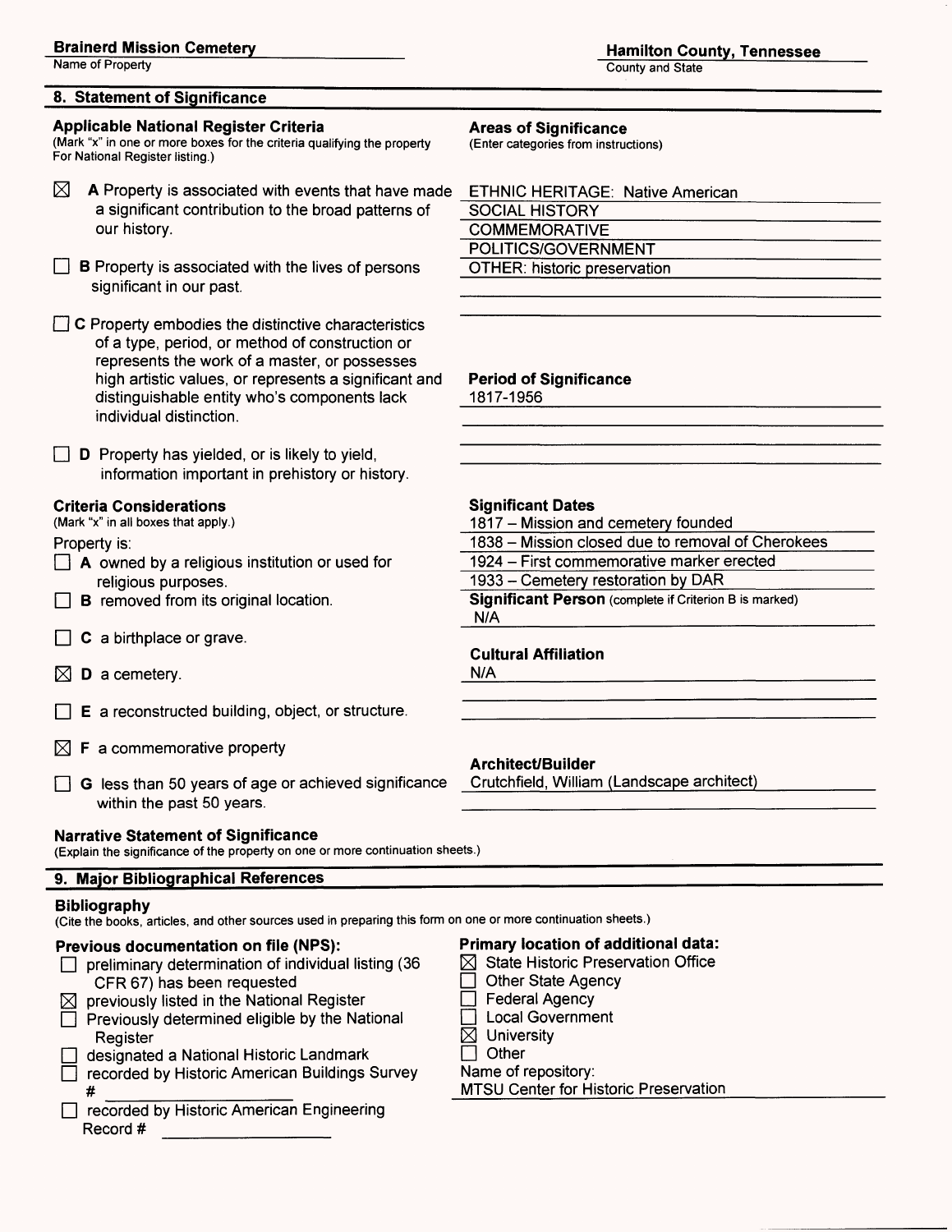|  | <b>Brainerd Mission Cemetery</b> |
|--|----------------------------------|
|  |                                  |

Name of Property

County and State

| 10. Geographical Data                                                                                                                                                                                            |                                                                 |
|------------------------------------------------------------------------------------------------------------------------------------------------------------------------------------------------------------------|-----------------------------------------------------------------|
| Acreage of Property Approximately 1 acre                                                                                                                                                                         | East Chattanooga 112 SW                                         |
| <b>UTM References</b><br>(place additional UTM references on a continuation sheet.)                                                                                                                              |                                                                 |
| 16<br>663076<br>1<br>3875632<br>Zone<br>Easting<br>Northing<br>2                                                                                                                                                 | 3<br>Zone<br>Easting<br>Northing<br>4<br>See continuation sheet |
| <b>Verbal Boundary Description</b><br>(Describe the boundaries of the property on a continuation sheet.)<br><b>Boundary Justification</b><br>(Explain why the boundaries were selected on a continuation sheet.) |                                                                 |
| 11. Form Prepared By                                                                                                                                                                                             |                                                                 |
| name/title Sarah J. Martin and Dr. Carroll Van West<br><b>Center for Historic Preservation</b><br>organization<br>Middle Tennessee State University, Box 80<br>street & number                                   | June 26, 2006<br>date<br>615-898-2947<br>telephone              |
| Murfreesboro<br>city or town                                                                                                                                                                                     | 37132<br>TN<br>state<br>zip code                                |
|                                                                                                                                                                                                                  |                                                                 |
| <b>Additional Documentation</b>                                                                                                                                                                                  |                                                                 |
| submit the following items with the completed form:                                                                                                                                                              |                                                                 |

#### **Continuation Sheets**

#### **Maps**

**A USGS map** (7.5 Or 15 minute series) indicating the property's location

**A Sketch map** for historic districts and properties having large acreage or numerous resources.

#### **Photographs**

Representative **black and white photographs** of the property.

#### **Additional items**

(Check with the SHPO) or FPO for any additional items

**Property Owner\_\_\_\_\_\_\_\_\_\_\_\_\_\_\_\_\_\_\_\_\_\_\_\_\_\_\_\_\_\_\_\_\_\_\_\_\_\_\_\_\_\_\_\_\_\_\_\_** (Complete this item at the request of SHPO or FPO.)

#### name MULTIPLE OWNERS; See Continuation Sheet

| street & number |       | telephone |
|-----------------|-------|-----------|
| city or town    | state | zip code  |

**Paperwork Reduction Act Statement:** This information is being collected for applications to the National Register of Historic Places to nominate properties for listing or determine eligibility for listing, to list properties, and to amend existing listing. Response to this request is required to obtain a benefit in accordance with the National Historic Preservation Act, as amended (16 U.S.C. 470 et seq.)

**Estimated Burden Statement:** Public reporting burden for this form is estimated to average 18.1 hours per response including time for reviewing instructions, gathering and maintaining data, and completing and reviewing the form. Direct comments regarding this burden estimate or any aspect of this form to the Chief, Administrative Services Division, National Park Service, P. O. Box 37127, Washington, DC 20013-7127; and the Office of Management and Budget, Paperwork Reductions Projects (1024-0018), Washington, DC 20303.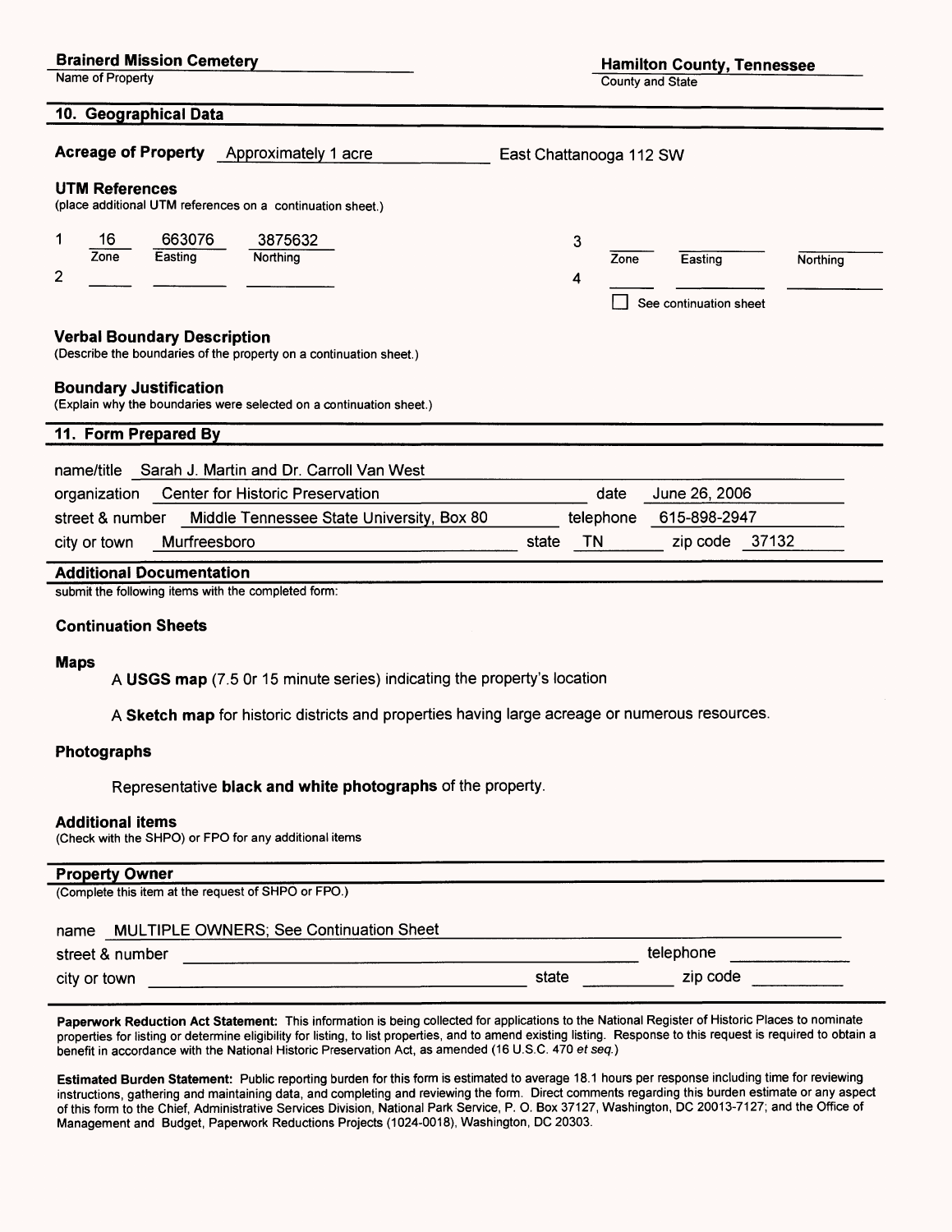# **National Register of Historic Places Continuation Sheet**

Section number owners Page 1 Hamilton County, TN

Brainerd Mission Cemetery

writer representation court out of

### **PROPERTY OWNERS**

Five Chattanooga-area chapters of the Daughters of the American Revolution (DAR):

- 1. Chief John Ross Chapter, NSDAR c/o Wanda Lynn Garrett 241 Random Terrace Ringgold.GA 30736-6126 (706) 937-4508
- 2. Judge David Campbell Chapter, NSDAR Bettie H. Purcell, Regent 8909 Finney Point Drive Ooltewah, TN 37363-8497 (423) 396-3872
- 3. Moccasin Bend Chapter c/o Laura M. Bales 210 1/2 Vreeland Street Chattanooga, TN 37415-6436 (423) 877-7040
- 4. Chickamauga Chapter c/o Sue Taylor Ward 4717 N. Forest Road Hixson, TN 37343-4116 (423)877-3168
- 5. Nancy Ward Chapter, NSDAR Lori B. Cook, Regent 6407 Nicklaus Court Hixson, TN 37343-3092

One Chattanooga-area chapter of the Sons of the American Revolution (SAR):

1. John Sevier Chapter c/o James O. Moore 1318 Windbrook Lane Hixson, TN 37343 (423) 842-7774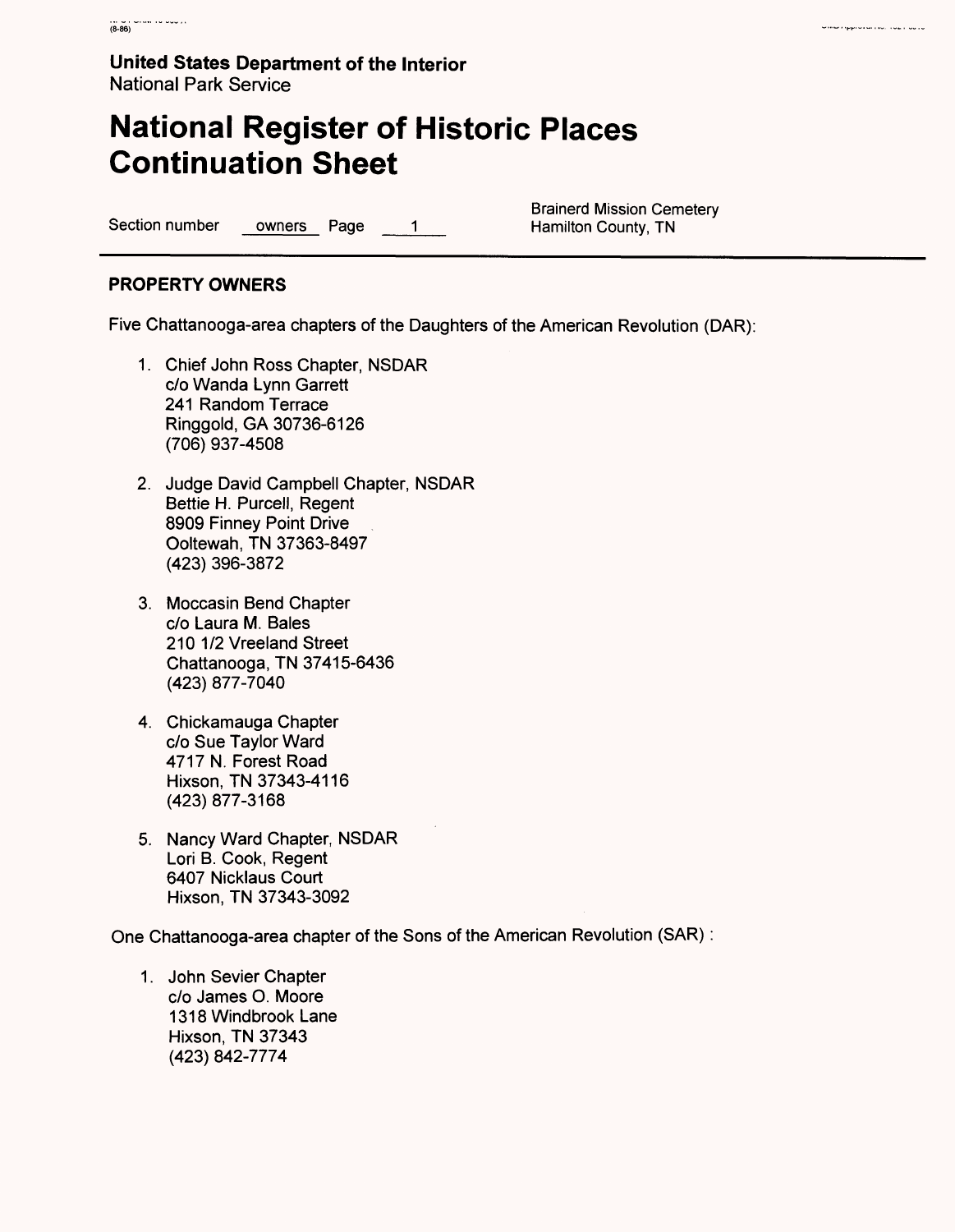# **National Register of Historic Places Continuation Sheet**

Section number 7 Page 2 Hamilton County, TN

Brainerd Mission Cemetery

#### **DESCRIPTION**

Brainerd Mission Cemetery is located in Chattanooga, Tennessee, at 5700 Eastgate Loop in Hamilton County. The one-acre burial ground is situated within a cluster of mature oak trees and is surrounded by a stone wall with two wrought-iron gates constructed in 1933. The property contains the nineteenth century remains of New England-based missionaries, their children, Cherokee students, and perhaps area slaves. A cluster of gravestones organized in two neat rows near the center of the cemetery represents the remaining original markers. Several early-twentieth century bronze interpretive markers also dot the landscape. An interpretive panel erected in 2001 explaining the site's history and geography greets visitors at the cemetery's entrance. The cemetery features a 1933 Colonial Revival landscape design and retains its integrity as a twentieth-century commemorative property.

Brainerd Mission Cemetery is the only extant site associated with the original mission complex. The cemetery is located on what would have been the southwest portion of the original Brainerd Mission complex, which was situated along South Chickamauga Creek. A major early roadway (now Brainerd Road / Lee Highway) passed on the north side of the mission connecting the Cherokee Agency in present-day Charleston, Tennessee, to Ross's Landing along the Tennessee River in present-day Chattanooga. With the mission farm fields between the cemetery and roadway, the burial ground was visible to travelers along this route. Hundreds of Cherokee from John Bell's detachment passed over this road during the Trail of Tears in 1838. This area served as the northwest boundary of the Cherokee Nation in the early 1800s.

Although the cemetery is believed to date to the founding of Brainerd Mission in 1817, the mission journal notes the first burial taking place on January 11, 1818. The earliest extant gravestone dates to 1821 and marks the former gravesite of Reverend Dr. Samuel Worcester, whose remains were disinterred in the 1840s and reburied in Massachusetts. This centrally located, six-foot tall obelisk is also the most prominent monument at Brainerd Mission Cemetery. Other early gravestones mark the burials of New England-based missionaries and their children including Joanna Fernel (d. 1829), her son Luke (d. 1829), Harriet Blunt (d. 1847) and her daughters Harriet (d. 1825) and Sarah (d. 1834), John Vail, Sr. (d. 1871), his second wife Penelope (d. 1844), his third wife Sarah (d. ?), and his daughter Mary (d. 1831). Only one gravestone, a 1950s recreation, marks the burial of a Cherokee student - John Arch (d. 1825). Historical records such as obituaries and the mission journal suggest the remains of several other Americans and Cherokee students are buried at Brainerd Mission Cemetery, however no gravestones mark their burials.

The current cemetery boundaries date to September 26, 1933, when Henry H. and Dorothy D. Hampton deeded the overgrown cemetery land to four Chattanooga chapters of the Daughters of the American Revolution (John Ross, Judge David Campbell, Chickamauga, and Nancy Ward Chapters), the John Sevier Chapter of the Sons of the American Revolution (SAR), and the Judge Howell Tatum Chapter of the Children of the American Revolution (CAR). Unsure of the original cemetery boundaries, Hampton and the patriotic societies agreed upon the current approximate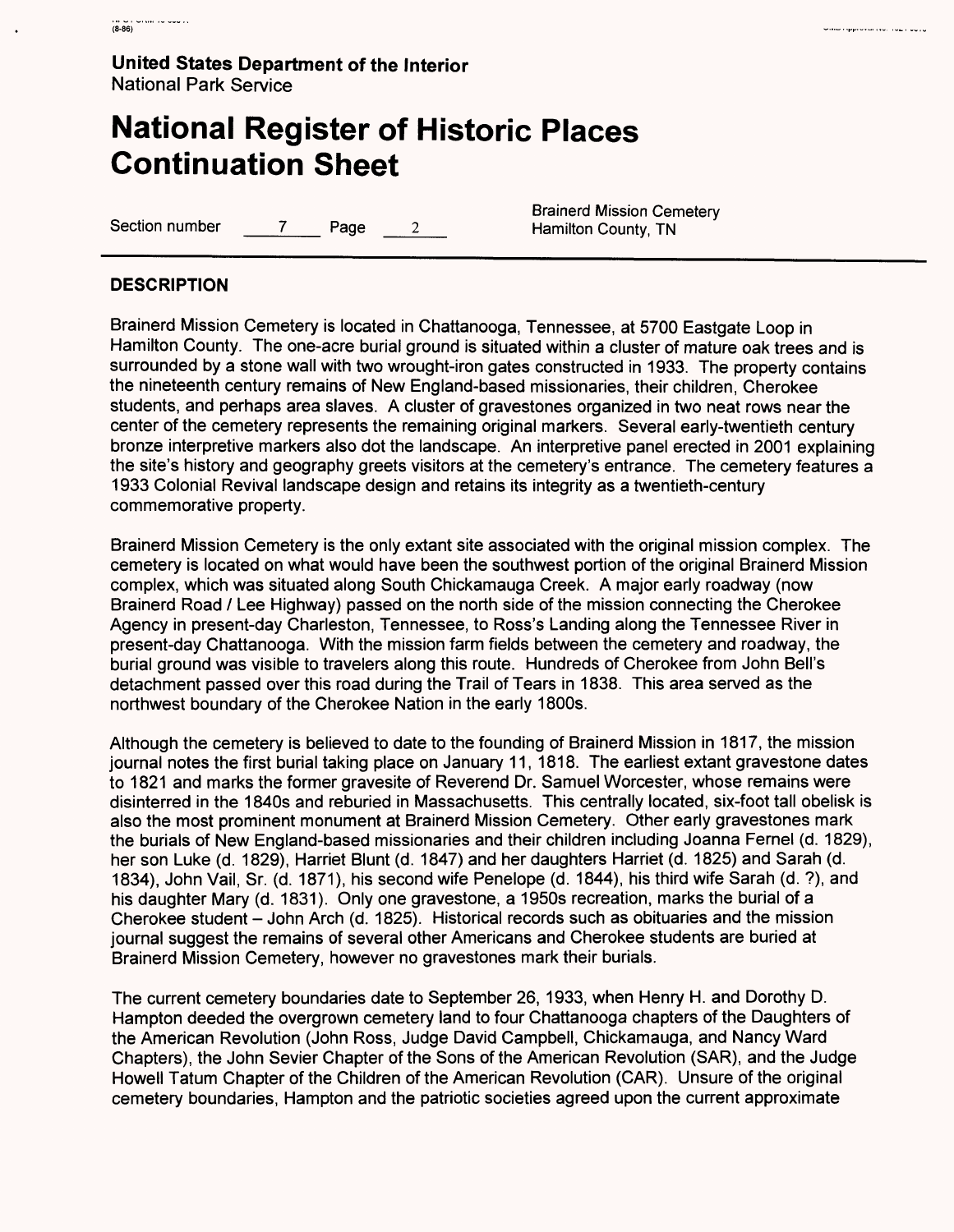# **National Register of Historic Places Continuation Sheet**

Section number 7 Page 3 Hamilton County, TN

Brainerd Mission Cemetery

.<br>The final participation of the contract of the contract of the contract of the contract of the contract of the

one-acre border. Some historians have speculated that the original cemetery boundaries were considerably greater because this cemetery was used continuously for twenty-one years and occasionally after the mission closed in 1838.

At the request of the patriotic societies, Chattanooga-based architect William Crutchfield designed the cemetery's Colonial Revival landscape in 1933. A Georgian-styled geometric pattern of boxwoods, trees, paths, and cemetery furniture was installed in and around the remaining original tombstones. That same year volunteers using donated supplies constructed a stone wall (c) with vertical capstones to enclose and protect the cemetery. This wall stands two to three feet tall and features a double-door Colonial Revival-styled wrought iron gate entrance that is centrally located within the northwest wall. The left gate pillar features a bronze plaque that reads, "Cemetery of Brainerd Mission 1817-1839 "Remove not the ancient landmark which thy fathers have set." Proverbs. 22:28." A similar bronze tablet on the right gate pillar reads, "Preserved by Chickamauga, Nancy Ward, Judge David Campbell, and John Ross Chapters, DAR; John Sevier Chapter, SAR; Judge Howell Tatum Chapter, CAR; Dr. Henry Hampton; Darden and Frederick Hampton, November 1, 1933." This design of 1933 remains largely intact.

Historically, a driveway from nearby Brainerd Road led to the primary entrance. Presently, however, this entrance is only accessible by a sidewalk leading from Eastgate Loop, and is used only during commemorative ceremonies. Inside this entrance, historic boxwoods, in a Colonial Revival fashion, line a path into the cemetery's center where several bronze interpretive markers erected in the 1930s and 1940s stand. These markers recognize the history of the Brainerd Mission, the missionaries, and notable Cherokee Reverend Stephen Foreman.

The regularly-used entrance is located at the southwestern corner of the rock wall. Outside this entrance stands a five foot tall, rough-cut granite marker acknowledging the site of the former Brainerd Mission. Originally placed alongside Brainerd Road, this marker was moved to the cemetery entrance because of increased development and traffic in 2001. Inside this entrance is a large interpretive panel standing about eight feet high made of wood, glass, and metal with a small metal roof overhang. Constructed in 2001 by Boy Scout John Wright III, this exhibit features locked sliding glass doors allowing for periodic changes in interpretation. Paths lined with mondo (monkey) grass, a common tufted ground cover that grows as high as sixteen inches, lead along the sides of the cemetery.

Several clusters of unmarked gravestones numbering about sixty also date to 1933. These stones, donated by local businessman H.P. Colvard, are not associated with specific burials, but rather were placed near burial depressions during the cemetery restoration to provide a graveyard aesthetic.

Since the 1933 restoration, the patriotic societies have erected a number of commemorative markers honoring the nineteenth century missionaries and Cherokee and their own exceptional twentieth-century members. These monuments, interspersed throughout the central portion of property, include marble benches and markers of varying sizes and a flagpole.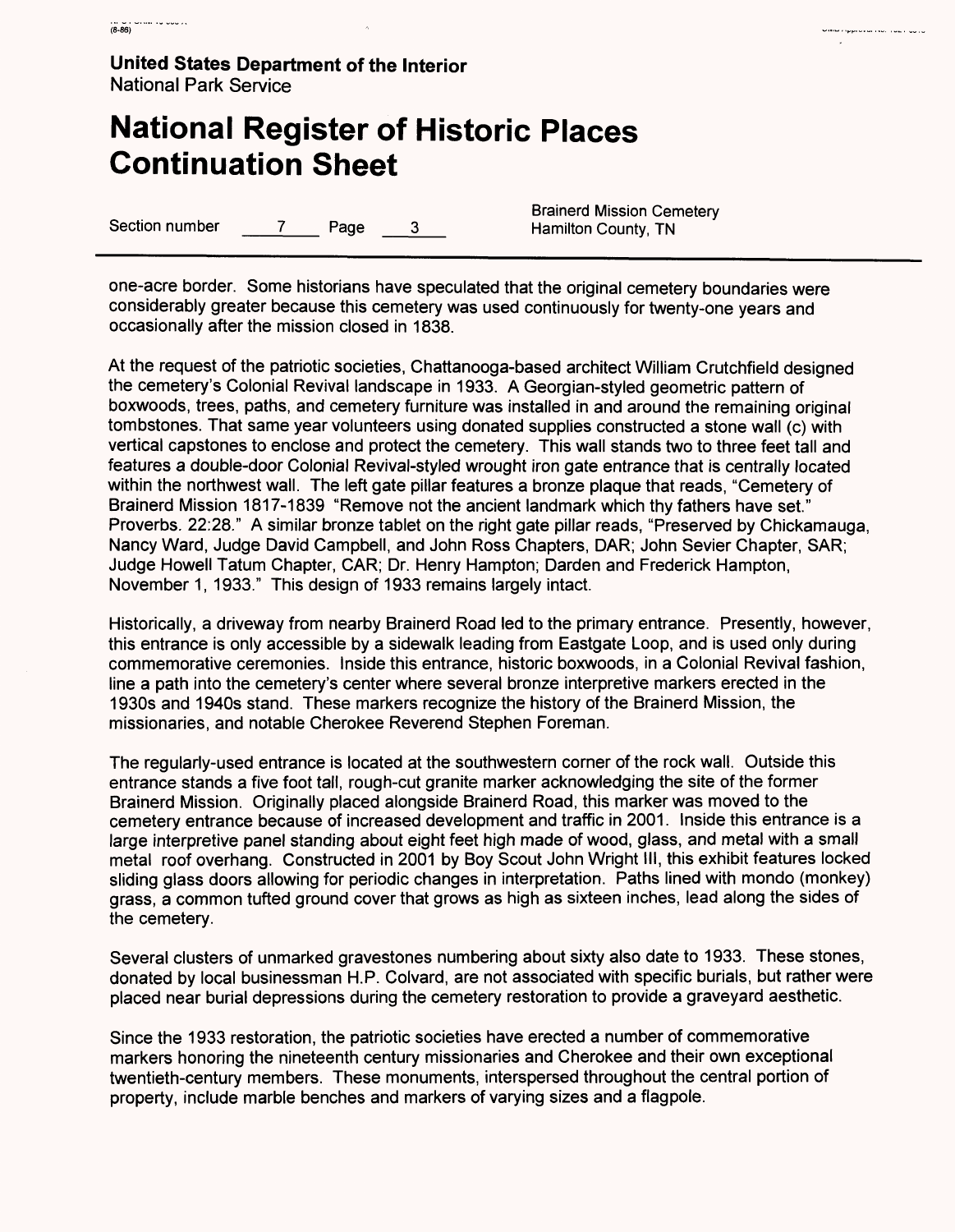### **National Register of Historic Places Continuation Sheet**

Brainerd Mission Cemetery Section number 7 Page 4 Hamilton County, TN

Brainerd Mission Cemetery was originally added to the National Register of Historic Places in 1979. The Tennessee Historical Commission also recognizes the site's significance through a roadside historical marker that sits at the edge of the property along Eastgate Loop. The patriotic societies erected a modern, non-contributing chain link fence (circa 1980) around the cemetery and rock wall to protect it from vandalism.

Since 1929 when the City of Chattanooga annexed this area east of Missionary Ridge, Brainerd Road has experienced significant development. A major commercial complex has developed on the former mission grounds, leaving the cemetery as the only extant property associated with the mission. Both Brainerd Mission Shopping Village to the north of the cemetery and the Eastgate Mall to the south opened in the early 1960s. A 1970s office park is located to the east. This area also sits at the junction of Interstates 24 and 75, which runs parallel to U.S. Highway 64 (Brainerd Road / Lee Highway). Despite these developments outside the cemetery walls, the property retains its historic integrity as a nineteenth century cemetery and an early twentieth-century commemorative property.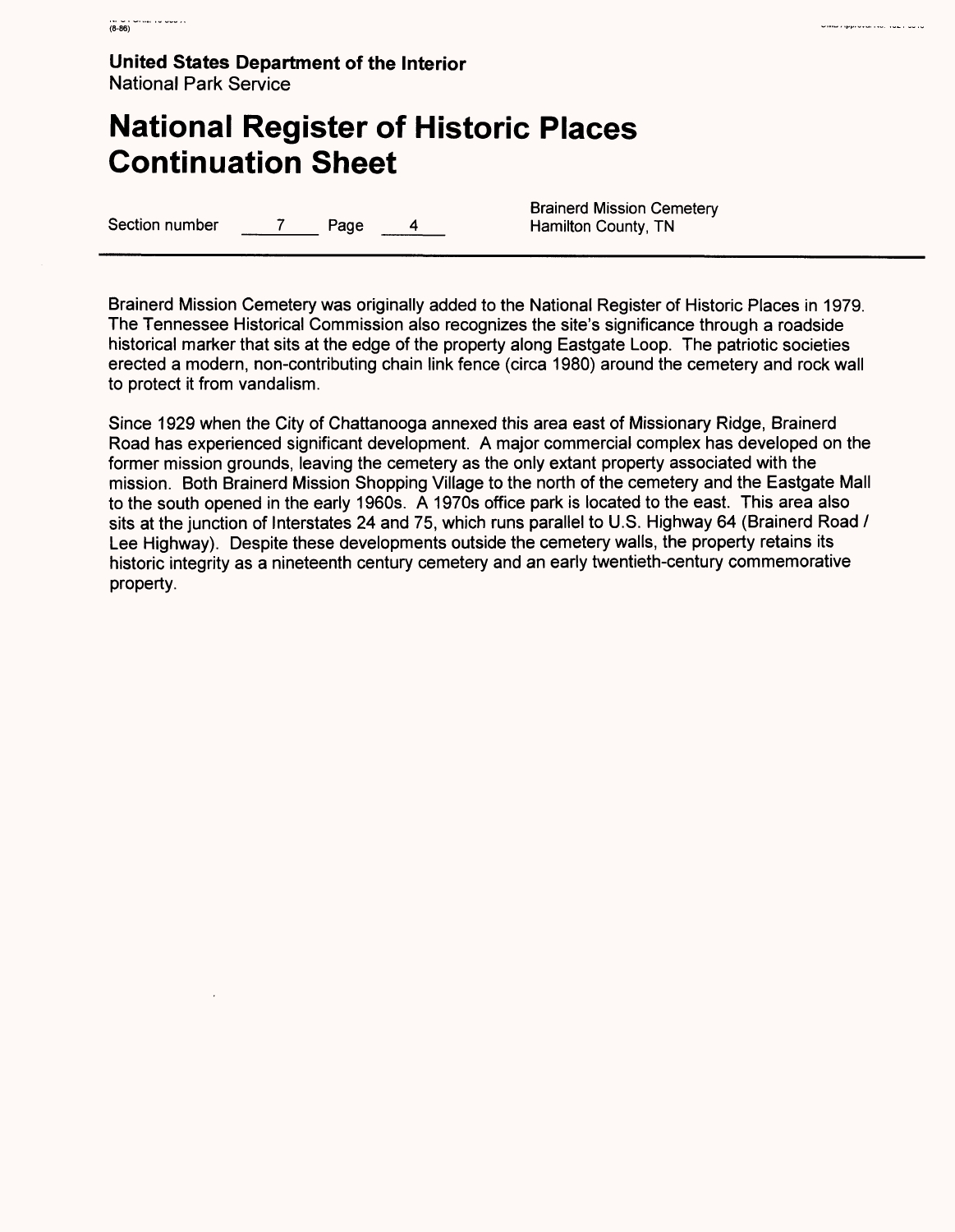# **National Register of Historic Places Continuation Sheet**

Section number  $\frac{7}{2}$  Page  $\frac{5}{2}$ 

Brainerd Mission Cemetery Hamilton County, TN

**Ciniu** reprovemento, cuale colle

Site Map - Not to Scale (produced by Jack Wright, Chattanooga)



Brainerd Mission Site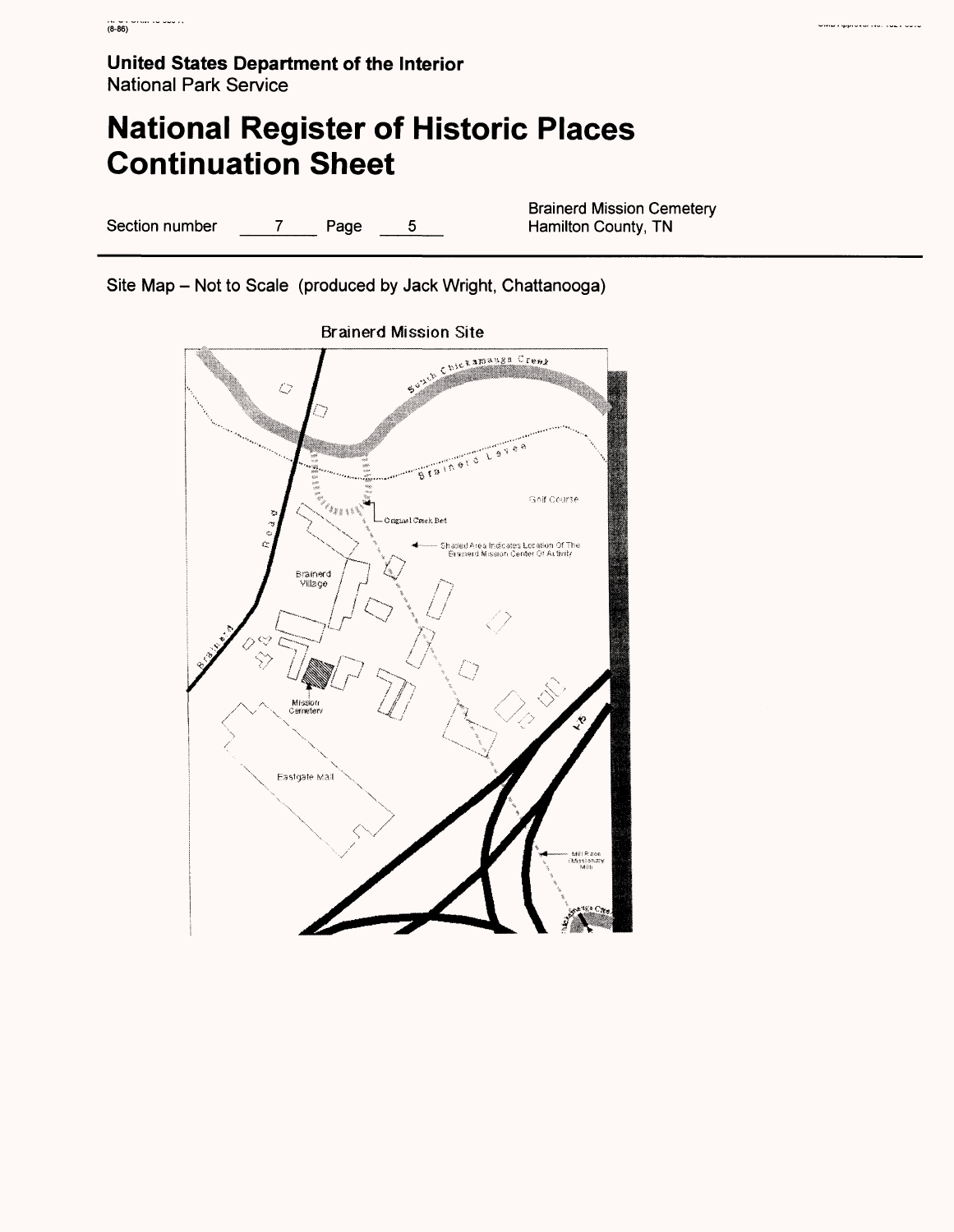# **National Register of Historic Places Continuation Sheet**

Section number  $\begin{array}{ccc} 8 & \text{Page} & 6 & \text{Hamilton County, TN} \end{array}$ 

Brainerd Mission Cemetery

internazionale della construccia dell'

### **STATEMENT OF SIGNIFICANCE**

The Brainerd Mission Cemetery was previously listed in the National Register of Historic Places on December 6, 1979 for its statewide significance related to the history of conservation, education, religion, and social patterns. The amended nomination provides a broader history and context and justifies the national significance of the Brainerd Mission Cemetery. Founded in 1817 by representatives of the American Board of Commissioners of Foreign Missions (ABCFM), this institution prospered for twenty-one years until the federal government forced its closure with the Cherokee removal. Brainerd Mission was responsible for the basic education and religious education of many Cherokee, and was recognized as a national model for the boarding school approach that dominated white attempts to educate Native Americans for most of the nineteenth century. By the mid-1820s, the mission operated several other outposts in Tennessee and Georgia. Historian Robert F. Berkhofer, for example, counted forty similar mission schools in the United States within ten years of the founding of Brainerd Mission.<sup>1</sup> In a recent review of new ethnohistorical scholarship on the southeast, James T. Carson concluded that the history of Brainerd Mission underscored "the kinds of events, crises, and collaborations that characterized contact between Native and non-Native Americans across the continent and over several centuries."<sup>2</sup> Historian Bernd C. Peyer agreed: Brainerd was "the most successful educational institution among the Cherokees before removal."3 After the Trail of Tears the mission buildings were destroyed. Not until an early twentieth century preservation movement spearheaded by the Daughters of the American Revolution (DAR) was the significance of the site recognized. There have been minimal changes to the site since that time and it retains its integrity.

### Criterion A: Commemoration. Preservation. Ethnic Heritage. Social History. Politics and Government

The Brainerd Mission Cemetery is eligible for listing in the National Register of Historic Places under Criterion A for its national significance in the areas of ethnic heritage as the site of a former Cherokee mission, its representation of the social history of Cherokee Indians and, and its associations to the U.S. government's forced removal of the Cherokee Indians during the Trail of Tears in 1838-39. It contains the graves of New England-based missionaries, their children, Cherokee students, and possibly area slaves—all dating to the early and mid nineteenth century. This property represents the earliest religious mission efforts of the Boston-based but nationally influential American Board of Commissioners of Foreign Missions (ABCFM) in the South. Located in a busy Chattanooga, Tennessee, suburb, Brainerd Mission Cemetery is the only extant portion of the Brainerd Mission complex, and is a valuable physical record of early nineteenth century Cherokee/European American interaction. Moreover, the site's history is reflective of societal attitudes toward Native Americans. In addition, the cemetery has local significance for its association

<sup>&</sup>lt;sup>1</sup> Robert F. Berkhofer, "Model Zions for the American Indian," American Quarterly 15(Summer 1963): 185.  $<sup>2</sup>$  James T. Carson, "Conquest or Progress!: Old Questions and New Problems in the Ethnohistory of the</sup> Native Southeast," Ethnohistory 47(2000): 778.

<sup>&</sup>lt;sup>3</sup> Bernd C. Peyer, The Tutor'd Mind: Indian Missionary-Writers in Antebellum America (Amherst: University of Massachusetts Press, 1997), 172.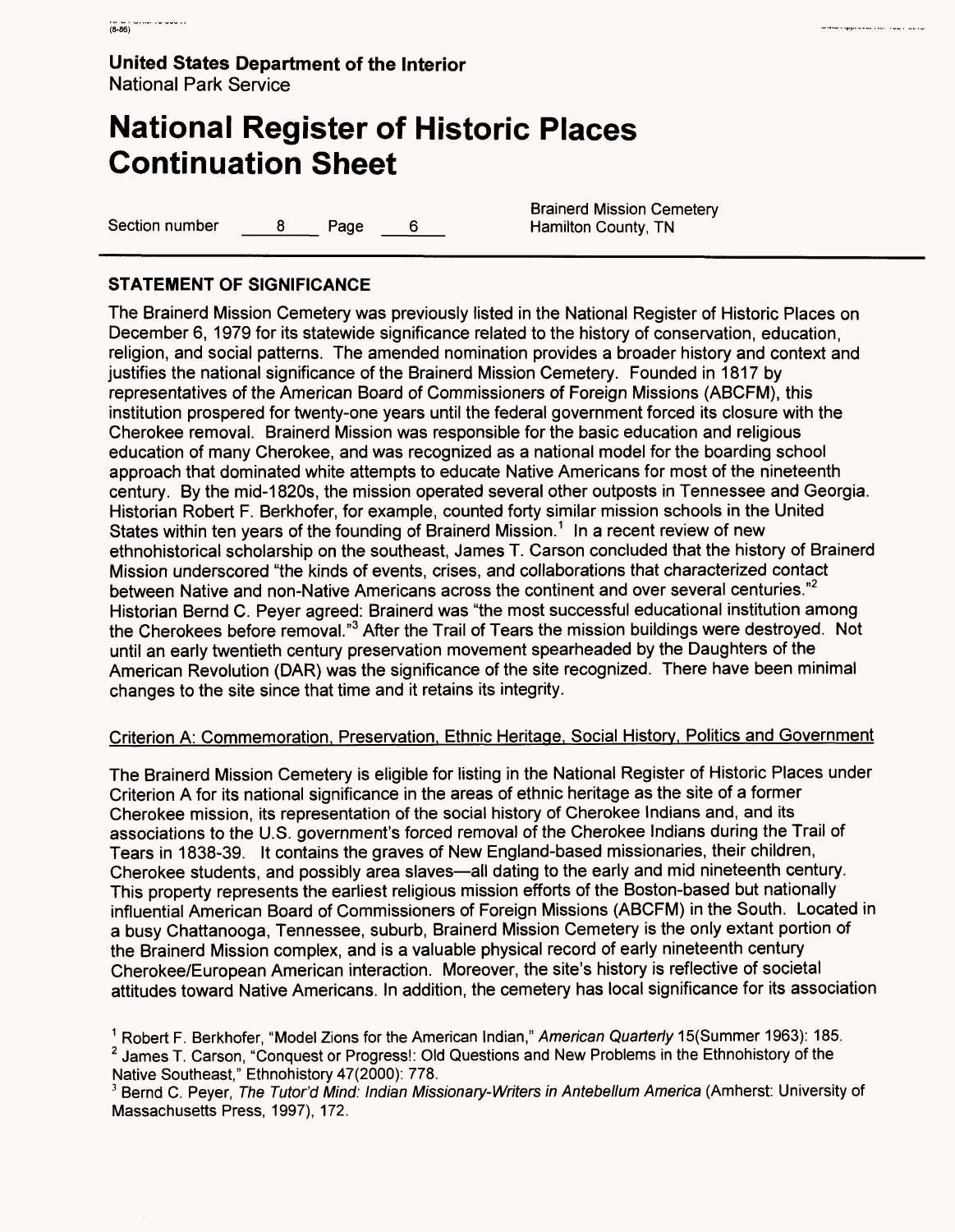# **National Register of Historic Places Continuation Sheet**

Section number  $\qquad \qquad 8$  Page 7

Brainerd Mission Cemetery<br>Hamilton County, TN

with Chattanooga's patriotic societies and women's involvement in historic preservation and commemoration in the first half of the twentieth century.

### **HISTORICAL NARRATIVE**

Brainerd Mission Cemetery, dubbed Chattanooga's "sacred acre" by the DAR in the 1930s, is the only remaining landscape remnant of Brainerd Mission. Reverend Cyrus Kingsbury, a representative of the ABCFM, opened the school opened in 1817. During the three centuries prior to the mission's founding in 1817, the Cherokee Indians experienced great societal transformations. The Europeans' arrival in the New World in the late fifteenth century forever changed the lives of America's Indians. Contagious European diseases ravaged native populations throughout the Americas.<sup>4</sup> American colonists' push for land pressured the Cherokee Nation to cede their lands to the United States beginning in 1721 when they gave up 2,623 square miles to South Carolina. Many more similar land deals followed, including the March 17, 1775, transfer of more than 27,000 square miles of Cherokee land to Kentucky, Tennessee, and Virginia. <sup>5</sup>

Trade with the French, Spanish, and English quickly led to the spread of disease among American Indians and forever altered Cherokee daily life. The deerskin trade, for instance, shifted additional hunting responsibilities upon Cherokee men and skin preparation duties upon Cherokee women. European traders quickly transcended the cultural boundaries through marriage to Cherokee women.<sup>6</sup> The matrilineal Cherokee society assured a trader his children would be inherited into their mother's clan. Children of mixed ancestry were common in the Cherokee Nation, and often served as cultural mediators between the European and American Indian worlds. As historian Colin G. Galloway notes, it was common by the eighteenth century to find "Cherokee Indians in the Southeast bearing the names of the Scottish traders who fathered them—Mclntosh, McGillivray, Ross, and McDonald."<sup>7</sup>

The missionaries who established Brainerd Mission, and especially their sponsors and supporters in the federal government, assumed that these children of mixed ancestry could be an effective way to introduce "civilization" to the southeastern Indians and thus eventually "uplift" all native peoples. ABCFM leader Kingsbury sought government assistance and Cherokee approval for the establishment of a mission school. Decades of conflict and contention between white and native societies "motivated [the Cherokees] to accept the U.S. government's Indian policy which promoted

Calloway, 141.

<sup>4</sup> Historian Colin G. Galloway reports the native population of Mexico, for example, was an estimated twentyfive million in 1519 and dropped to 1.3 million by the end of the sixteenth century. Colin G. Galloway, First Peoples: A Documentary Survey of American Indian History, 2nd ed. (Boston: Bedford/St. Martin's, 2004), 68. 5 Ibid., 173.

<sup>&</sup>lt;sup>6</sup> For additional information on Cherokee Women, see also: Theda Perdue, Cherokee Women: Gender and Cultural Change, 1700-1835 (Lincoln: University of Nebraska Press, 1998); Nancy Shoemaker, ed., Negotiators of Change: Historical Perspectives on Native American Women (New York: Routledge, 1995).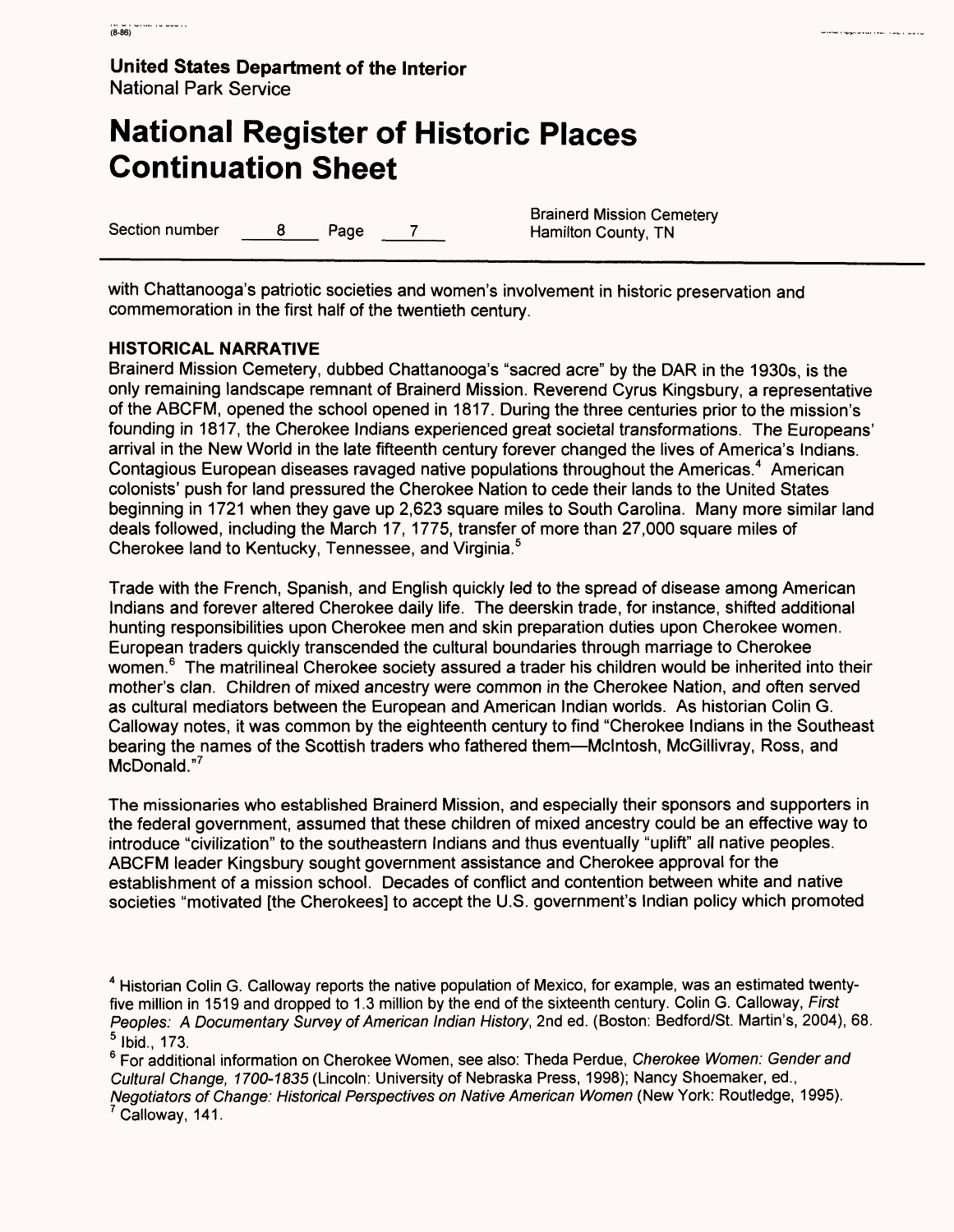# **National Register of Historic Places Continuation Sheet**

Section number 8 Page 8 Hamilton County, TN

Brainerd Mission Cemetery

education and Christianity."<sup>8</sup> As a result, progressive and moderate Cherokees began to accept U.S. "civilizing" policies. Noted historian William McLoughlin suggests that mixed ancestry chiefs especially "believed that rapid acculturation would prove that 'savages' could be 'civilized' and thus the Cherokees would be allowed to remain upon the lands of their forefathers." Primarily because of the Cherokees' willingness to adapt to Euro-American lifestyles, the ABCFM-sponsored missionaries were not in favor of removal.<sup>9</sup> Few Cherokee voiced "anti-missionary sentiment" so as not to alienate key missionary allies, such as Samuel Austin Worcester, whose 1832 Supreme Court case Worcester v. Georgia laid the foundations of federal Indian law. Any sort of "anti-mission outbreak" could have cost the Cherokee Nation white support.<sup>10</sup>

The interdenominational Brainerd Mission was located near present-day Chattanooga, Tennessee. With the support of the Cherokee Council and leading members such as Pathkiller, Major Ridge, and John Ross, Brainerd Mission was established along South Chickamauga Creek because "Cherokees of mixed-ancestry and social influence populated the surrounding area." 11 The school opened as Chickamaugah Mission on twenty-five acres formerly owned by Scottish trader John McDonald, the grandfather of successful and influential Cherokee leader John Ross. Ross, who served as Principal Chief of the Cherokee Nation from 1828 until his death in 1866, established nearby Ross's Landing (NR 6/27/74) along the Tennessee River, which later became the city of Chattanooga. The school was soon renamed after well-known, New England-based missionary David Brainerd.

A major early roadway passed just north of the mission and follows the general route of the presentday U.S. Highway 64 (also known as Brainerd Road / Lee Highway). This route extended between the Cherokee Agency near present-day Charleston, Tennessee, and Ross's Landing along the Tennessee River. The majority of roads throughout the southeast and Midwest, including this Brainerd mission road, developed from the Indian trails and buffalo paths that had been established prior to white settlement. By the 1830s, Tennessee had a sparse network of approximately 1,500 miles of roads. Many of these routes remained paths only passable by horseback or on foot. Others, such as this road passing by the Brainerd Mission, were more improved roads to accommodate wagons. Since 1838, many of the original roads traveled by the detachments have been incorporated into modern paved highways in federal, state, or county road systems.<sup>12</sup>

<sup>&</sup>lt;sup>8</sup> Joyce B. Phillips and Paul G. Phillips, The Brainerd Journal: A Mission to the Cherokees, 1817-1823 (Lincoln: University of Nebraska Press, 1998), 6.

<sup>&</sup>lt;sup>9</sup> William McLoughlin, Cherokees and Missionaries, 1789-1839 (New Haven, CT: Yale University Press, 1984), 109.

<sup>&</sup>lt;sup>10</sup> William McLoughlin, "Cherokee Anti-Mission Sentiment, 1824-1828" Ethnohistory 21, 4 (Fall 1974), 361, 365. Those who expressed anti-missionary, anti-removal sentiments, including White Path, formed the conservative element within the Cherokee Nation.

Phillips and Phillips, 4.

<sup>&</sup>lt;sup>12</sup> Philip Thomason and Sara Parker, National Register of Historic Places Nomination Form, "Historic and Historical Archaeological Resources of the Cherokee Trail of Tears," October 2003, Section F, Page 7-8.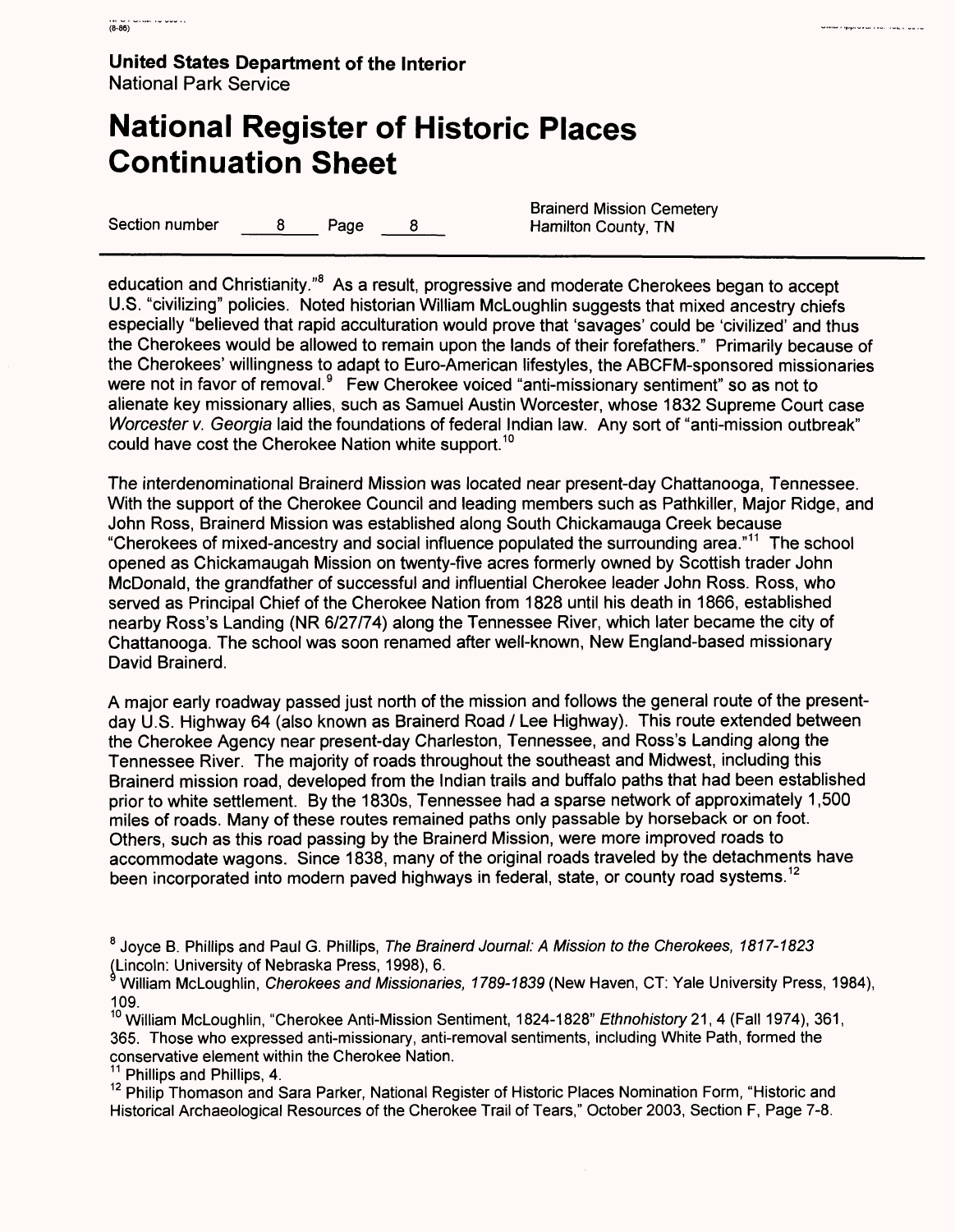### **National Register of Historic Places Continuation Sheet**

Section number a B Page 9 B Hamilton County, TN

Brainerd Mission Cemetery

The mission grounds featured a schoolhouse, mission house, gristmill, sawmill, orchard, barn, dormitories, farm fields, and a cemetery. Brainerd quickly became the leading mission in the Cherokee Nation, boasting forty-four male students and thirty-one females within the first year.<sup>13</sup> Kingsbury kept daily notes of the activities at Brainerd Mission, a practice missionary Ard Hoyt continued after Kingsbury left in 1818. The missionaries corresponded with the ABCFM through these seven years. Recently these reports have been transcribed and published as The Brainerd Journal: A Mission to the Cherokees, 1817-1823. The publication documents the contact experiences of the New England missionaries and the Cherokees. The missionaries' writings not only describe daily happenings at the mission, but also document two cultures coexisting and ultimately changing and influencing one another.

The journal occasionally refers to funeral services and burials at Brainerd Mission Cemetery, but never provides a description of the graveyard. The first such entry on January 11, 1818, notes the death of the infant daughter of Sister Isabella Murray Hall. "The remains of the little babe were brought into our public assembly, and after prayers and a discourse adapted to the occasion, the mission family (including our scholars [sic]) and our little congregation, in solemn procession, followed them to 'the house appointed for all living (Job 30:23).' It was, to us, a solemn day. This was the first time we had been called to bury our dead in this heathen land..."<sup>14</sup> The journal recalls an especially emotional period when visiting ABCFM leader Dr. Samuel Worcester died at Brainerd. Before his death on June 7, 1821, the journal quotes Worcester as saying, "God is very gracious, he has sustained me, as it were by miracle thus far, and granted one great desire of my soul in bringing me to Brainerd; and if it be agreeable to his holy purposes that I should leave my poor remains here, his will be done. I had rather leave my poor remains here, than at any other place."<sup>15</sup> Although his remains were disinterred in the 1840s and reburied in Salem, Massachusetts, his obelisk remains a focal point within the cemetery. The journal also recalls the deaths of a traveler, an infant, and a missionary's child whose "remains were deposited near the feet of Dr. Worcester." <sup>16</sup>

Several notable historical figures are associated with Brainerd Mission, the leading mission in the Cherokee Nation. While he planned only a short visit to Brainerd, Worcester is forever linked to Brainerd Mission as the place where he died and was buried for twenty years. Educated at Dartmouth, Worcester became pastor of Tabernacle Church in Salem, Massachusetts, in 1802 and founded the ABCFM in 1810. He served as the American Board's first corresponding secretary. Worcester's nephew, Samuel Austin Worcester, is well known for legally challenging "Georgia's right to exert authority over him in Cherokee country." In Worcester v. Georgia (1832), the Supreme Court ruled that the Cherokee Nation was "a distinct community occupying its own territory." The state of Georgia ignored this and other Supreme Court rulings declaring the Cherokee Nation a sovereign land and continued to pressure Cherokees into relocating to the west.<sup>17</sup>

<sup>13</sup> McLoughlin, Cherokees and Missionaries, 110.

14 Phillips and Phillips, 42.

15 Ibid., 215.

16 Ibid., 298.

17 Galloway, 214.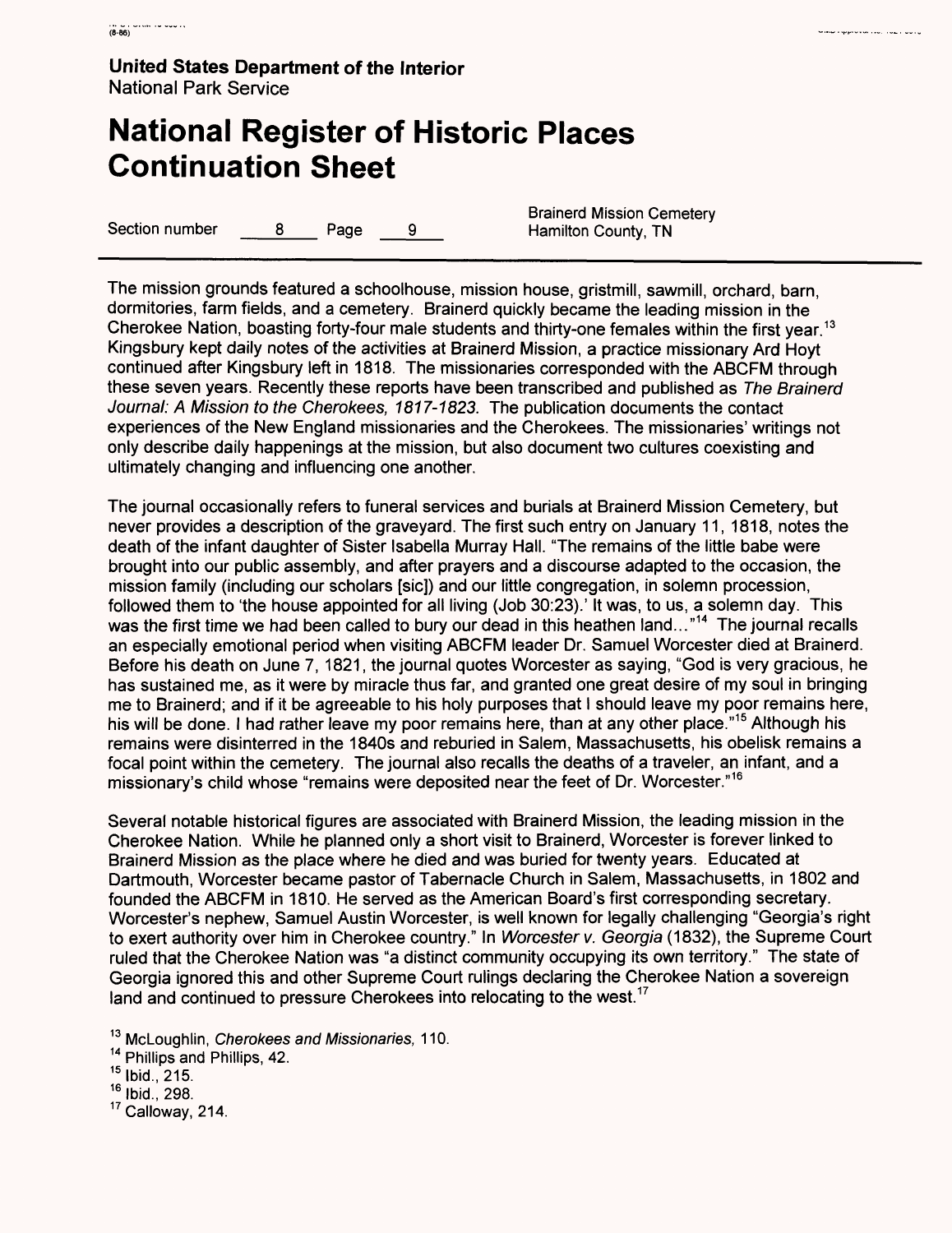# **National Register of Historic Places Continuation Sheet**

Section number a B Page 10 Hamilton County, TN

Brainerd Mission Cemetery

With the mission just miles away from significant Cherokee sites, such as Red Clay Council Ground (NR 9/14/72) and the Cherokee Agency near present-day Charleston, Tennessee, Brainerd's missionaries were certainly aware of and involved with the Cherokee struggles to remain in their homeland. Despite the missionaries' efforts to support the Cherokees' desire to remain in their homeland (through such actions as Worcester's 1832 Supreme Court case), they could not forestall removal. Some committed missionaries, such as Daniel S. Buttrick, Dr. William Potter, and Reverend Loring S. Williams, and their families showed their dedication and respect for the Cherokee by making the journey westward and settling in Indian Territory. Other missionaries returned to New England, while some, such as Ainsworth Blunt and John Vail, remained in the South.<sup>18</sup>

Brainerd Mission prepared for closure in 1838 following the fraudulent signing of the 1835 Treaty of New Echota, which a minority group of pro-removal Cherokees committed their people to relocation. Two former Brainerd Mission students were part of this pro-removal treaty party: John Ridge and Elias Boudinot. Ridge and Boudinot represented a minority political faction of elite Cherokees supporting assimilation and removal policies. Shortly after removal, unidentified Cherokees assassinated Ridge, Boudinot, and Ridge's father Major Ridge in 1839. The Brainerd Mission officially closed on August 19,1838, as a direct result of the political negotiations between the U.S. government and a faction of Cherokee. The following week, the first overland detachment affiliated with John Ross and led by Hair Conrad (Hair Conrad Cabin NR 9/13/76) departed from the Cherokee Agency. Six weeks later, John Bell led his detachment of Cherokee along the road past the Brainerd Mission.

Federal forces, led by General Winfield Scott, forced American Indians out of their eastern lands and into the Indian Territory (present-day Oklahoma.) In March the U.S. military under the direction of General Scott began rounding up Cherokee forcing them into temporary forts at twenty-seven military posts in Alabama, Georgia, Tennessee, and North Carolina. After several weeks in the temporary camps, the Cherokee were marched to emigration depots to be assigned to various detachments for the journey west. Emigration depots were created at the Cherokee Agency at Charleston, Tennessee, near Ross's Landing at present-day Chattanooga, and south of Fort Payne, Alabama. According to the Trail of Tears National Register of Historic Places Multiple Property Submission, the depot at present-day Chattanooga was located near South Chickamauga Creek within a few miles of the Brainerd Mission. This site served as the departure point for the Deas, Whiteley, and Drane detachments in June of 1838. After leaving the camps near Brainerd, these detachments traveled along the south side of the Tennessee River to Ross's Landing following the

<sup>&</sup>lt;sup>18</sup> Zella Armstrong, History of Hamilton County and Chattanooga Tennessee (Chattanooga, TN: Lookout Publishing Company, 1931; reprint, Johnson City, TN: Overmountain Press, 1993), 1: 74-6 (page citations are to the reprint edition).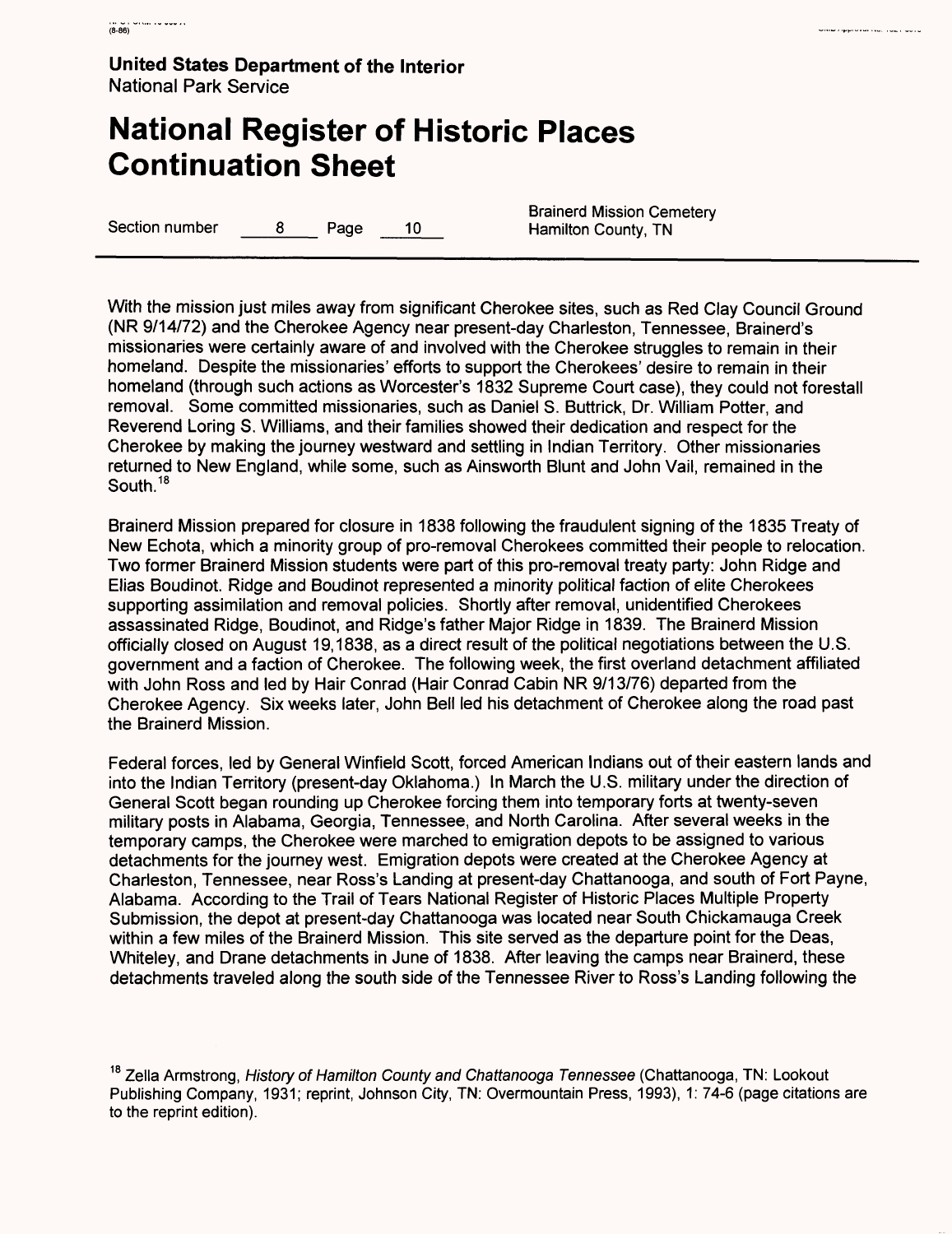# **National Register of Historic Places Continuation Sheet**

Section number  $\qquad \qquad 8$  Page 11 Hamilton County, TN

Brainerd Mission Cemetery

present-day Riverside Drive between Harrison and Chattanooga. This area now consists of extensive industrial development.<sup>19</sup>

While most detachments crossed the Tennessee River at Blythe's Ferry (NR 1/5/83) in Meigs and Rhea counties, one detachment led by John Bell in mid-October 1838 traveled the road passing by Brainerd Mission to Ross's Landing. In his 2001 report The Trail of Tears in Tennessee: A Study of the Routes Used During the Cherokee Removal of 1838, archaeologist Benjamin C. Nance explained that Bell's detachment perhaps took a different way because considerable antagonism existed between Bell and the majority of Cherokees led by John Ross.

After the Cherokee removal, the once-prosperous mission complex passed through the hands of several owners. An 1874 Scribner's Monthly article describes one of the old mission houses as a "decaying ruin inhabited by a horde of Negroes."20 The account also describes Reverend Samuel Worcester's monument as "a massive yet simple monument" with "humbler headstones which here and there dot the thicket...Neglect and oblivion seem, to the hasty observer, to have so effectually covered the spot with their wings, that even the dwellers in the neighborhood hardly know whom or what the marble and the stone represent."<sup>21</sup> This historic description is especially important because few accounts of the site Brainerd Mission from the mid- to late-nineteenth century have been discovered. This account also suggests that former slaves lived on the property, which indicates there may indeed be African Americans interred at Brainerd Mission Cemetery. A 1924 issue of The Dixie Highway magazine suggests the mission's mill sat alongside South Chickamauga Creek until 1921.<sup>22</sup> Clearly, this landscape transformed into rural grazing and pastureland leaving only the cemetery as a testament to the missionaries' "civilizing" and "Christianizing" efforts. The area surrounding the former mission site remained rural in character into the mid-1920s, in part because Missionary Ridge served as a geographical boundary discouraging eastward development out of Chattanooga.

Local DAR members had been interested in the property for at least two decades prior to acquiring the property. Daisy Barrett, a prominent Chattanoogan who became interested in the mission when she first visited the site in 1906, presented a program about the mission's history to the Chickamauga Chapter of the DAR in 1912. According to an article she wrote in 1912 for the Chattanooga Daily Times, former Tennessee governor, and Tennessee Historical Society president, James D. Porter, Jr., asked Barrett to write a history of the Brainerd Mission for the Tennessee Historical Society. In a letter to Porter dated March 14, 1912, Barrett said, "The dilapidated

<sup>19</sup> Thomason and Parker, Section E, Page 16, 26-7, 40.

<sup>&</sup>lt;sup>20</sup> "Southern Mountain Rambles: In Tennessee, Georgia and South Carolina," Scribner's Monthly 8: 1 (May 1874), 5-7, [database online]; available from American Periodical Series (APS) Online. <sup>21</sup> Ibid, 5.

<sup>&</sup>lt;sup>22</sup> "Brainerd – Historic Spot Near Chattanooga," The Dixie Highway 9: 2 (February 1924), 1-3. Copy available at Chattanooga Bicentennial Library.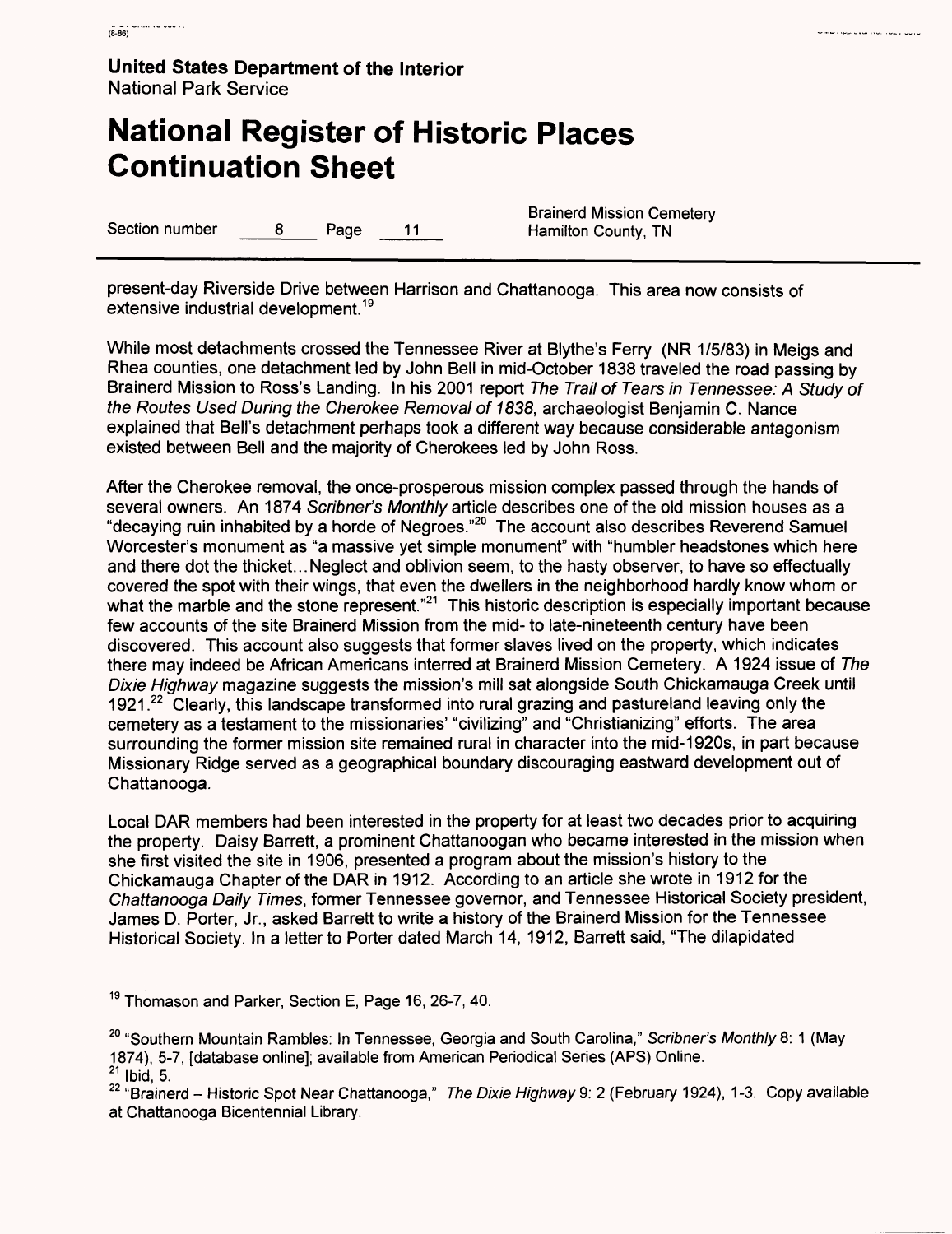# **National Register of Historic Places Continuation Sheet**

Section number 8 Page 12 Hamilton County, TN

Brainerd Mission Cemetery

.<br>Mappi kasas sauti suuri luusi.

graveyard alone marks the [mission] site. I know you will be pleased that there is a movement on foot to save it."<sup>23</sup>

Another well-known Chattanoogan, Anne Bachman Hyde, who was a member of both the United Daughters of the Confederacy and the Chickamauga Chapter of the DAR, also took an early interest in the Brainerd Mission site. In 1921, the DAR, led by Hyde, petitioned the Hamilton County Court to "change the name of the Chattanooga-Graysville Pike (Bird's Mill Road)" to Brainerd Road "in the interest of [the] preservation of the memory of the old Brainerd mission."24 The measure passed unanimously and the Brainerd name reappeared. While speaking in front of the Court, Hyde mentioned the DAR's efforts to mark the area's historic spots, and that "it was a part of their plan to purchase the old mission site and the ground where missionaries lie buried, enclose it in a suitable way and erect a monument on the site inscribed so as to preserve for all time the heroic efforts of the missionaries."25

In 1924, the Chickamauga Chapter placed a granite marker alongside Brainerd Road to mark the site of the former mission. The six hundred dollar monument recognizes the existence of the Brainerd Mission and the missionaries' efforts to Christianize the Cherokees.<sup>26</sup> The monument, draped in an American flag, was officially unveiled on November 24, 1924, during a ceremony attended by some seventy-five people. $2^7$  Increase in traffic and congestion along Brainerd Road required the relocation of the granite monument to the cemetery. The DAR had the sign moved to the cemetery's entrance in May of 2001.

Others also expressed interest in the mission site. Local naturalist and historian Robert Sparks Walker frequently wrote historical features for the Chattanooga newspapers and spoke to area clubs about the Cherokees. In 1920, at Walker's suggestion, the Pilgrim Congregationalist Church of Chattanooga held its first annual memorial service at the Brainerd Mission Cemetery in order to "perpetuate the memory of the splendid work done there and the men and women who participated in it."<sup>28</sup> In 1931, Walker published the first major historical account of Brainerd Mission. Torchlights to the Cherokees: The Brainerd Mission is important not necessarily for its content, but rather how it

<sup>24</sup> "Short Session County Court," Chattanooga Daily Times, 5 April 1921.<br><sup>25</sup> Ibid.

<sup>&</sup>lt;sup>23</sup> "Brainerd Mission, An Almost Forgotten Local Enterprise: Timely Historical Sketch of Effort to Reclaim Barbarous Indian," Chattanooga Daily Times, 17 March 1912.

<sup>&</sup>lt;sup>26</sup> The monument reads: "Site of Brainerd Mission to the Cherokee Indians. Established by the American Board of Foreign Missions in 1817. First called Chickamaugah. Changed to Brainerd in 1818. Maintained with aid of the United States government until the removal of the Indians in 1838. Here forty buildings were erected and hundreds of Indians were Christianized and educated."

 $\frac{27}{10}$  "Marker Ceremony Most Impressive," Chattanooga Daily Times, 26 November 1924.

<sup>&</sup>lt;sup>28</sup> "Mrs. C.R. Hyde Gives History of Old Mission," Chattanooga Daily Times, 12 June 1922.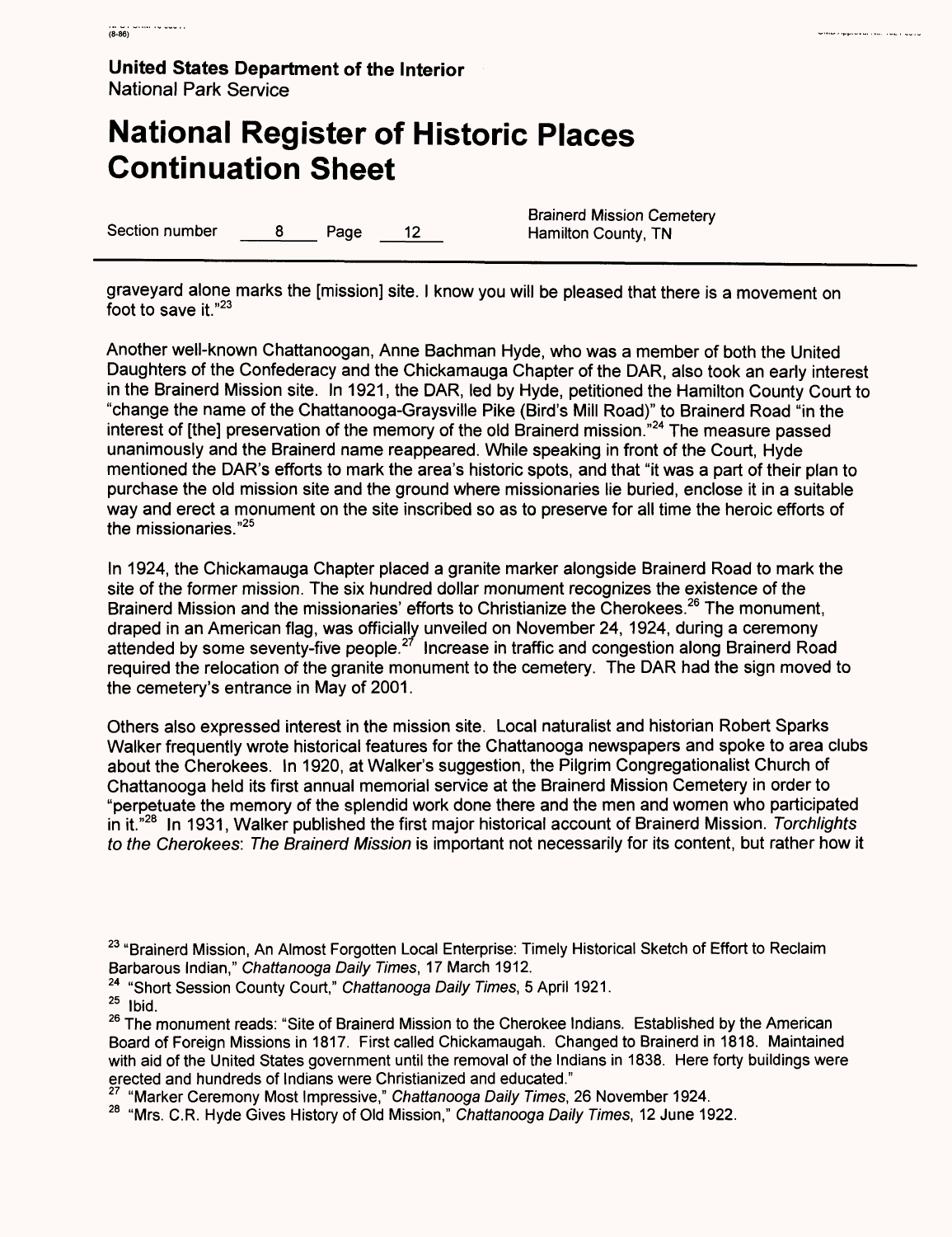# **National Register of Historic Places Continuation Sheet**

Section number 8 Page 13 Hamilton County, TN

Brainerd Mission Cemetery

i<br>Presenta e apopular de la caracción de la contradición de la caracción de la caracción de la caracción de la c

encouraged the preservation of the Brainerd cemetery by documenting the national significance of the old mission. Walker's study was nominated for a Pulitzer Prize in 1931.<sup>29</sup>

Prior to the patriotic societies' acquisition of the property in 1933, the Brainerd Mission Cemetery remained neglected and overgrown for decades. According to early Walker, by 1933 the cemetery had "reached the climax as a miserable site" and was "overgrown with weeds, bushes, and small trees, open to pigs and other stock, the graves sunken, and the tombstones lying broken and marred on the ground."<sup>30</sup> Four Chattanooga DAR chapters (Chickamauga, John Ross, Judge David Campbell, and Nancy Ward) partnered with the John Sevier Chapter of the Sons of the American Revolution (SAR) and the Judge Howell Tatum Chapter of the Children of the American Revolution (CAR) to purchase the neglected and overgrown cemetery on September 26, 1933. The acquisition of the property quickly set in motion a series of steps to beautify and transform the burial ground. The chapters formed committees to oversee a cemetery fund, the construction of a stone wall, publicity, landscape beautification, and a dedication ceremony. 31 The Daughters hastily organized this dedication ceremony to coincide with the national DAR conference scheduled to meet in Chattanooga the first week of November 1933.

Central to the organization of the November 1, 1933, dedication ceremony was Penelope Johnson Alien, a member of the Judge David Campbell Chapter, DAR. As was often the case with successful and influential Daughters, Alien was well connected to Chattanooga society. Alien served as the chairman of the Historical and Publicity Committee for the dedication ceremony. This committee was especially effective in publicizing the event, with numerous articles appearing in both the Chattanooga Daily Times and the Chattanooga News beginning in September 1933. They used the media not only to announce the upcoming dedication event, but also to report their progress within the cemetery, raise funds for their efforts, and appeal for volunteers and supplies. For instance, an October 15 Times article reported the donation of "a truckload of shrubbery" and two checks of fifty dollars each to be spent on the construction of the stone wall.  $32$ 

With the assistance of local professionals, such as architect William Crutchfield, who designed the landscape, and H.P. Colvard, who donated blank grave markers, and area garden clubs, the Daughters oversaw the transformation of the small burial ground. Beautification efforts also included cleaning and resetting toppled markers. To restore the cemetery, the Daughters turned to contemporary Colonial Revival styles, planting boxwood, adding a wrought-iron Colonial-inspired

<sup>&</sup>lt;sup>29</sup> Robert Sparks Walker, Torchlights to the Cherokees: The Brainerd Mission (New York: Macmillan Company, 1931).

 $^{\rm 30}$  "Old Cemetery to be Preserved," *Chattanooga News*, 6 October 1933; and "Cemetery Project Credit to Citizens," Chattanooga Daily Times, 5 November 1933.

<sup>&</sup>lt;sup>31</sup> "Program for the Rededication of Brainerd Mission Cemetery," 1 November 1933, "Brainerd Mission" Folder, Box 1, Penelope Johnson Alien Papers, MSS 002 Special Collections, Lupton Library, University of Tennessee-Chattanooga, Chattanooga, TN.

<sup>&</sup>lt;sup>32</sup> "Donate Shrubbery for Old Cemetery," Chattanooga Daily Times, 15 October 1933.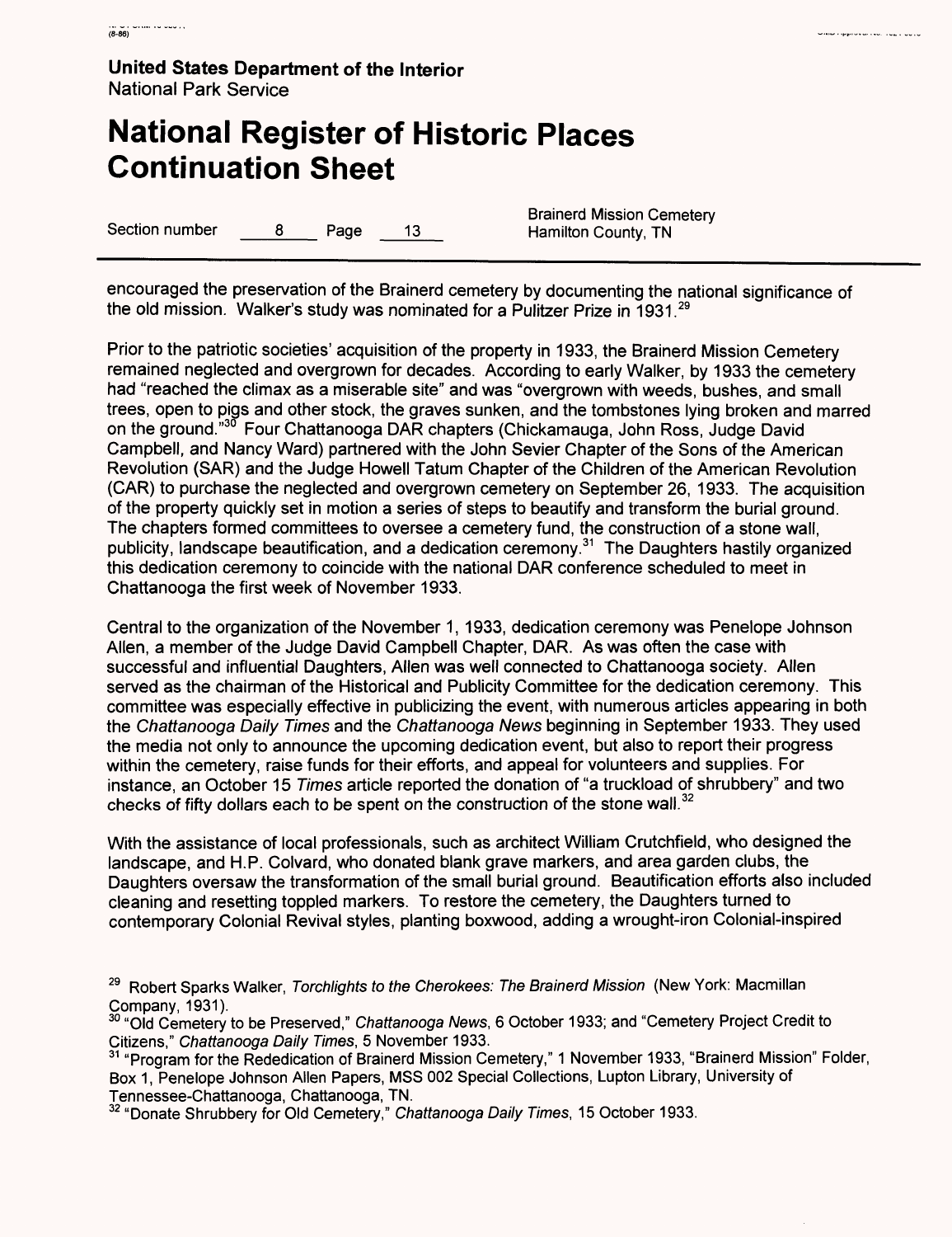### **National Register of Historic Places Continuation Sheet**

Section number 8 Page 14 Hamilton County, TN

Brainerd Mission Cemetery

entrance gate, designing a geometric scheme of plantings and walkways, and installing several pieces of cemetery furniture.

Several prominent figures attended the November 1, 1933, dedication ceremony at Brainerd Mission Cemetery, including the President General of the National Society DAR Edith Scott Magna, Chattanooga's Mayor E.D. Bass, and a descendent of a Brainerd missionary Lillie Blunt Kirby. <sup>33</sup> The tone of the ceremony was both patriotic and religious. Dr. M. S. Freeman, pastor emeritus of Chattanooga's Pilgrim Congregational Church, gave the invocation, and a group of children of the Judge Howell Tatum Society, CAR recited the Pledge of Allegiance. The Sixth Cavalry band played while guests sang the Star Spangled Banner and two hymns: Come Ye That Love the Lord and All Hail the Power of Jesus' Name. The DAR President General, Edith Scott Magna, paid tribute to the missionaries "declaring that their lives were well lived, their work well done and their accomplishments well visioned." She spoke of "rededicating the hallowed spot to progress."34

Tennessee historian Judge Samuel Cole Williams (Aquone, NR 11/4/93) gave the major address and spoke about the preservation of the cemetery: "Generation followed generation without any sort of heed. But there comes at last this day a hand of noble citizens of Chattanooga...intent that no longer shall the appeal be in vain. They have formed an association, the sole purpose of which is to restore and adequately care for this sacred spot, which typifies the earliest efforts put forth in behalf of the Cherokee people in days now long with the past."<sup>35</sup>

The patriotic societies fulfilled their goal of restoring this historic property and continued to honor it. In early 1934, the Daughters enlisted the support of area politicians and businessmen in their appeal for a postal stamp commemorating Brainerd Mission. This project, sponsored by the John Ross Chapter, won the support of Georgia Congressman Malcolm C. Tarver as well as DAR chapters in New York, Arizona, and Massachusetts. 36 After repeated attempts to sway the Postmaster General, the U.S. Postal Service rejected the Daughters' requests for a commemorative stamp.

In 1935, some two hundred people gathered at Brainerd Mission Cemetery to witness the dedication of two bronze tablets, which tell a history of the mission and recognize Cherokee student and interpreter John Arch. Longtime DAR member Penelope Johnson Alien, who estimated "hundreds" of tourists had stopped at the cemetery, expressed concern at how "there is nothing at the site to

<sup>33</sup> "Program for the Rededication of Brainerd Mission Cemetery," 1 November 1933, Penelope Johnson Allen Papers, Special Collections, Lupton Library, University of Tennessee-Chattanooga, Chattanooga, TN.

<sup>34</sup> "Rites in Cemetery Attract Hundreds," Chattanooga Daily Times, 2 November 1933.

<sup>35</sup> "Brainerd Dedication is Highlight of DAR Program," Chattanooga News, 1 November 1933. Excerpt from a speech given by Judge Samuel Cole Williams, a historian from Johnson City, at the Brainerd Mission Cemetery dedication ceremony.

36 "Judge Tarver Joins Tennessee in Appeal for Brainerd Stamp," Chattanooga Daily Times, 14 March 1935.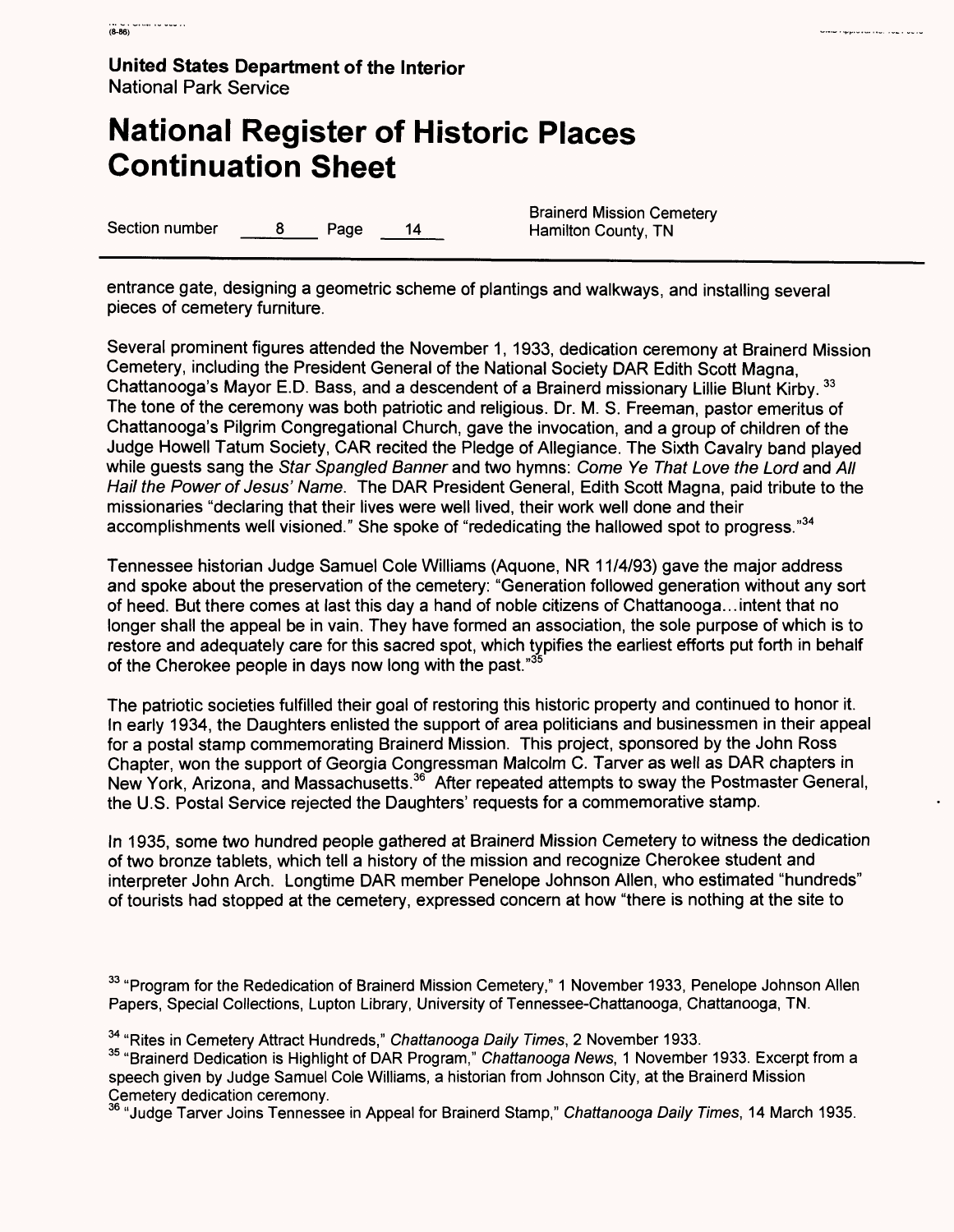### **National Register of Historic Places Continuation Sheet**

Section number  $\qquad \qquad 8$  Page 15 Hamilton County, TN

Brainerd Mission Cemetery

inform the cross-country motorists who are constantly stopping to study the place anything of the notable service rendered toward civilization of the Cherokee Indians."3

The Daughters hosted yet another celebration at Brainerd Mission Cemetery in September 1938 as part of the larger community event called National Chickamauga Celebration, which honored the region's history. Newspaper accounts of the event at the cemetery describe a scene of curiosity on the part of Chattanoogans: "Aside from the handsome feather headdresses and spectacular costume of a few of the chieftains and squaws, the majority was far from appearing as 'rich wards of the government.' There were men and boys in overalls and roughest and poorest clothes among them thinly clad girls and women who shivered in the early morning wind."<sup>38</sup>

For the first time, in 1938, Cherokee Indians were invited to participate in a commemorative event at Brainerd Mission Cemetery. They traveled from the Cherokee Indian Reservation in North Carolina exactly one hundred years after their forefathers had been forced westward. During this celebration, the Daughters unveiled two additional bronze tablets that "give the names of the men and women who served at the mission and a sketch of the life of Stephen Foreman," a Cherokee man employed as a minister by the ABCFM.<sup>39</sup>

Also during the late 1930s, the Brainerd Hills neighborhood developed just east of Chickamauga Creek, which increased the need for businesses and services along Brainerd Road. A 1944 Brainerd Hills yearbook described the neighborhood as a "spic and span, up and coming suburb, basking to the eastward of that pulsating Dynamo of Dixie—Chattanooga." Within the nearly three hundred acres "are residential and multi-family housing, two churches, about fifty businesses, a commercial center, a lodge, a city park, and a golf course." Development along busy Brainerd Road soon included banks, diners, grocery stores, and shopping centers. By 1944 there existed an outdoor drive-in movie screen, Skyway Theater, immediately west of Brainerd Mission Cemetery. <sup>40</sup>

Concerned about the encroachment of development, the Daughters lobbied local and state officials to provide funds for the preservation of the old mission site. The Hampton family, who had deeded the cemetery property to the Daughters several years earlier, still owned the surrounding farmland. The Tennessee Historical Commission met on April 24, 1944, and authorized a committee made up of Chattanoogans Zella Armstrong and Penelope Johnson Alien, Knoxville Mayor E.E. Patton, and Dr. Marshall Wingfield of Memphis "to purchase from one to ten acres [at site of the former Brainerd Mission] at cost of \$1000.00 per acre."<sup>41</sup> Governor Prentice Cooper authorized the use of state funds to help recreate the old mission. A news article reported that the "governor's action followed

<sup>37</sup> "Tourists Visiting at Brainerd Site," Chattanooga Daily Times, 15 March 1935.

38 "Cherokee Indians Assist in Festival," Chattanooga Daily Times, 25 September 1938.

39 Ibid.

40 Chattanooga-Hamilton County Regional Planning Agency, "Brainerd Hills Neighborhood Plan," [accessible online at www.chcrpa.org1.

<sup>41</sup> "Transcript from Minutes of Meeting of Tennessee Historical Commission," 24 April 1944, Folder 11, Box 232, William Prentice Cooper Papers, Tennessee State Library and Archives, Nashville, TN.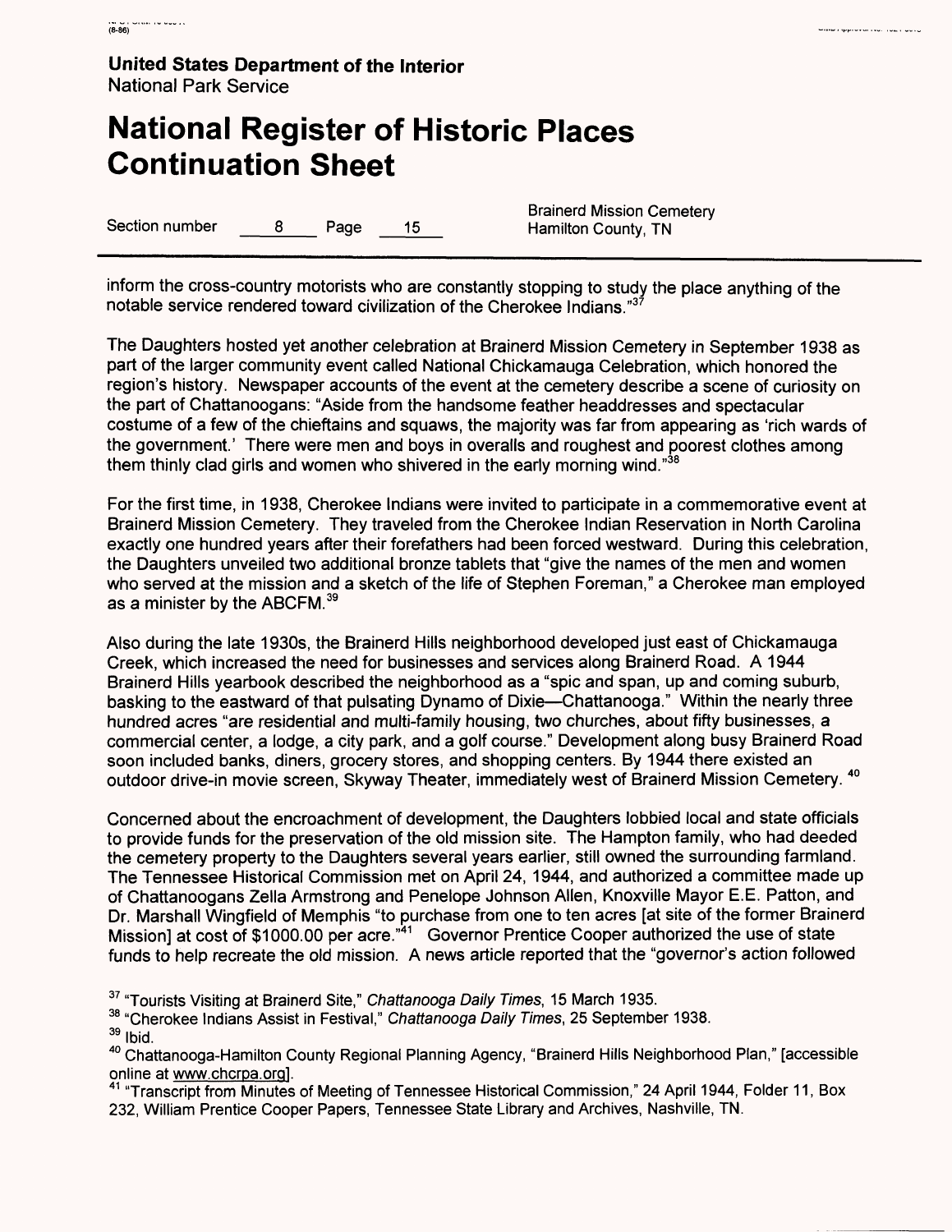### **National Register of Historic Places Continuation Sheet**

Section number a B Page 16 Hamilton County, TN

Brainerd Mission Cemetery

an address by George M. Clark at a recent meeting of the Junior Chamber of Commerce here and the announcement was made at a meeting of the state historical commission. Following the authorization, an option was obtained on the property, now owned by Dr. F.W. Hampton."42 Plans for the project included "restoration of the mission buildings in exact replicas."43 Since the appropriations only provided money to purchase the site, restoration funds had to be raised through donations. In an effort to raise funds for the project, several people organized to form Brainerd Mission Foundation, a non-profit organization interested in the reconstruction, development, and maintenance of the historic Brainerd Mission.<sup>44</sup> A newspaper editorial called upon locals to fund the restoration project saying:

It is time that Chattanooga quit looking to state and national governmental units for local civic and historical enterprise and provide some of the revenues for its own progress... Here is a wealth of tourist appeal that has been almost entirely neglected. The city must be prepared to jump right into the tourist trade promotion when the war ends, and the old mission could be restored."45

The project was to take place after World War II, but never happened. Reasons for abandoning the project are somewhat unclear. However, Governor Prentice Cooper lost his 1944 bid for re-election to Jim McCord, who re-evaluated state appropriations. During this review period, the Hampton family withdrew their land from the project and Governor McCord reallocated the funds. This push to develop the former mission site as a historic tourist attraction represented one of the last major commemorative efforts on the part of the DAR. Talk of the project briefly resurfaced in 1955 when the former mission land was publicly listed for sale. Although the Daughters' involvement in the project is not fully known, influential members, such as Penelope Johnson Alien and Zella Armstrong, led the effort and signed the Brainerd Mission Foundation's Charter of Incorporation.

Despite their setbacks, the Daughters continued honoring Brainerd Mission through projects at the cemetery and fundraisers, soliciting help wherever possible. In 1950 DAR chapters successfully lobbied county officials to accept "the short driveway leading past the cemetery and curving back into Lee Highway as a county road, to be improved and maintained at public expense."<sup>46</sup> A leader in the continued maintenance and commemorative services at the cemetery after World War II was

42 "Brainerd Mill, Mission to be Restored Here, Gov. Cooper Announces State Giving Fund to Rebuild Shrine," Chattanooga News Free Press, 28 June 1944.

**<sup>43</sup>** "State to Restore Brainerd Mission," Chattanooga Daily Times, 29 June 1944.

44 The Brainerd Mission Foundation Charter, 10 October 1944, Vol. O-14, P. 197, Tennessee State Library and Archives, Nashville, TN. Incorporators included E.Y. Chapin, Clarence R. Avery, Zella Armstrong, Mrs. Griffin Martin, Paul Mathes, George M. Clark, L.J. Wilhoite, Paul B. Carter, Walter C. Johnson, T.A. Lupton, Morrow Chamberlain, Felix Miller, Dr. James L. Fowle, Col. R.L. Moore, Alf Law, Charles E. Lusk, S.L. Probasco, Joe V. Williams.

45 "Go Back for History—an Editorial," Chattanooga News Free Press, 30 June 1944.

46 "DAR Will Dedicate New Road Marker," Chattanooga Daily Times, 12 November 1950.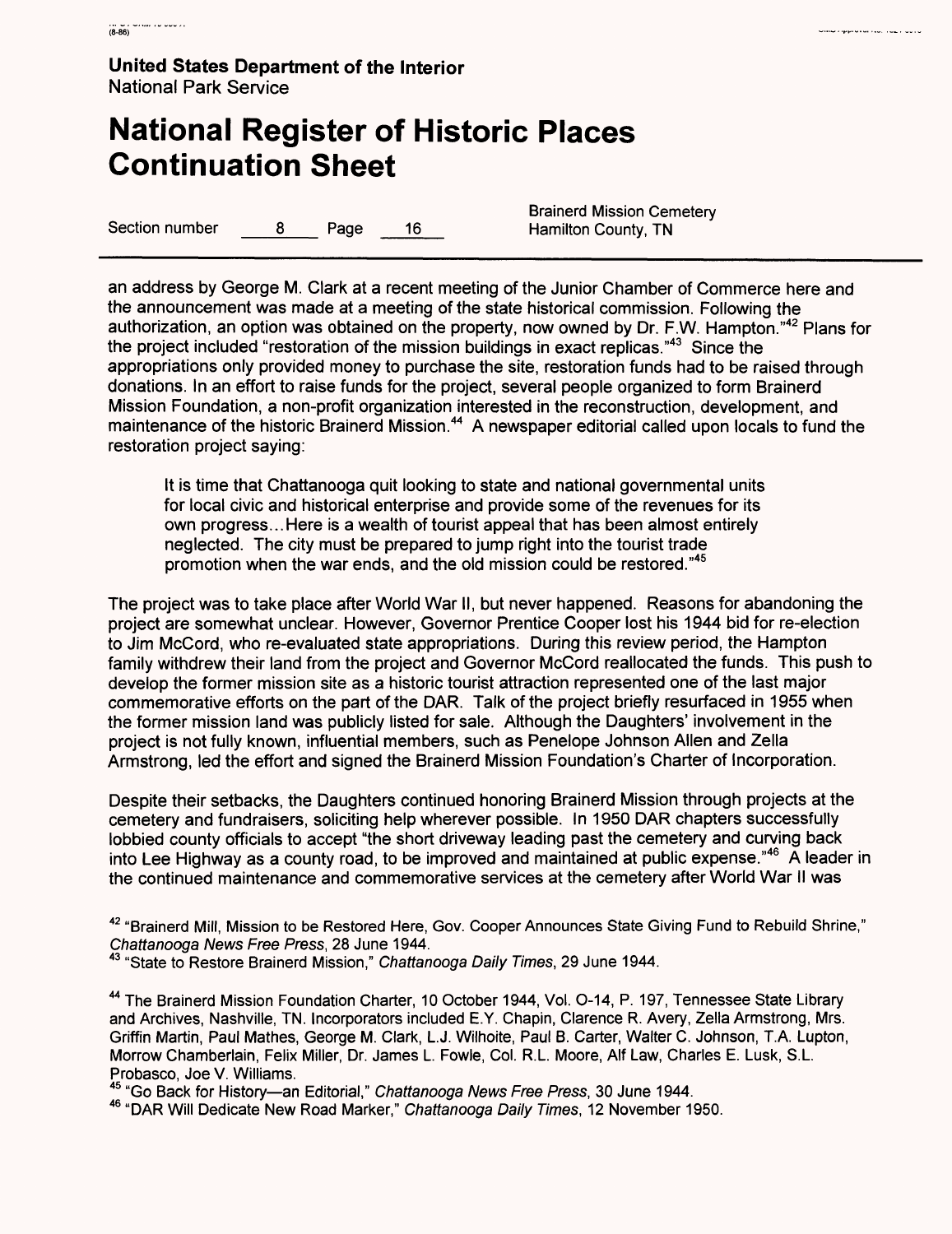### **National Register of Historic Places Continuation Sheet**

Section number 8 Page 17

**Brainerd Mission Cemetery<br>Hamilton County, TN** 

Lena Barton Kain. A 1967 newspaper article called her effort "a one-woman battle to preserve this historical site." She was "seen there nearly every Saturday morning clipping grass, watering shrubbery, and giving any visitors who may wander by as detailed or as brief a history of the mission as they may wish to hear."47 For her dedication, the Daughters erected a marble bench at the cemetery in her honor in 1963.<sup>48</sup>

Continued suburban development and its possible effects on Brainerd Mission Cemetery surely concerned the Daughters. Atlanta developer Thomas J. Northcutt purchased the property of the old mission site in 1957. He hired architects Heery and Heery of Atlanta and Chattanooga's H.E. Collins Contracting Company to design and construct the new Brainerd Village Shopping Center.<sup>49</sup> The opening of this 32-store shopping center in August 1960 transformed the Brainerd area into a fastpaced inner suburban ring. Five entrances led from Brainerd Road to the 1,400 parking spaces surrounding the \$6 million development. The shopping center, which existed on former mission property, comes within yards of the cemetery walls. Ironically, developers and businessmen turned to the area's American Indian heritage to draw customers to the shopping center's three-day grand opening celebration beginning August 18, 1960. Northcutt, owner and president of Brainerd Village, Inc., and Brainerd Village Shopping Center Merchants Association president, W.H. Ingle collaborated to host the celebration, which featured an "Indian flavor."50 Children were given "free Indian headbands" and Chief Loafing Hound of the Choctaw tribe was on hand to "entertain the children in the evenings." The children visited him in "a huge teepee [that was] erected on the parking lot," which also served as an information booth.

Within a few years of the Brainerd Village grand opening, developers erected a large one-story rectangular mall on the west side of the Brainerd Mission Cemetery where there once existed an outdoor drive-in movie facility. The Eastgate Mall parking lot also came within yards of the small cemetery. Being surrounded by commercial development made the cemetery difficult to access and prone to vandalism. The patriotic groups began locking the cemetery entrance as early as 1962 when vandals struck the site.

The Brainerd Mission Cemetery was originally placed on the National Register of Historic Places in 1979, securing its place in national history. The Tennessee Historical Commission also placed a state historical marker at the edge of the property. In June 2003 the National Park Service certified the cemetery as a site on the Trail of Tears National Historic Trail, which the Daughters recognized and celebrated during their annual flag-raising ceremony. Since 2002, the Daughters have included Cherokee Indians in the commemorative services.

<sup>&</sup>lt;sup>47</sup> "Oasis of Memories in Asphalt Desert," Chattanooga News Free Press, 7 May 1967.

<sup>48 &</sup>quot;Honoring Mrs. Kain," Chattanooga News Free Press, 15 March 1963.

<sup>49 &</sup>quot;Brainerd Center Opens at 10 Today," Chattanooga Daily Times, 18 August 1960.

<sup>&</sup>lt;sup>50</sup> "Kroger Opens Village Unit," Chattanooga News Free Press, 17 August 1960.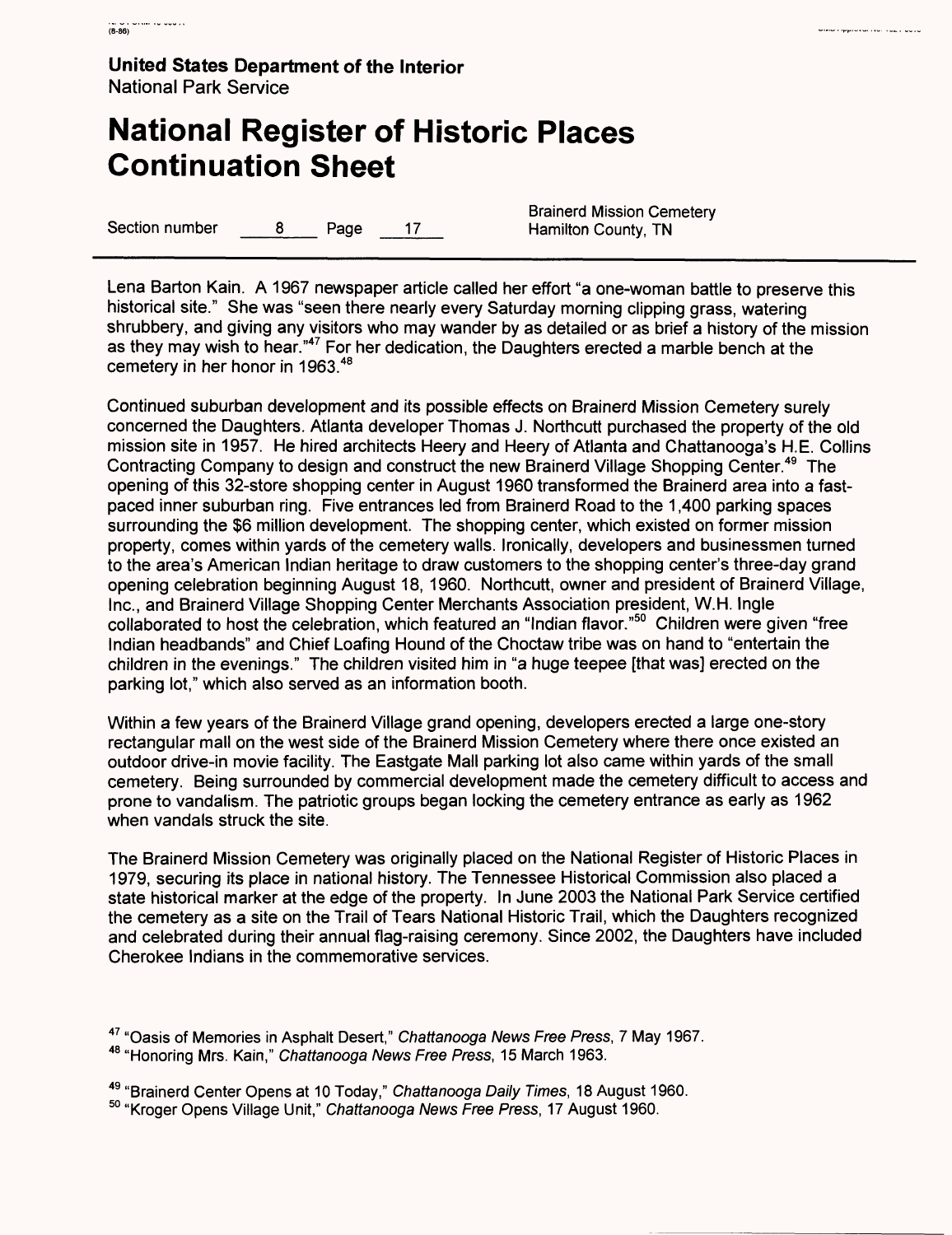# **National Register of Historic Places Continuation Sheet**

Section number 8 Page 18 Hamilton County, TN

Brainerd Mission Cemetery

ina representar for recipera

The patriotic societies overseeing the cemetery continue to host annual flag-raising ceremonies in early June to recognize the missionaries and Cherokees buried there. The service is generally patriotic and religious in theme, often with Boy Scouts and Girl Scouts participating. In 2001, Chattanooga Boy Scout John Wright III volunteered to beautify the cemetery, create a covered informative sign detailing the mission's history, and design a website about the mission and cemetery. His success earned him an Eagle rank.<sup>51</sup>

This Chattanooga site is a locally significant representation of national historic preservation trends. Like many nineteenth and early twentieth century preservation projects throughout the United States, women were the driving force behind the movement to preserve the cemetery. Projects of this magnitude required a solid network of affluent women to succeed, as was evidenced by the Mount Vernon Ladies' Association in Virginia and the Ladies' Hermitage Association in Nashville, Tennessee. Historian Barbara J. Howe recently wrote: "Our preservation foremothers had common ground with the better-known, nineteenth century, white, native-born, middle- and upper-middleclass club women. Imbued with the cult of domesticity which appointed them guardians of society's culture and morals, they took their responsibilities as seriously as modern preservation professionals do when upholding the governmental programs undergirding their work."52

Howe also notes the strong ties between preservation and patriotism among club women. Although some of the Daughters' attempts at restoration failed, they succeeded in saving a part of the original Brainerd Mission property. In their attempts to preserve and beautify the cemetery, the Daughters left an early twentieth-century Colonial Revival imprint on the historic site. The patriotic societies that own the Brainerd Mission Cemetery intend to continue maintaining the property. The Daughters' and Sons' over seventy years of preservation efforts attest to the property's early nineteenth century historical significance, however, the site also is significant for its DAR-related commemorative history. Patriotic societies honor this site not only for its missionary and Cherokee history, but also because it represents some of the area's earliest settlement history.

### Criteria Consideration D: Cemeteries

Brainerd Mission Cemetery satisfies the Criteria Consideration for cemeteries. The cemetery represents early ABCFM missionary efforts, Cherokee history, and commemorative efforts of Chattanooga's patriotic societies. It has association with significant historic events and it is the only extant property associated with these events.

<sup>51</sup> "Wright Honored for Volunteer Work," Chattanooga Times Free Press, 21 August 2002. 52 Barbara J. Howe, "Women in the Nineteenth-Century Preservation Movement," in Restoring Women's History through Historic Preservation, by Gail Lee Dubrow and Jennifer B. Goodman, eds. (Baltimore: Johns Hopkins University Press, 2003), 17.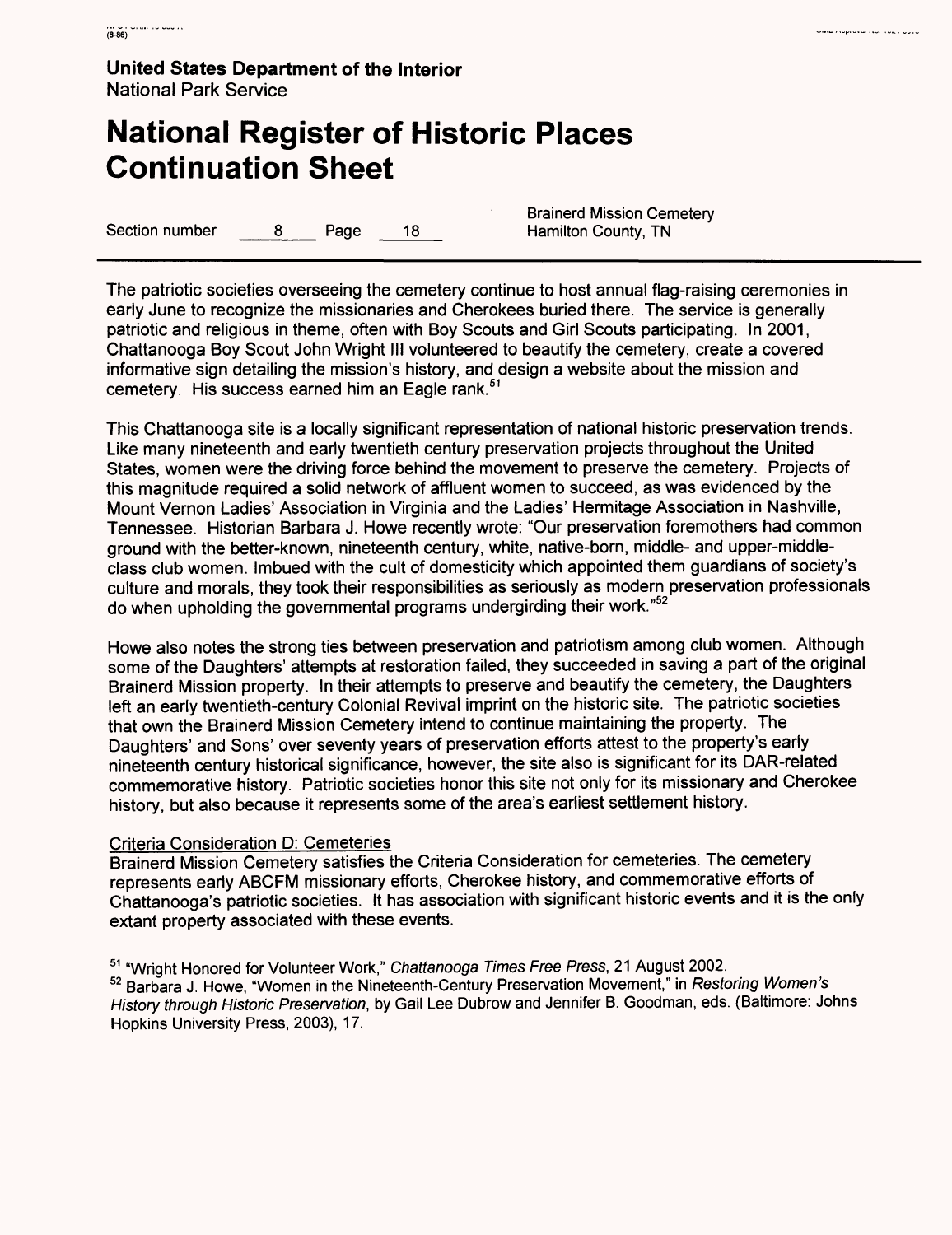# **National Register of Historic Places Continuation Sheet**

Section number 8 Page 19

**Brainerd Mission Cemetery Hamilton County, TN** 

uma ripprovarile, todi voro

Criteria Consideration F: Commemorative Property

Brainerd Mission Cemetery satisfies the Criteria Consideration for a commemorative property. Although the cemetery dates to 1817 as the mission's formal burial ground, the property is also significant as a twentieth-century commemorative property. The cemetery elements reflect the DARs' twentieth century commemoration of the nineteenth century Brainerd Mission. This early Chattanooga preservation effort has gained its own local significance.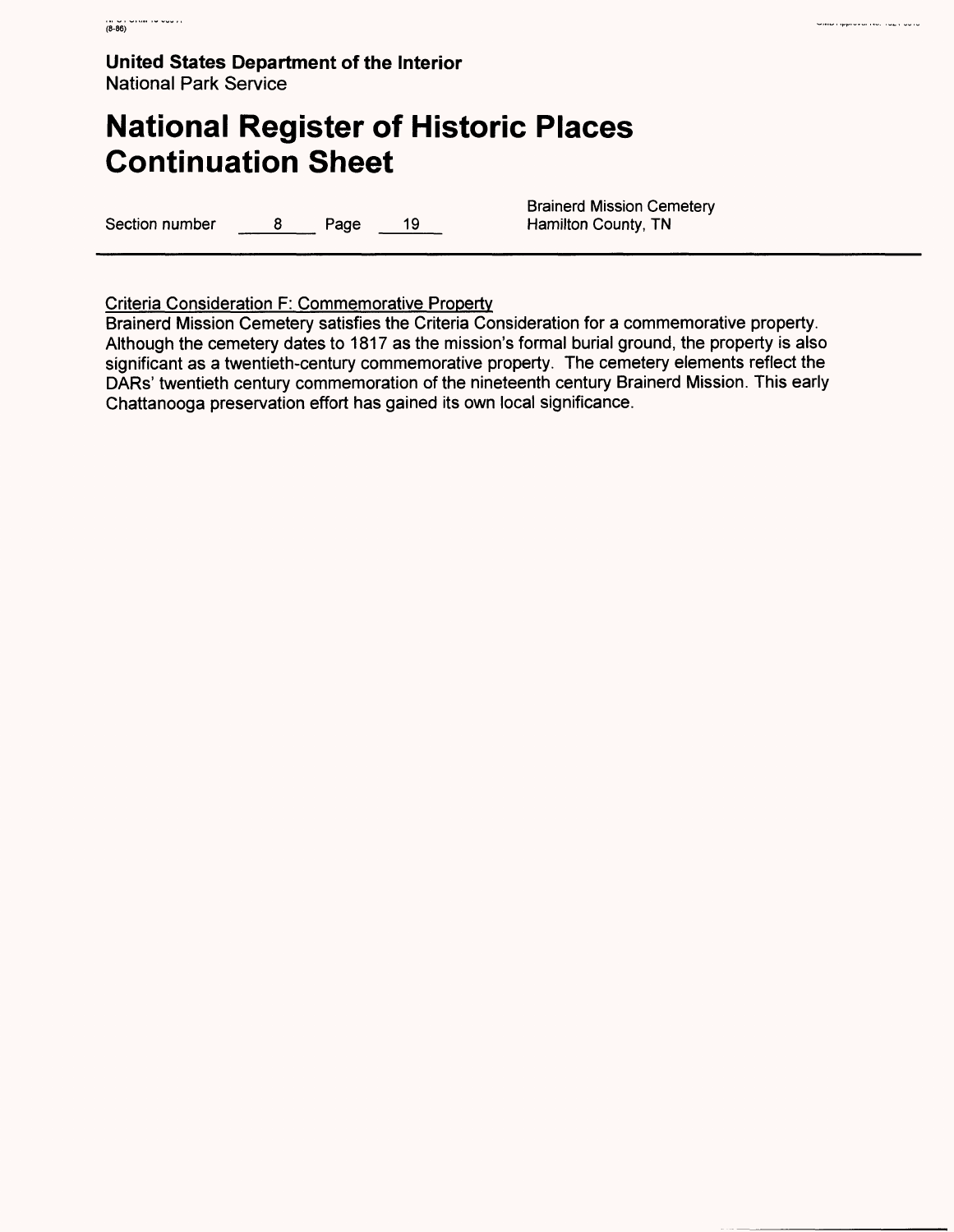# **National Register of Historic Places Continuation Sheet**

Section number 9 Page 20

Brainerd Mission Cemetery<br>Hamilton County, TN

#### **BIBLIOGRAPHY**

- Armstrong, Zella. The History of Hamilton County and Chattanooga, Tennessee, Vol. 1. Chattanooga, TN: Lookout Publishing Co., 1931. Reprint, Johnson City, TN: Overmountain Press, 1993.
- Berkhofer, Robert F. "Model Zions for the American Indian." American Quarterly 15(Summer 1963): 176-190.
- Brainerd Mission Cemetery property deed, November 26, 1933, Book V, Vol. 26, p. 442. Hamilton County Register of Deeds, Chattanooga, Tennessee.
- The Brainerd Mission Foundation Charter, 10 October 1944, Vol. O-14, P. 197, Tennessee State Library and Archives, Nashville, TN.
- Galloway, Colin G. First Peoples: A Documentary Survey of American Indian History, 2nd ed. Boston: Bedford/St. Martin's, 2004.
- Carson, James T. "Conquest or Progress!: Old Questions and New Problems in the Ethnohistory of the Native Southeast," Ethnohistory 47(2000): 777-790.
- Chattanooga-Hamilton County Regional Planning Agency. "Brainerd Hills Neighborhood Plan." 14 May 2002 [accessible on-line at http://www.chcrpa.org/ ].
- Chattanooga Daily Times. 1912-1960.

Chattanooga News. 1933.

- Chattanooga News Free Press. 1944-1967.
- Chattanooga Times Free Press. 2002.
- Governor William Prentice Cooper Papers, 1939-45. Governors' Papers, Archives and Manuscript Collections, Tennessee State Library and Archives, Nashville, TN.
- Dover, Kohl and Partners (Miami, FL). "Eastgate Mall Redevelopment: Brainerd's New Town Center," 14 May 2002 [Accessible on-line at www.doverkohl.org ].
- Dubrow, Gail Lee, and Jennifer B. Goodman, eds. Restoring Women's History through Historic Preservation. Baltimore: Johns Hopkins University Press, 2003.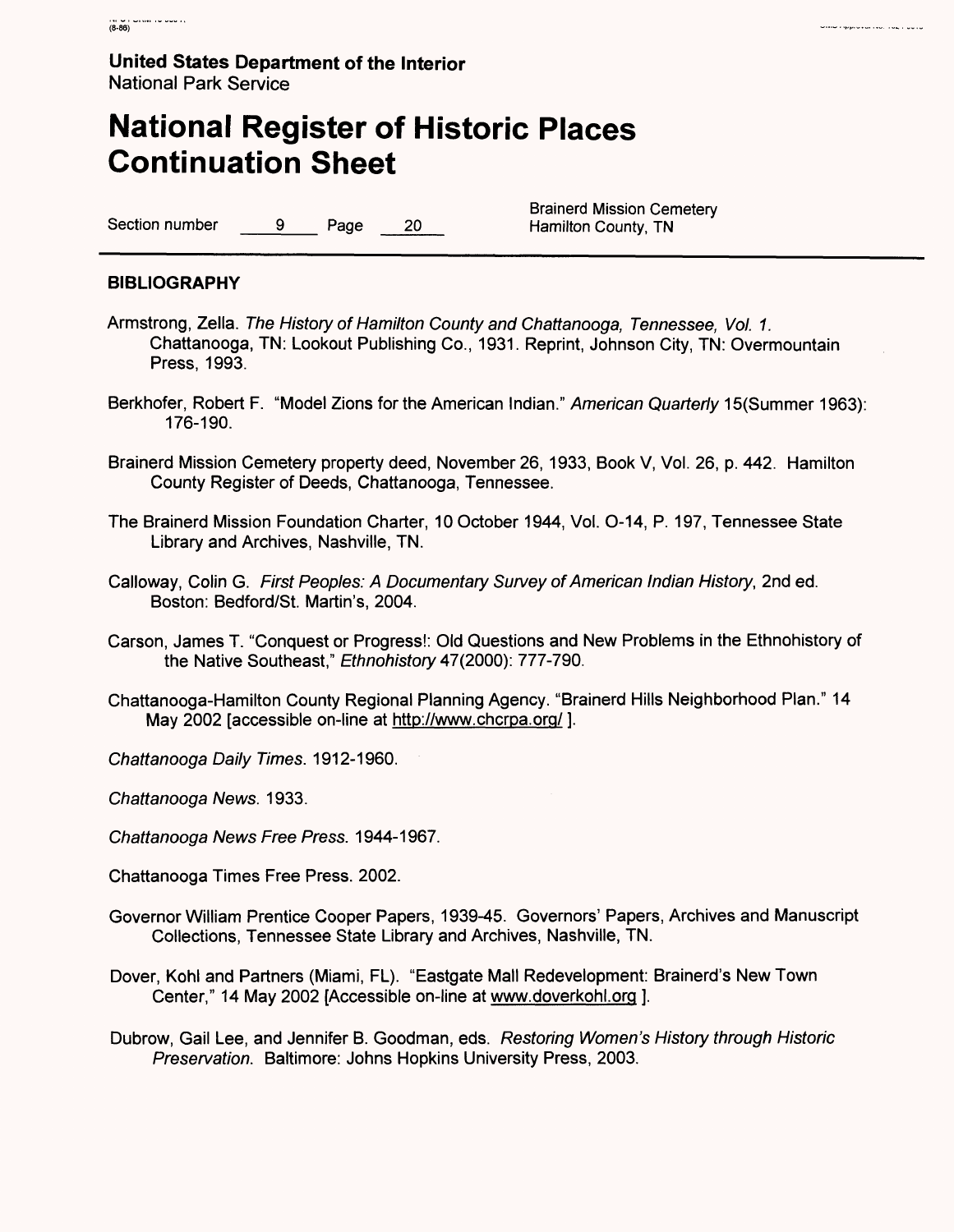# **National Register of Historic Places Continuation Sheet**

Section number 9 Page 21 Hamilton County, TN

Brainerd Mission Cemetery

i<br>Stanisla upprovede rase i og i sjore

- Griswold, Mac, and Eleanor Weller. The Golden Age of American Gardens. New York: Harry N. Abrams, Inc., 1991.
- Hudson, Charles. The Southeastern Indians. Knoxville, TN: University of Tennessee Press, 1976.
- King, Duane H. "Report on the Cherokee Trail of Tears: Correcting and Updating the 1992 Map Supplement." Unpublished manuscript, 1999.
- McLoughlin, William. Cherokees and Missionaries, 1789-1839. New Haven, CT: Yale University Press, 1984.

\_\_\_\_\_. "Cherokee Anti-Mission Sentiment, 1824-1828" Ethnohistory 21, 4 (Fall 1974), 361-370.

- Nance, Benjamin C. The Trail of Tears in Tennessee: A Study of the Routes Used During the Cherokee Removal of 1838. Tennessee Department of Environment and Conservation, Division of Archaeology, 2001.
- Penelope Johnson Alien Papers. Special Collections, Lupton Library, University of Tennessee-Chattanooga, Chattanooga, TN.
- Perdue, Theda. Cherokee Women: Gender and Cultural Change, 1700-1835. Lincoln: University of Nebraska Press, 1998.
- Peyer, Bernd C. The Tutor'd Mind: Indian Missionary-Writers in Antebellum America. Amherst: University of Massachusetts Press, 1997.
- Phillips, Joyce B., and Paul Gary Phillips, eds. The Brainerd Journal: A Mission to the Cherokees, 1817-1823. Lincoln, NE: University of Nebraska Press, 1998.
- Shoemaker, Nancy Shoemaker, ed. Negotiators of Change: Historical Perspectives on Native American Women. New York: Routledge, 1995.
- "Southern Mountain Rambles: In Tennessee, Georgia and South Carolina." Scribner's Monthly 8: 1 (May 1874), 5-33 Cornell University Library, Cornell Making of America, http://cdl.library.cornell.edu/moa/browse.journals/scmo.1874.html, accessed September 30. 2006.
- Thomason, Philip, and Dr. Sara Parker, National Register of Historic Places Multiple Property Submission, "Historic and Historical Archaeological Resources of the Cherokee Trail of Tears." October 2003.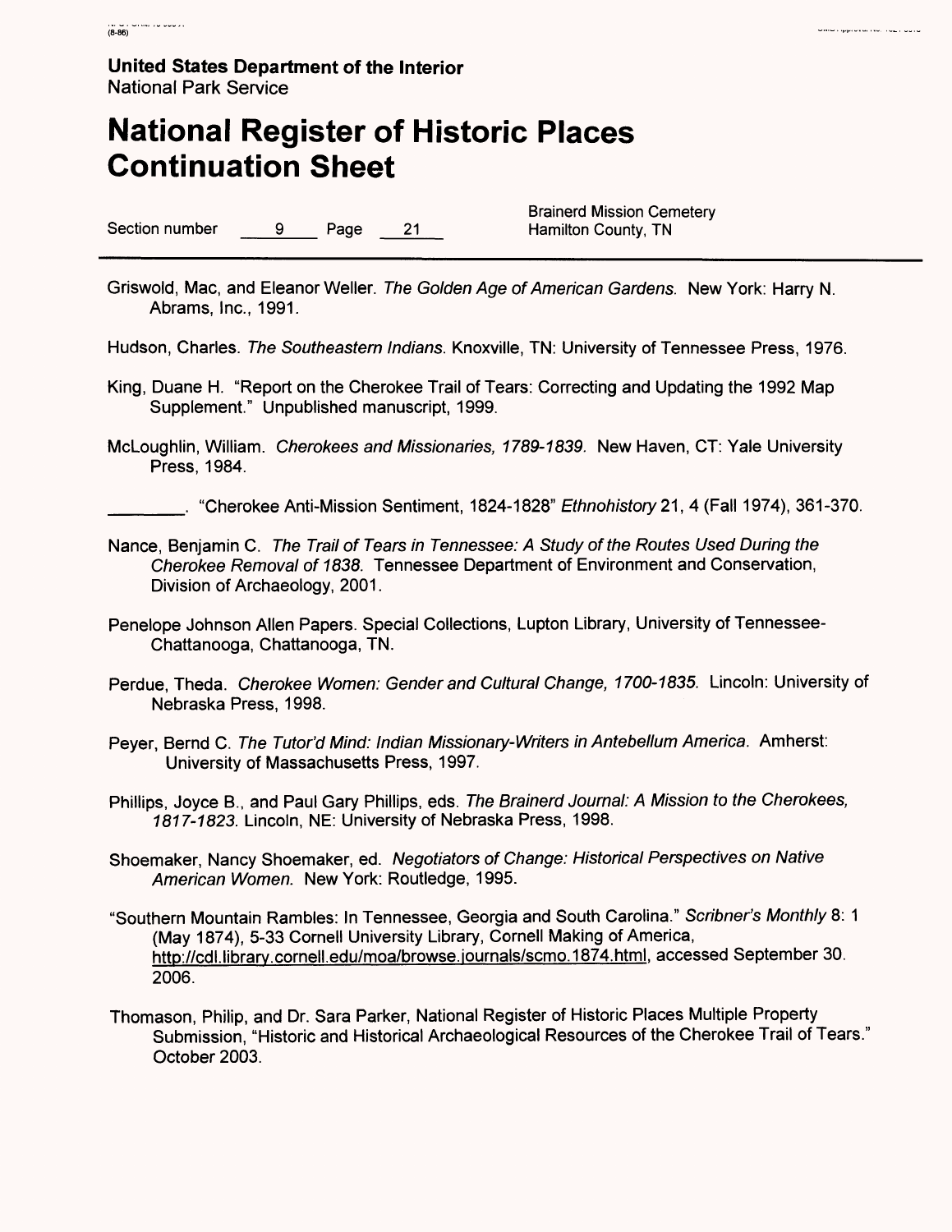# **National Register of Historic Places Continuation Sheet**

Section number 9 Page 22

Brainerd Mission Cemetery<br>Hamilton County, TN

wind represented to a control of

Walker, Robert Sparks. Torchlights to the Cherokees: The Brainerd Mission. New York: The Macmillan Company, 1931.

William Prentice Cooper Papers, Tennessee State Library and Archives, Nashville, TN.

- Willis, Martha S. History of the Tennessee Society Daughters of the American Revolution, 1892- 1990. Published by the author, 1992.
- Wright, Jack. "Brainerd Mission: Mission to the Cherokees 1816 1838." December 13, 2002 <http://www.chattanooga.net/brainerdmission/>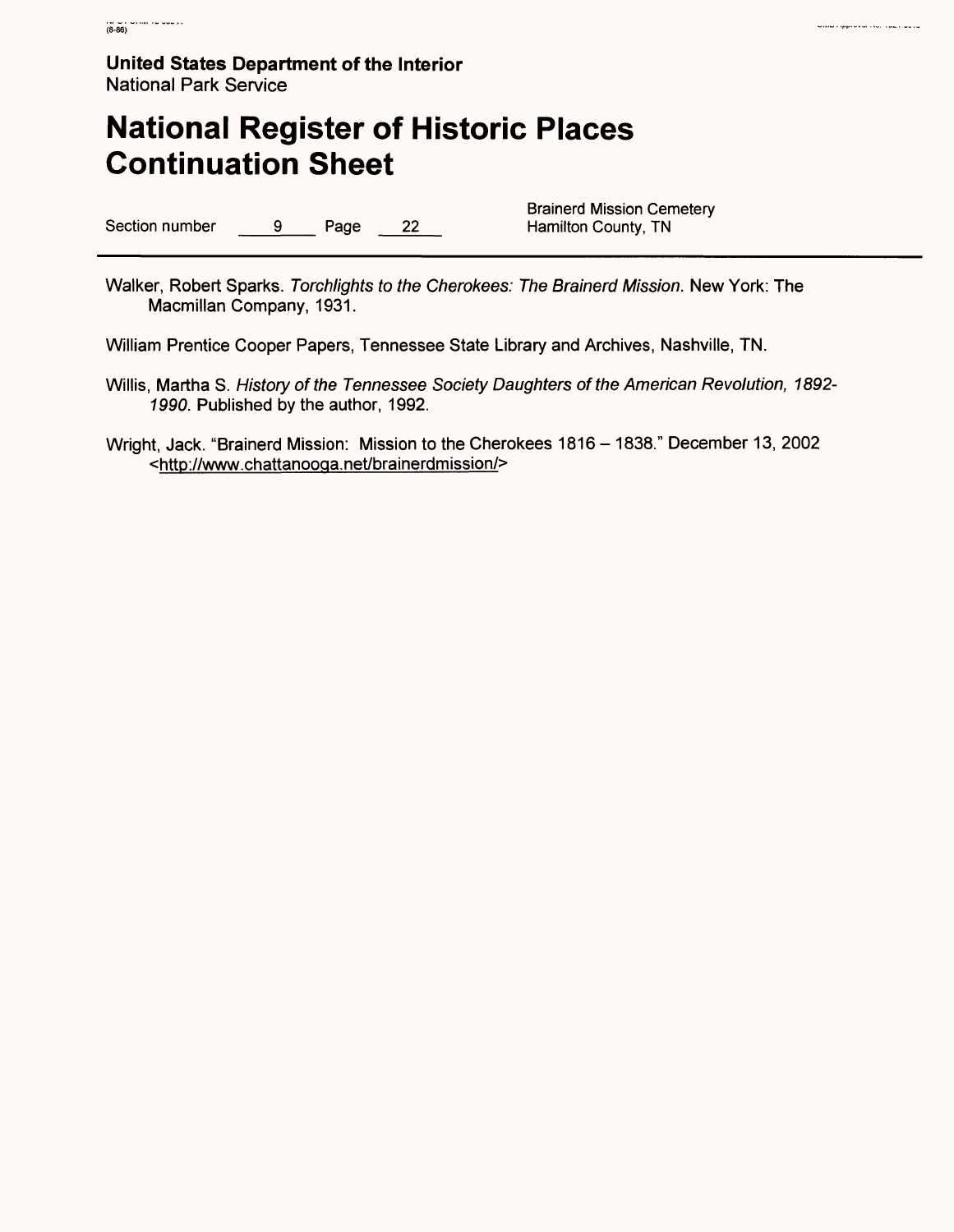# **National Register of Historic Places Continuation Sheet**

Section number 10 Page 23 Hamilton County, TN

Brainerd Mission Cemetery

ina ng provinsi sa sala boro

#### **GEOGRAPHICAL DATA**

#### **Verbal Boundary Description**

Brainerd Mission Cemetery is located on Eastgate Loop in the Brainerd suburb of Chattanooga, Tennessee. The parcel identification number is 013 on Hamilton County Tax Map 157M-A. The nominated property includes approximately one acre as indicated on the accompanying Hamilton County tax map. It is bounded by Eastgate Loop on the southwest, a one-story United States Postal Service facility on the southeast, a parking lot on the northwest, and a one-story business on the northeast.

#### **Boundary Justification**

The nominated property of approximately one acre forms the cemetery boundaries dating to 1933 (when local Daughters of the American Revolution purchased the cemetery property). While the property is surrounded by modern development, the 1933 stone wall encloses and secludes the historic cemetery. The nominated acreage is the only undeveloped land remaining from Brainerd Mission. Grave markers from the early to middle nineteenth century exist among several twentiethcentury commemorative plaques and stones. The original nomination had the property as being 1.5 acres but it is actually less than one acre.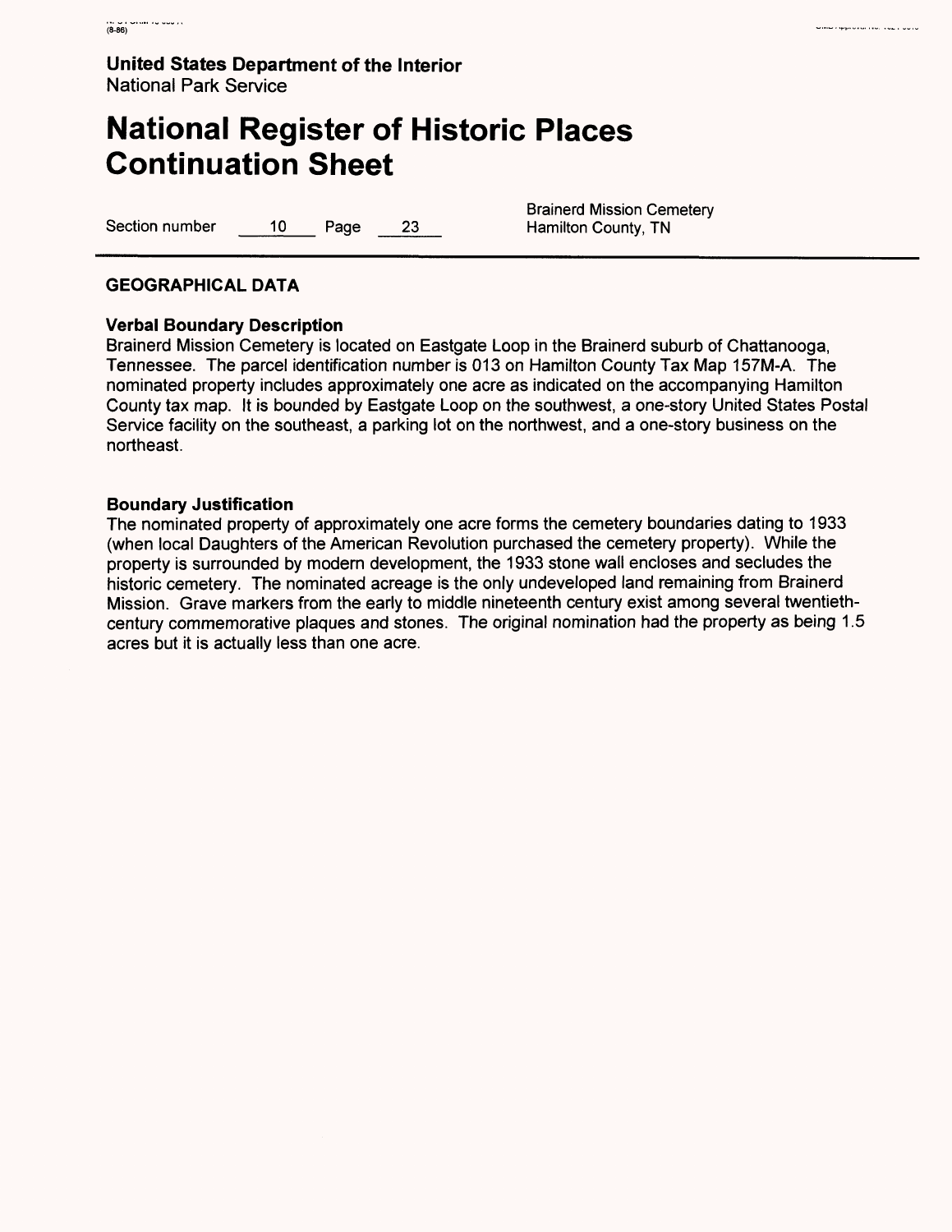# **National Register of Historic Places Continuation Sheet**

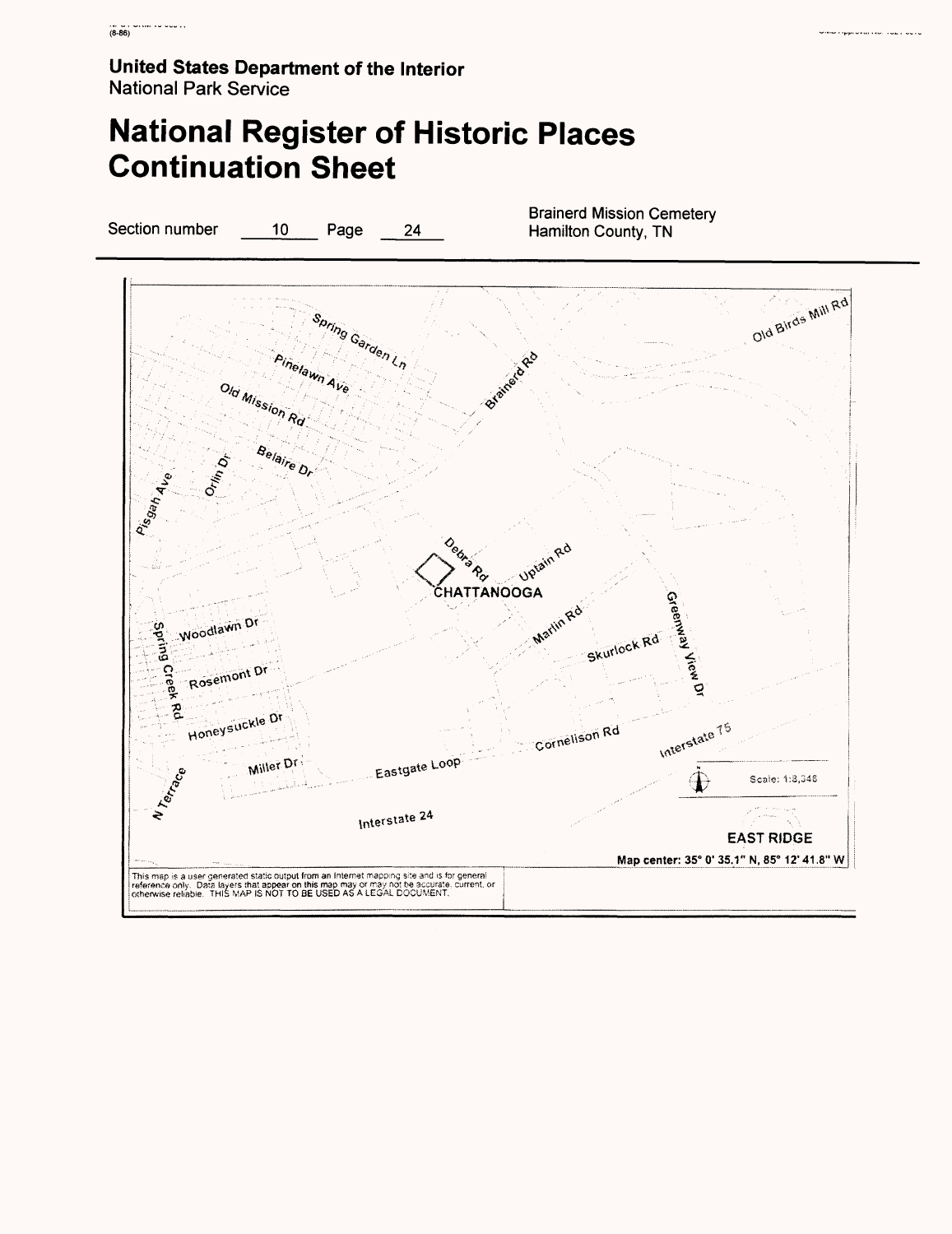# **National Register of Historic Places Continuation Sheet**

Section number PHOTOS Page 25 Hamilton County, TN

Brainerd Mission Cemetery

#### **PHOTOGRAPHS**

Photographer: Dr. Carroll Van West Middle Tennessee State University, Center for Historic Preservation Murfreesboro, TN 37132 January 2004

Negatives: Tennessee Historical Commission 2941 Lebanon Rd.

Cemetery, facing east 1 of 28

Tennessee Highway marker and stone wall, facing northwest 2 of 28

Original entrance to cemetery, facing northwest 3 of 28

1924 commemorative marker outside entrance, facing northeast 4 of 28

1994 commemorative marker inside entrance, facing north 5 of 28

1979 commemorative marker, facing southwest 6 of 28

Present entrance with 2001 interpretive kiosk, facing northeast 7 of 28

Interpretive markers and cemetery, facing west 8 of 28

Text of 1935 "Brainerd Mission" marker, facing west 9 of 28

Text of 1938 "Reverend Stephen Foreman" marker 10 of 28

Tombstones, cemetery furniture, interpretive markers, western half of cemetery, facing west 11 of 28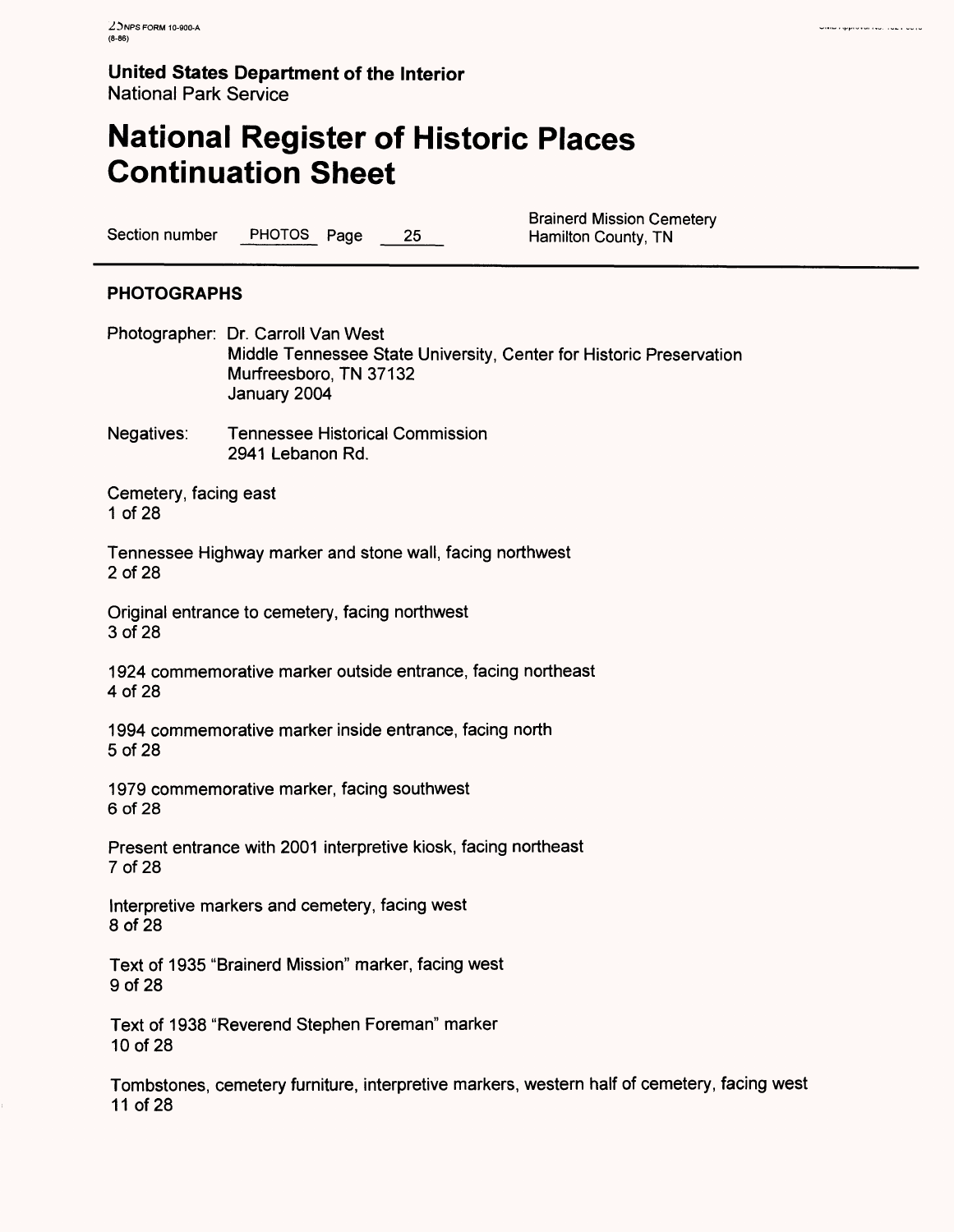### **National Register of Historic Places Continuation Sheet**

Section number PHOTOS Page 26

**Brainerd Mission Cemetery<br>Hamilton County, TN** 

Tennessee bicentennial marker and cemetery bench, facing southwest 12 of 28

"Golden Jubilee, Chickamauga Chapter D.A.R." bench, 1944 13 of 28

Paths, plantings, benches, and tombstones, southern section, facing east 14 of 28

Boxwood-lined walkway and entrance gate, facing east 15 of 28

Colonial-styled decorative iron gate, facing east 16 of 28

Boxwood-lined walkway to center of cemetery, facing west 17 of 28

Walkway, plantings, and tombstones, north section, facing west 18 of 28

Boxwoods surrounding Worchester burial site, facing southeast 19 of 28

Burials and plantings in southwest corner, facing southwest 20 of 28

Trees and scattered tombstones, southeast corner, facing southeast 21 of 28

A. W. Samuel tombstone, detail 22 of 28

Joanna S. B. Fernal tombstone, detail 23 of 28

Mrs. Albert Sidney Bowen memorial marker and boxwood, 1939 24 of 28

Ann Shorey McDonald memorial marker 25 of 28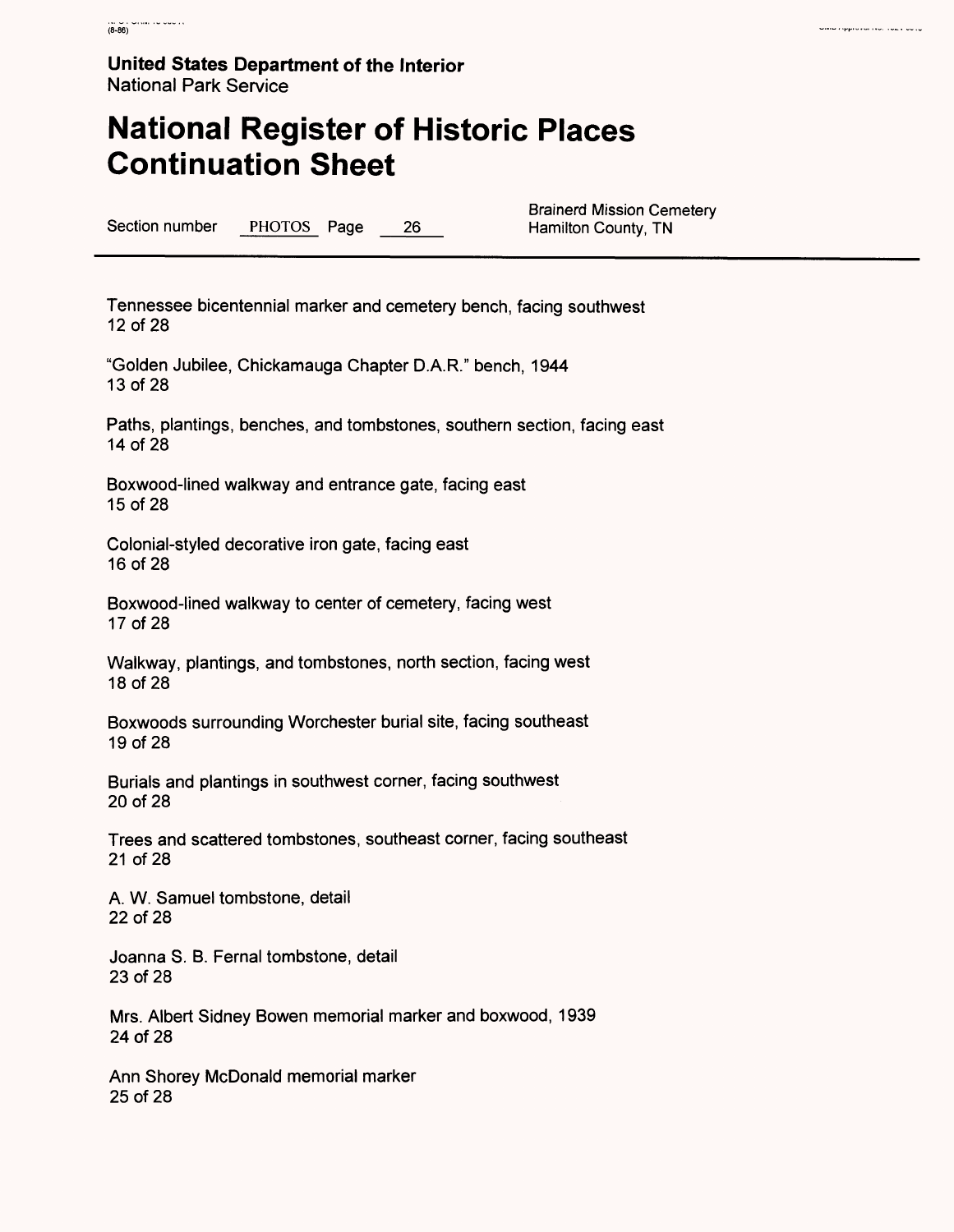# **National Register of Historic Places Continuation Sheet**

Section number PHOTOS Page 27

**Brainerd Mission Cemetery<br>Hamilton County, TN** 

Reverend Samuel Worchester obelisk, facing northwest 26 of 28

Reverend Samuel Worchester obelisk, detail 27 of 28

Southeast corner of the cemetery, facing east 28 of 28